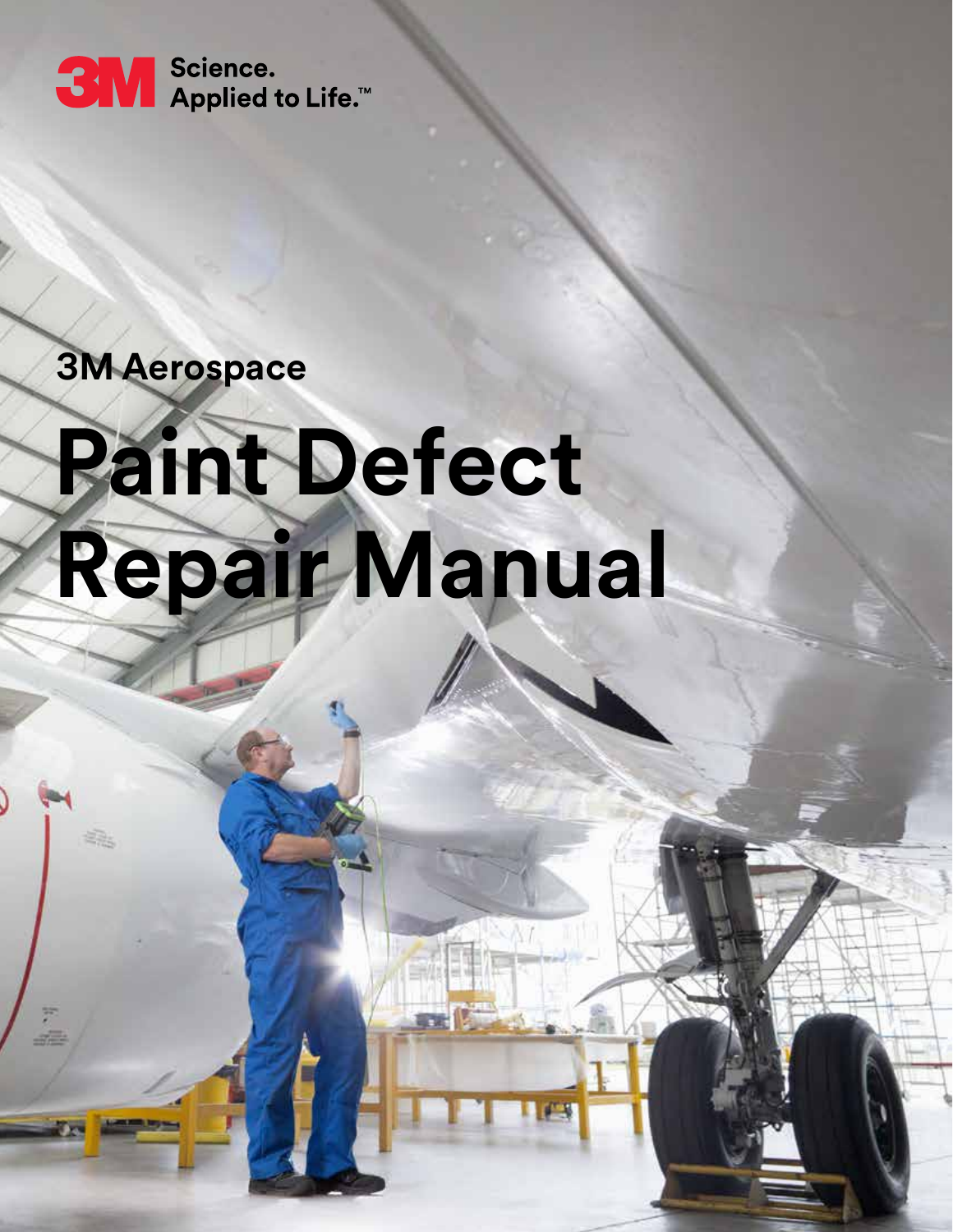## **3M Paint Defect Repair Process**

3M has developed a step-by-step paint defect repair process for 16 common paint defects. Utilizing this system and the 3M products listed produces exceptional, repeatable results in a minimum of time. The **3M Paint Defect Repair Process** is great for seasoned professionals or employees with minimal experience. Refer to Product Labels and Safety Data Sheets for health and safety information before using these products. For additional health and safety information, call 1-800-364-3577 or (651) 737-6501 or visit 3M.com/Aerospace.

- Chips
- Orange Peel
- Craters Deep
- Craters Shallow
- Pinholes
- Scratches
- Thinner Pop
- Rag Marks
- **Overspray**
- Adhesion & Peeling
- Dirt
- Trash & Lint
- Gravitational Defects
- **Eyebrow Rivets**
- Stripe Edges
- Skydrol™ Aviation Hydraulic Fluid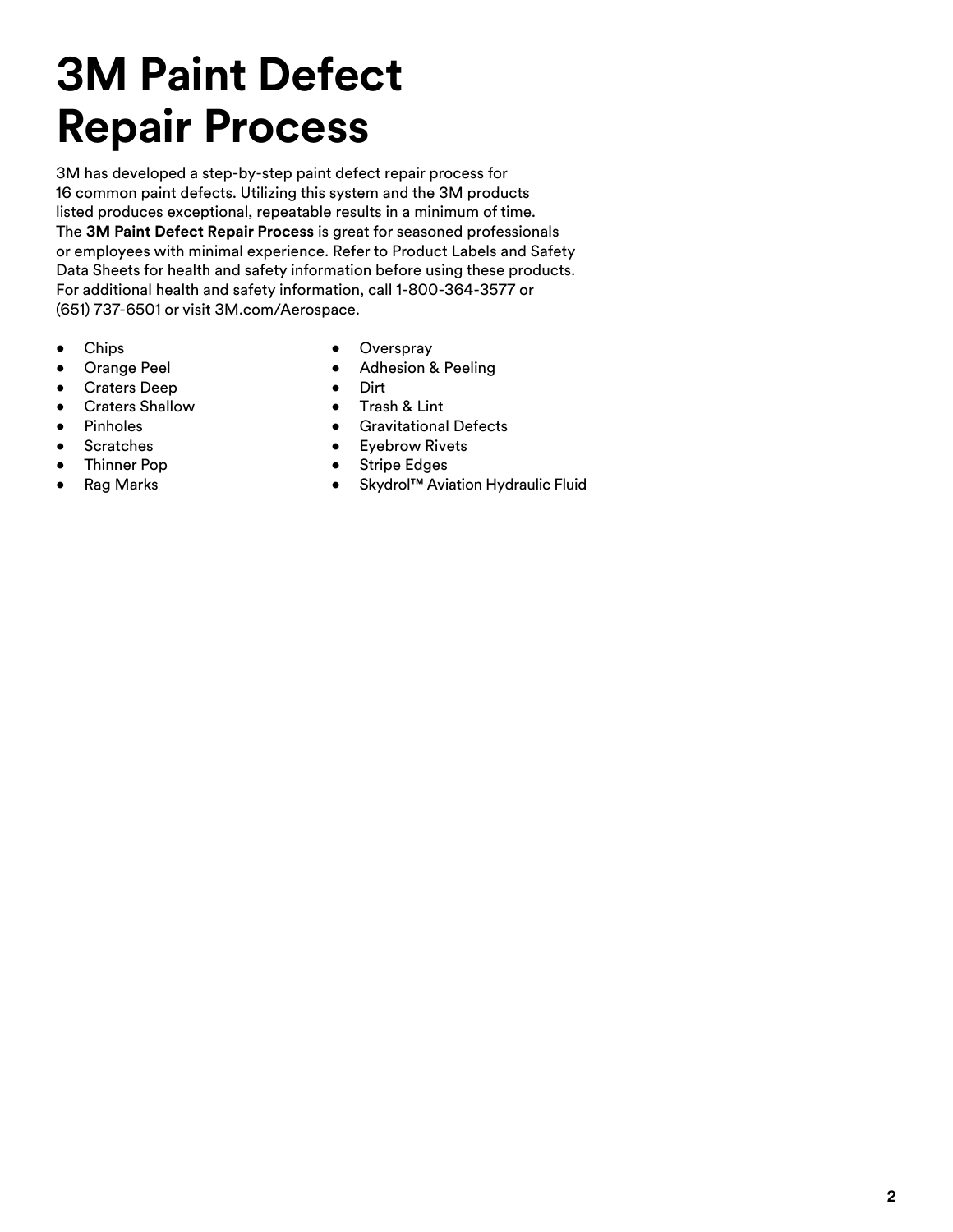## **Defect Type – Chips**



## **Causation for Chips:**

- Caused by personnel contacting the edges of painted surfaces.
- The movement of flight surfaces, opening of access panels, doors, etc.
- Contacting the aircraft with access stands, test equipment, tools, etc.

For small chips located on a pronounced surface edge perform the standard touch up procedure in Process Step 1. Larger chips in high visibility areas will be repainted per the blow-in method, Process Step 3 and buffed per Process Step 5.

## **Read all steps in the process before starting.**

*Note: Any small touch-up in high visibility areas will need to be sanded smooth and buffed using the sand method in Process Step (4) and the buff method in Process Step 5, starting on Step F. For large, highly visible defects repair with the sand/fill Process Step 2, repaint per the blow-in method Process Step (3) and buff per Process Step 5 as required.*

## **Standard Paint Touch-Up, Process Step 1**

- A. Obtain the paint from the original batch number used.
- B. Place the paint on the shaker and shake for a minimum of five minutes.
- C. Mix the paint to the manufacturer's specification.
- D. Mix the paint as follows, paint, catalyst and reducer per the manufacturer's instructions.
- E. Pour paint into a small portable container.
- F. Mark the cup to indicate that the paint is catalyzed.
- G. Select a clean touch-up brush of appropriate size to perform the task.
- H. Ensure paint color match.

#### *Note: Do not allow the paint to exceed the edges of the chipped area, no globbing of paint allowed!*

- I. Apply matching paint in the center of the affected area working towards the edges of the chip, use steady consistent strokes.
- J. Apply paint coats as many times as required to achieve a flush surface that compliments the surrounding area.
- K. Thoroughly clean up the work area.

## **Sand and Fill, Process Step 2**

A. Clean with water or approved solvent and a paper towel.\*

### *Note: Keep the sanding area as limited as possible.*

B. Sand lightly with 3M™ Hookit™ Gold Disc 216U, P320 grit sandpaper. Try to avoid sanding through the primer and exposing bare metal (3M™ Non-Vacuum Random Orbital Sander, 3/16" at 35-40 PSI).

- C. Lightly abrade by hand with Scotch-Brite™ General Purpose Hand Pad 7447 to eliminate gloss in low areas of the defect.
- D. Clean with water or approved solvent and a paper towel.\*

*Note: The surface will need to be chemically treated with 3M™ Surface Pre-Treatment AC-131 or an approved chromated primer adhesion promoter. If sanding exposes bare aluminum a surface pretreatment will have to be applied before applying aircraft primer.*

- E. Apply 3M™ Surface Pre-Treatment AC-131 or approved chromated primer adhesion promoter to any aluminum exposed by the sanding process.
- F. Apply an approved primer to the area treated in step E above.

*Note: Mix 3M™ Advanced Finishing Putty per 3M recommendations of 2% hardener per filler by weight. Using too much hardener may cause staining on white paint. Do not mix the product on a piece of cardboard, cardboard absorbs Styrene in the product and makes it less effective. Spread product out thinly and over a wide area pulling in one direction and then another with a squeegee. Spreading out the product reduces pinholes, traps less air and provides more work time.*

G. Mix and apply a thin layer of 3M™ Advanced Finishing Putty to defect area using a yellow squeegee. Push down on the outside edge of squeegee with 1 finger on each side to leave a thin amount of filler at the edge of the defect and a high spot of filler in the center for sanding. Insure the void is filled and putty covers an area just outside defect area.

#### *Note: Allow 3M™ Advanced Finishing Putty to dry for 15 minutes before sanding.*

- H. Re-apply the 3M™ Dry Guide Coat to highlight the defect area.
- I. Sand with 3M™ Hookit™ Gold Disc 216U, P320 grit sandpaper until outline of defect is seen but leave an area of .001-.002 (in thickness) of filler outlining the defect area (3M™ Non-Vacuum Random Orbital Sander, 5/16" at 35-40 PSI).
- J. Clean with approved solvent and a paper towel.\*

*\*Note: When using solvents, extinguish all ignition sources,*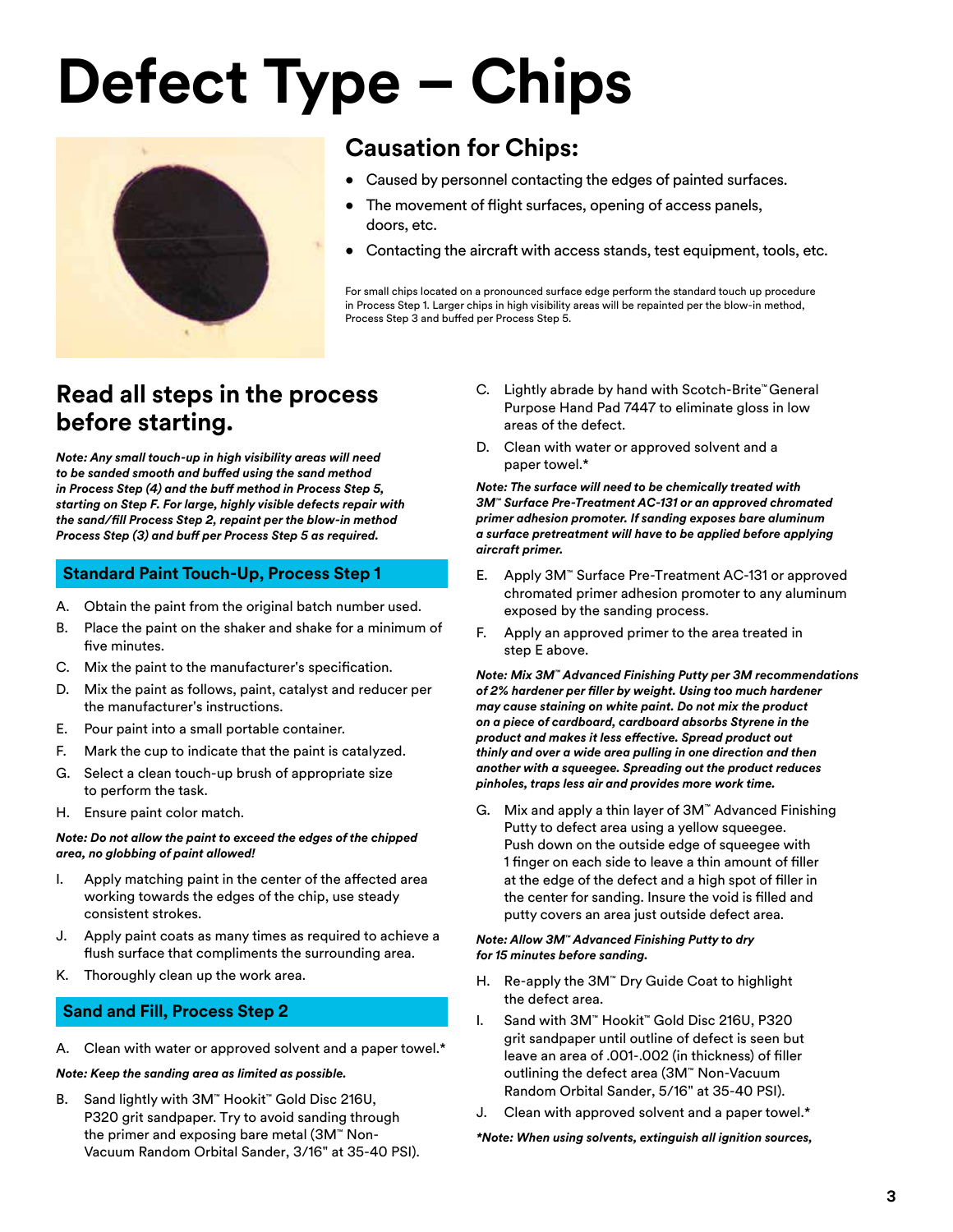*including pilot lights and follow manufacturer's precautions and directions for use.*

## **Blow-In Method, Process Step 3**

- A. To insure proper paint adhesion; Sand approximately 3-6" beyond the P320 scratches created above in Process Step 2, I, with 3M™ Hookit™ Finishing Film Grade P800 abrasive (3M™ Non-Vacuum Random Orbital Sander, 3/16" at 40-50 PSI).
- B. To enhance adhesion on the blend edge; dampen the surface approximately 3-6" outside the area sanded in A above. Dampen the 3M™ Trizact™ Hookit™ Foam Disc Grade P3000 and sand the area until a white slurry appears, using a North/ South and East/West pattern (3M™ Non-Vacuum Random Orbital Sander, 5/16" at 40-50 PSI).
- C. Obtain the paint from the original batch number used.
- D. Place the paint on the shaker and shake for a minimum of five minutes.
- E. Mix the paint to the manufacturer's specification.
- F. Thin the paint as follows, paint, catalyst and reducer per manufacturer's instructions.

*Note: On multiple coat applications it is necessary to extend the wet line of each coverage ring fractionally past the last coat to prevent developing an excessive build-up of paint on the edges bordering the blend transition area. Apply enough paint to ensure adequate coverage exists in the event sanding is required.*

- G. Establish paint coverage by employing the necessary number of coats.
- H. Divide the remaining paint into 2 containers.
- I. Mix the container of remaining paint per the manufacturer's directions.

#### *Note: The finer the atomization of paint particles into the blend transition area, the more optimal the end results will be.*

- J. Carefully develop a blend edge by spraying from the coverage wet edge outwards. Ensure that where the last coverage ring and the blend edge meet that "burn in" doesn't change the paint texture.
- K. Allow an adequate amount of time for the paint to cure, 24 hours if possible.
- L. Thoroughly clean up the work area.

## **High Visibility Area Sanding, Process Step 4**

- A. Clean with water or approved solvent and a paper towel.\*
- B. Dampen the surface of the defect area and the 3M™ Trizact™ Hookit™ Clear Coat Sanding Disc-P1500. Sand the area with 3M™ Clean Sanding Painter's Back Up Pad and the 3M™ Soft Interface Pad installed to highlight the defect(s). Then remove the 3M™ Soft Interface Pad and sand with the 3M™ Clean Sanding Painter's Back Up Pad until the defect(s) are removed. Once large defect(s) are removed put the 3M™ Soft Interface Pad back on with a 3M™ Trizact™ Hookit™ Clear Coat Sanding Disc-P1500 and sand until the orange peel is removed. (3M™ Non-Vacuum Random Orbital Sander, 5/16" at 40-50 PSI).
- C. Clean with water or approved solvent and a paper towel.\*
- D. Dampen the surface of the defect area and the 3M™ Trizact™ Hookit™ Foam Disc Grade P 3000

with a spray bottle. Sand the defect area using the 3M™ Clean Sanding Painter's Back Up Pad and the 3M™ Soft Interface Pad until a white slurry appears, using a North/South and East/West pattern. When the white slurry appears, sand the defect area to insure 200% coverage (3M™ Non-Vacuum Random Orbital Sander, 5/16" at 40-50 PSI).

- E. Clean with water or approved solvent and a paper towel.\*
- F. Use the 3M™ SUN GUN™ II Light Kit to evaluate for scratches. If scratches still exist repeat steps D and E above.

## **Buffing Repair, Process Step 5**

### **5A. Buffing process for High Visibility areas.**

- A. Dampen the surface of the defect area and the 3M™ Trizact™ Hookit™ Clear Coat Sanding Disc-P1500. Sand the area with 3M™ Clean Sanding Painter's Back Up Pad and the 3M™ Soft Interface Pad installed to highlight the defect(s). Then remove the 3M™ Soft Interface Pad and sand with the 3M™ Clean Sanding Painter's Back Up Pad until the defect(s) are removed. Once large defect(s) are removed put the 3M™ Soft Interface Pad back on with a 3M™ Trizact™ Hookit™ Clear Coat Sanding Disc-P1500 and sand until the orange peel is removed. (3M™ Non-Vacuum Random Orbital Sander, 5/16" at 40-50 PSI).
- B. Clean with water or approved solvent and a paper towel.\*
- C. Dampen the surface of the defect area and the 3M™ Trizact™ Hookit™ Foam Disc Grade P 3000 with a spray bottle. Sand the defect area using the 3M™ Clean Sanding Painter's Back Up Pad and the 3M™ Soft Interface Pad until a white slurry appears, using a North/South and East/West pattern. When the white slurry appears, sand the defect area to insure 200% coverage (3M™ Non-Vacuum Random Orbital Sander, 5/16" at 40-50 PSI).
- D. Clean with water or approved solvent and a paper towel.\*
- E. Use the 3M™ SUN GUN™ II Light Kit to evaluate the defect area. If scratches still exist repeat steps C and D above.
- F. Buff the defect area with 3M™ Perfect-It™ Rubbing Compound. Use a buffer, 3M™ Quick Release Adapter and 3M™ Perfect-It™ Wool Compounding Pad or 3M™ Perfect-It™ Low Linting Wool Pad. Use medium pressure to start, approximately 5 lbs and then reduce pressure to almost no pressure as you finish (Electric Buffer at 1400-1800 RPM).
- G. Clean with water or approved solvent and a paper towel.\*
- H. Use the 3M™ SUN GUN™ II Light Kit to evaluate the defect area for scratches. If scratches still exist repeat steps F and G.
- I. Remove swirl marks using 3M™ Perfect-It™ Machine Polish and 3M™ Perfect-It™ Foam Polishing Pad (use 3M™ Quick Release Adapter for mounting). Polish using medium pressure on 2-3 passes over the defect area or until all the compounding swirls are removed. Finish with two passes using light downward pressure over the defect area (Electric Buffer at 1400-1800 RPM).
- J. Remove excess 3M™ Perfect-It™ Machine Polish from the polished and surrounding area. Use a folded 3M™ Perfect-It™ Auto Detailing Cloth, Yellow, insuring surging (sewn edges) do not rub the skin. Surging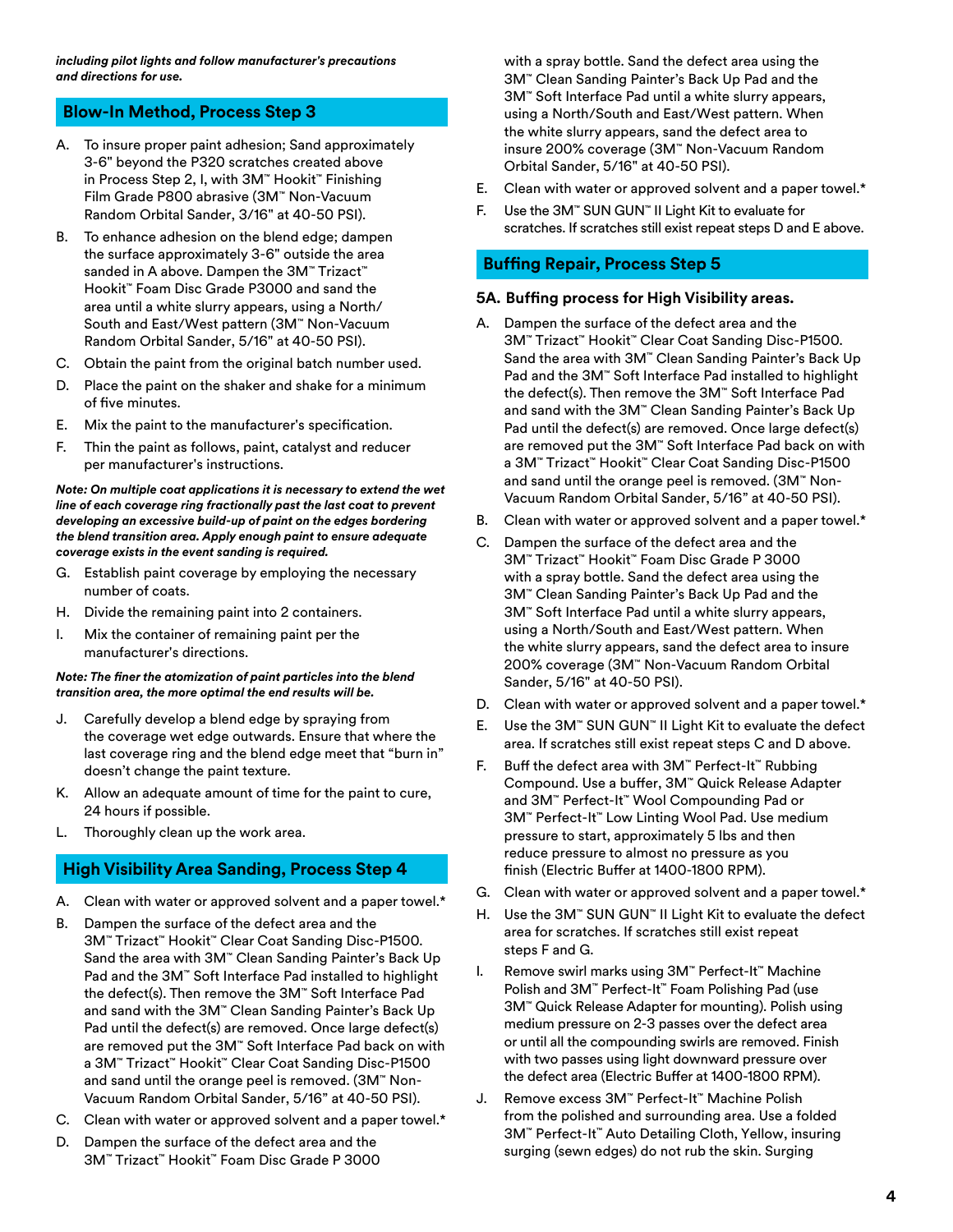may leave a rag mark that is not removable using the final compounding step.

- K. Use the 3M™ SUN GUN™ II Light Kit to evaluate the defect area for scratches. If scratches still exist, repeat steps I and J.
- L. Swirl (Halo) Elimination: Buff the defect repair area with 3M™ Perfect-It™ Ultrafine Machine Polish, using 3M™ Quick Release Adapter, and 3M™ Perfect-It™ Ultrafine Foam Polishing Pad. Apply enough 3M™ Perfect-It™ Ultrafine Machine Polish to insure a wet continuous film exists on the panel during the entire procedure.

#### *Note: When using solvents, extinguish all ignition sources, including pilot lights and follow manufacturer's precautions and directions for use.*

*Note: It will take a fair amount of product to initially wet the pad, there after add small amounts of product to keep the surface wet. Buff at 1400-1800 RPM and insure 200% coverage using medium pressure to start and light pressure to finish. Utilize a North/South and East/West pattern for your buffing pattern (Electric Buffer at 1400-1800 RPM).*

- M. Remove excess 3M™ Perfect-It™ Ultrafine Machine Polish compound from the polished and surrounding area. Use a folded 3M™ Perfect-It™ Detailing Cloth, Blue, insuring surging, (sewn edges), do not rub the skin. Surging may leave a rag mark that is not removable using the final compounding step.
- N. Use 3M™ SUN GUN™ II Light Kit to evaluate defect area, (Halo effect). If scratches still exist repeat steps L and M above.
- O. Thoroughly clean up the work area.

### **5B. Buffing process for lower visibility areas.**

- A. Dampen the surface of the defect area and the 3M™ Trizact™ Hookit™ Clear Coat Sanding Disc-P1500. Sand the area with 3M™ Clean Sanding Painter's Back Up Pad and the 3M™ Soft Interface Pad installed to highlight the defect(s). Then remove the 3M™ Soft Interface Pad and sand with the 3M™ Clean Sanding Painter's Back Up Pad until the defect(s) are removed. Once large defect(s) are removed put the 3M™ Soft Interface Pad back on with a 3M™ Trizact™ Hookit™ Clear Coat Sanding Disc-P1500 and sand until the orange peel is removed. (3M™ Non-Vacuum Random Orbital Sander, 5/16" at 40-50 PSI).
- B. Clean with water or approved solvent and a paper towel.\*
- C. Dampen the surface of the defect area and the 3M™ Trizact™ Hookit™ Foam Disc Grade P3000 disc with a spray bottle. Sand the defect area using the 3M™ Clean Sanding Painter's Back Up Pad and the 3M™ Soft Interface Pad until a white slurry appears, using a North/South and East/West pattern. When the white slurry appears, sand the defect area to insure 200% coverage (3M™ Non-Vacuum Random Orbital Sander, 5/16" at 40-50 PSI).
- D. Clean with water or approved solvent and a paper towel.\*
- E. Use the 3M™ SUN GUN™ II Light Kit to evaluate the defect area for scratches. If scratches still exist repeat steps C and D.
- F. Buff the defect area with 3M™ Perfect-It™ Rubbing Compound. Use a buffer, 3M™ Quick Release Adapter and 3M™ Perfect-It™ Wool Compounding Pad or 3M™ Perfect-It<sup>™</sup> Low Linting Wool Pad. Use medium pressure to start, approximately 5 lbs, then reduce pressure to almost no pressure as you finish (Electric Buffer at 1400-1800 RPM).
- G. Clean with water or approved solvent and a paper towel.\*
- H. Remove swirl marks using 3M™ Perfect-It™ Machine Polish and 3M™ Perfect-It™ Foam Polishing Pad (use 3M™ Quick Release Adapter for mounting). Polish using medium pressure on 2-3 passes over the defect area or until all the compounding swirls are removed. Finish with two passes using light downward pressure over the defect area (Electric Buffer at 1400-1800 RPM).
- I. Remove excess 3M™ Perfect-It™ Machine Polish from the polished and surrounding area. Use a folded 3M™ Perfect-It™ Detailing Cloth, Yellow, insuring surging (sewn edges) do not rub the skin. Surging may leave a rag mark that is not removable using the final compounding step.
- J. Use 3M™ SUN GUN™ II Light Kit to evaluate defect area for scratches. If scratches still exist repeat steps H and I above.
- K. Thoroughly clean up the work area.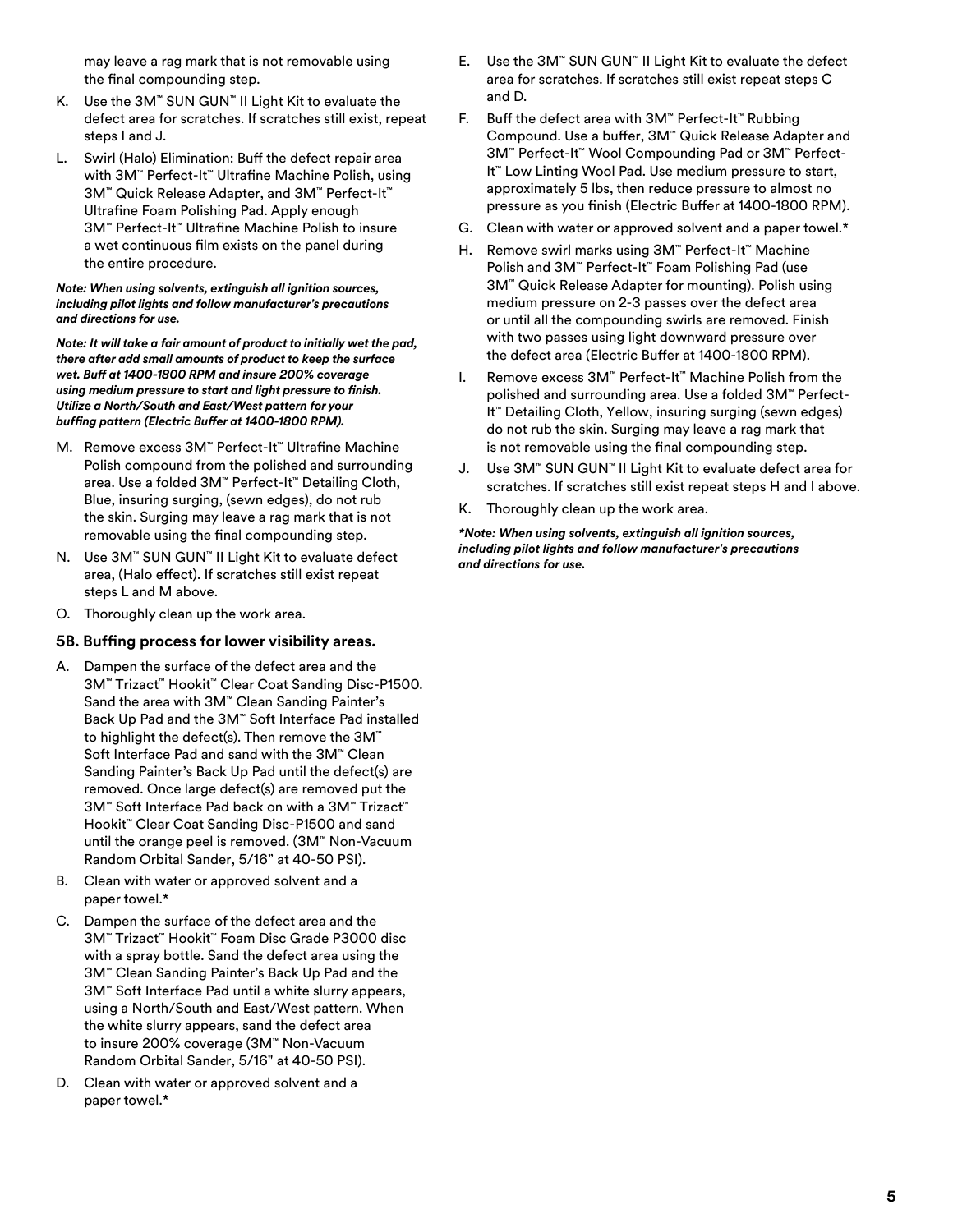## **Defect Type – Orange Peel**



For defects outside the limit, repair by area per Process Step 1, sanding, and Process Step 2 for buffing.

## **Causation for Orange Peel:**

- Paint droplet size is too large and or paint atomization is incomplete.
- Primer surface is rough.
- Improper use of paint thinner, too little thinner increases orange peel, too much thinner causes sags. In warmer weather use of slower thinner is recommended.
- Applying the first coat of paint too thin, 1 mil or less typically leads to orange peel.
- Using paint at the end of the pot life will have a short wet edge and heavy orange peel.
- Waiting too long between the application of the first paint coat and the second increases orange peel, however, if you do not wait until the first coat tacks up runs may occur.

## **Read all steps in the process before starting.**

## **Sanding Repair, Process Step 1**

- A. Clean with water or approved solvent and a paper towel.\*
- B. Dampen the surface of the defect area and the 3M™ Trizact™ Hookit™ Clear Coat Sanding Disc-P1500. Sand the area with 3M™ Clean Sanding Painter's Back Up Pad and the 3M™ Soft Interface Pad installed to highlight the defect(s). Then remove the 3M™ Soft Interface Pad and sand with the 3M™ Clean Sanding Painter's Back Up Pad until the defect(s) are removed. Once large defect(s) are removed put the 3M™ Soft Interface Pad back on with a 3M™ Trizact™ Hookit™ Clear Coat Sanding Disc-P1500 and sand until the orange peel is removed. (3M™ Non-Vacuum Random Orbital Sander, 5/16" at 40-50 PSI).
- C. Clean with water or approved solvent and a paper towel.\*
- D. Dampen the surface of the defect area and the 3M™ Trizact™ Hookit™P 3000 disc with a spray bottle. Sand the defect area using the 3M™ Clean Sanding Painter's Back Up Pad and the 3M™ Soft Interface Pad until a white slurry appears, using a North/South and East/West pattern. When the white slurry appears, sand the defect area to insure 200% coverage (3M™ Non-Vacuum Random Orbital Sander, 5/16" with 40-50 PSI).
- E. Clean with water or approved solvent and a paper towel.\*

## **Buffing Repair, Process Step 2**

## **2A. Buffing process for High Visibility areas.**

- A. Buff the defect area with 3M™ Perfect-It™ Rubbing Compound. Use a buffer, 3M™ Quick Release Adapter, and 3M™ Hookit™ Wool Buffing Pad. Use medium pressure to start, approximately 5 lbs and then reduce pressure to almost no pressure as you finish (Electric Buffer at 1400-1800 RPM).
- B. Clean with water or approved solvent and a paper towel.\*
- C. Use the 3M™ SUN GUN™ II Light Kitto evaluate the defect area. If scratches still exist repeat steps A and B above.
- D. Remove swirl marks using 3M™ Perfect-It™ Machine Polish and 3M™ Perfect-It™ Foam Polishing Pad (use 3M™ Quick Release Adapter for mounting). Polish using medium pressure on 2-3 passes over the defect area or until all the compounding swirls are removed. Finish with two passes using light downward pressure over the defect area (Electric Buffer at 1400-1800 RPM).
- E. Remove excess 3M™ Perfect-It™ Machine Polish from the polished and surrounding area. Use a folded 3M™ Perfect-It™ Detailing Cloth, Yellow, insuring surging (sewn edges) do not rub the skin. Surging may leave a rag mark that is not removable using the final compounding step.
- F. Use the 3M™ SUN GUN™ II Light Kit to evaluate the defect. If scratches still exist repeat steps D and E.
- G. Swirl (Halo) Elimination: Buff the defect repair area with 3M™ Perfect-It™ Ultrafine Machine Polish, using 3M™ Quick Release Adapter, and 3M™ Perfect-It™ Ultrafine Foam Polishing Pad. Apply enough 3M™ Perfect-It™ Ultrafine Machine Polish to insure a wet continuous film exists on the panel during the entire procedure.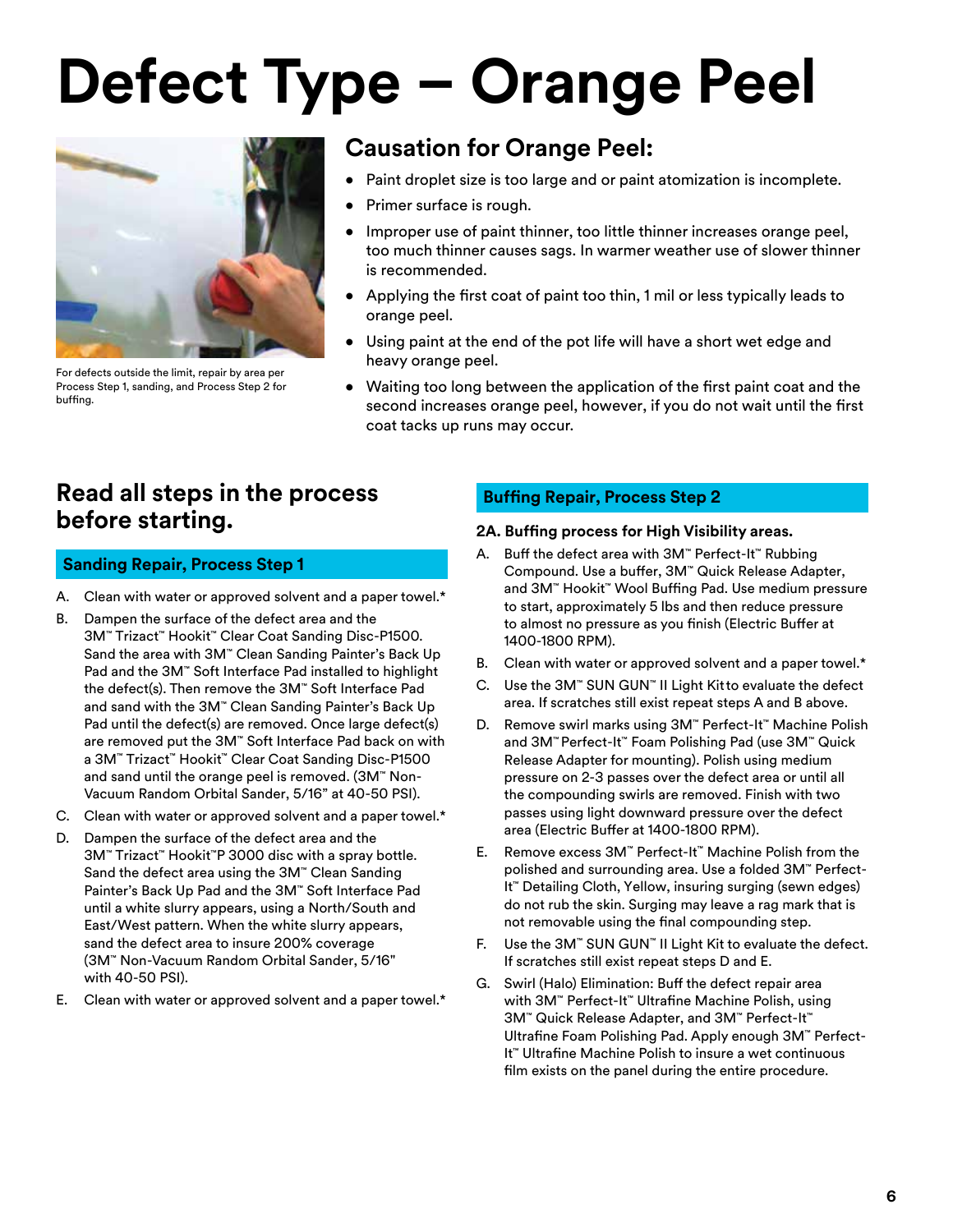*Note: It will take a fair amount of the product to initially wet the pad, there after add small amounts of product to keep the surface wet. Buff at 1400-1800 RPM and insure 200% coverage using medium pressure to start and light pressure to finish. Utilize a North/South and East/West pattern for your buffing.*

- H. Remove excess 3M ™ Perfect-It ™ Ultrafine Machine Polish compound from the polished and surrounding area. Use a folded 3M ™ Perfect-It ™ Detailing Cloth, Blue, insuring surging, (sewn edges), do not rub the skin. Surging may leave a rag mark that is not removable using the final compounding step.
- I. Use the M ™ SUN GUN ™ II Light Kit to evaluate the defect area for scratches, (Halo effect). If scratches still exist repeat steps G and H above.

### **2B. Buffing process for Standard Visibility areas.**

- A. Buff the defect area with 3M ™ Perfect-It ™ Rubbing Compound. Use a buffer, 3M ™ Quick Release Adapter and 3M ™ Perfect-It ™ Wool Compounding Pad or 3M ™ Perfect-It ™ Low Linting Wool Pad. Use medium pressure to start, approximately 5 lbs and then reduce pressure to almost no pressure as you finish (Electric Buffer at 1400-1800 RPM).
- B. Clean with water or approved solvent and a paper towel.\*
- C. Remove swirl marks using 3M ™ Perfect-It ™ Machine Polish and 3M ™ Perfect-It ™ Foam Polishing Pad (use 3M ™ Quick Release Adapter for mounting). Polish using medium pressure on 2-3 passes over the defect area or until all the compounding swirls are removed. Finish with two passes using light downward pressure over the defect area (Electric Buffer at 1400-1800 RPM).
- D. Remove excess 3M ™ Perfect-It ™ Machine Polish from the polished and surrounding area. Use a folded 3M ™ Perfect-It™ Detailing Cloth, Yellow, insuring surging (sewn edges) do not rub the skin. Surging may leave a rag mark that is not removable using the final compounding step.
- E. Use the 3M ™ SUN GUN ™ II Light Kit to evaluate the defect area for scratches, (Halo effect). If scratches still exist repeat steps C and D above.
- F. Thoroughly clean up the work area.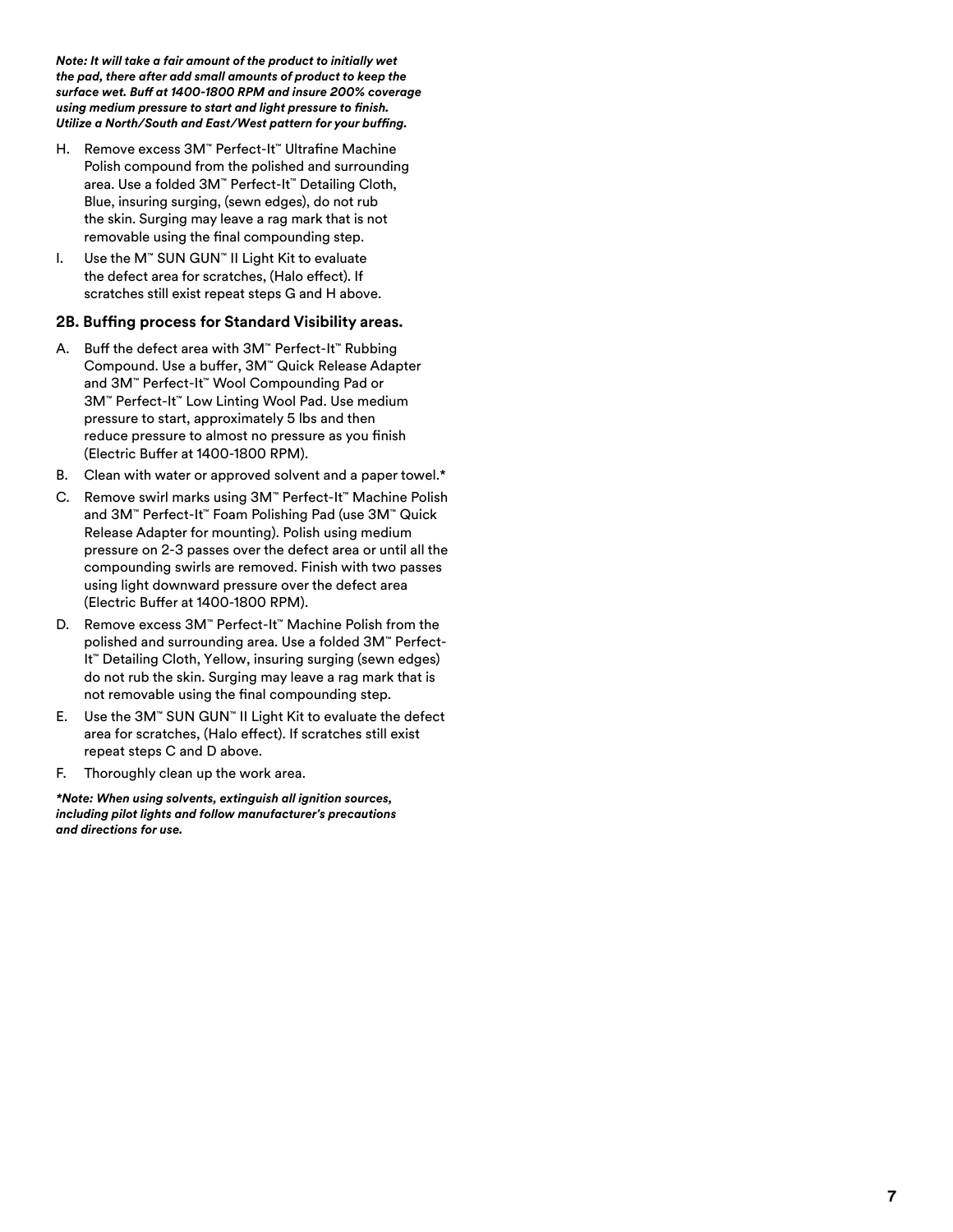## **Defect Type – Pinholes**



## **Causation for Pinholes:**

- Pinholes are caused by outgasing from primers or paints that cure too rapidly.
- Air bubble voids in sealant or fillers exposed in the paint prep process, usually from sanding.

For defects outside the limit, repair per Process Step 1, apply guidecoat, sand, and fill if required and Process Step 2, repaint per the blow-in method and Process Step 3, buffing repair.

## **Read all steps in the process before starting.**

## **Apply Guidecoat, Sand and Fill, Process Step 1**

- A. Clean with water or approved solvent and a paper towel.\*
- B. Apply a small amount of 3M™ Dry Guide Coat to highlight the defect area.

## *Note: Keep the sanding area as limited as possible.*

C. Dampen the surface of the defect area and the 3M™ Trizact™ Hookit™ Clear Coat Sanding Disc-P1500. Sand the area with 3M™ Clean Sanding Painter's Back Up Pad and the 3M™ Soft Interface Pad installed to highlight the defect(s). Then remove the 3M™ Soft Interface Pad and sand with the 3M™ Clean Sanding Painter's Back Up Pad until the defect(s) are removed. Once large defect(s) are removed put the 3M™ Soft Interface Pad back on with a 3M™ Trizact™ Hookit™ Clear Coat Sanding Disc-P1500 and sand until the orange peel is removed. (3M™ Non-Vacuum Random Orbital Sander, 5/16" at 40-50 PSI).

*Note: If sanding removes the pinhole proceed to Buffing Repair Process Step 3A (C) or 3B (C) as applicable. If sanding to remove a Pinhole breaks through the paint you will need to accomplish filling steps, D-P, Process Step 2 Paint Blow-In and Buffing Repair Process Step 3A or 3B if required.*

- D. Sand lightly with 3M™ Hookit™ Gold Disc 216U, P320 grit sandpaper. Sand only until defect is removed and painted surface is smooth (3M™ Non-Vacuum Random Orbital Sander, 5/16" at 35-40 PSI).
- E. Clean with water or approved solvent and a paper towel.\*
- F. Lightly abrade by hand with Scotch-Brite™ General Purpose Hand Pad 7447 to eliminate gloss in low areas of the defect.
- G. Clean with water or approved solvent and a paper towel.\*

*Note: The surface will need to be chemically treated with 3M™ Surface Pre-Treatment AC-131 or an approved chromated primer adhesion promoter and primer if the sanding exposed bare aluminum.*

- H. Apply 3M™ Surface Pre-Treatment AC-131 or approved chromated primer adhesion promoter to any aluminum exposed by the sanding process.
- I. Apply an approved primer to the area treated in step H above.
- J. Lightly abrade by hand with Scotch-Brite™ General Purpose Hand Pad 7447 to eliminate gloss in low areas of the defect.
- K. Clean with water or approved solvent and a paper towel.\*

*Note: Mix 3M™ Advanced Finishing Putty per 3M recommendations of 2% hardener per filler by weight. Using too much hardener may cause staining on white paint. Do not mix the product on a piece of cardboard, cardboard absorbs Styrene in the product and makes it less effective. Spread product out thinly and over a wide area pulling in one direction and then another with a squeegee. Spreading out the product reduces pinholes, traps less air and provides more work time.*

L. Mix and apply a thin layer of 3M™ Advanced Finishing Putty to defect area using a yellow squeegee. Push down on the outside edge of squeegee with 1 finger on each side to leave a thin amount of filler at the edge of the defect and a high spot of filler in the center for sanding. Insure the void is filled and putty covers an area just outside defect area.

#### *Note: Allow 3M™ Advanced Finishing Putty to dry for 15 minutes before sanding.*

- M. Re-apply the 3M™ Dry Guide Coat to highlight the defect area.
- N. Sand with 3M™ Hookit™ Gold Disc 216U, P320 grit sandpaper until outline of defect is seen but leave an area of .001-.002 (in thickness) of filler outlining the defect area (3M™ Non-Vacuum Random Orbital Sander, 5/16" at 35-40 PSI).
- O. Clean with approved solvent and a paper towel.\*
- P. Thoroughly clean up the work area.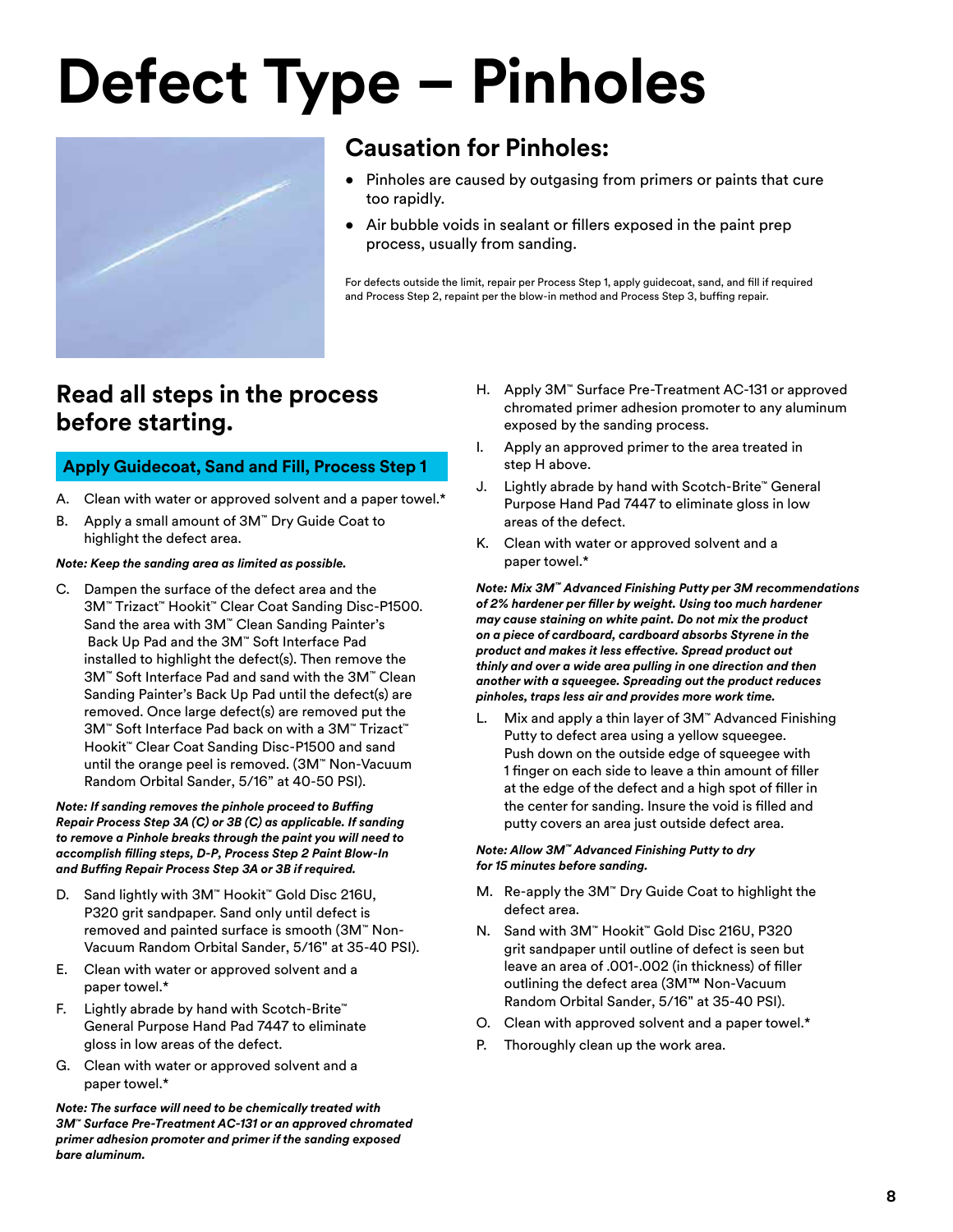## **Blow-In Method, Process Step 2**

- A. To insure proper paint adhesion; Sand approximately 3-6" beyond the P320 scratches created above in Process Step 2, I, with 3M™ Hookit™ Finishing Film Grade P800 abrasive (3M™ Non-Vacuum Random Orbital Sander, 3/16" at 40-50 PSI).
- B. To enhance adhesion on the blend edge; dampen the surface approximately 3-6" outside the area sanded in A above. Dampen the 3M™ Trizact™ Hookit™ Foam Disc, P3000 disc and sand the area until a white slurry appears, using a North/South and East/West pattern (3M™ Non-Vacuum Random Orbital Sander, 5/16" at 40-50 PSI).
- C. Obtain the paint from the original batch number used.
- D. Place the paint on the shaker and shake for a minimum of five minutes.
- E. Mix the paint to manufacturer's specification.
- F. Thin the paint per the manufacturer's instructions.
- G. Mix well with a clean stir stick.

*\*Note: When using solvents, extinguish all ignition sources, including pilot lights and follow manufacturer's precautions and directions for use.*

*Note: On multiple coat applications it is necessary to extend the wet line of each coverage ring fractionally past the last coat to prevent developing an excessive build-up of paint on the edges bordering the blend transition area. Apply enough paint to ensure adequate coverage exists in the event sanding is required.*

- H. Establish paint coverage by employing the necessary number of coats.
- I. Divide the remaining paint into 2 containers.
- J. Mix 1 container of the remaining paint per the manufacturer's instructions.

*Note: The finer the atomization of paint particles into the blend transition area, the more optimal the end results will be.*

- K. Carefully develop a blend edge by spraying from the coverage wet edge outwards. Ensure that where the last coverage ring and the blend edge meet that "burn in" doesn't change the paint texture.
- L. Allow an adequate amount of time for the paint to cure, 24 hours if possible.

## **Buffing Repair, Process Step 3**

### **3A. Buffing Process for High Visibility areas.**

- A. Dampen the surface of the defect area and the 3M™ Trizact™ Hookit™ Clear Coat Sanding Disc-P1500. Sand the area with 3M™ Clean Sanding Painter's Back Up Pad and the 3M™ Soft Interface Pad installed to highlight the defect(s). Then remove the 3M™ Soft Interface Pad and sand with the 3M™ Clean Sanding Painter's Back Up Pad until the defect(s) are removed. Once large defect(s) are removed put the 3M™ Soft Interface Pad back on with a 3M™ Trizact™ Hookit™ Clear Coat Sanding Disc-P1500 and sand until the orange peel is removed. (3M™ Non-Vacuum Random Orbital Sander, 5/16" at 40-50 PSI).
- B. Clean with water or approved solvent and a paper towel.\*
- C. Dampen the surface of the defect area and the 3M™ Trizact™ Hookit™ Foam Disc P 3000 disc with a spray bottle. Sand the defect area using the 3M™ Clean Sanding Painter's Back Up Pad and the 3M™ Soft Interface Pad until a white slurry appears, using a North/South and East/West pattern. When the white slurry appears, sand the defect area to insure 200% coverage (3M™ Non-Vacuum Random Orbital Sander, 5/16" at 40-50 PSI).
- D. Clean with water or approved solvent and a paper towel.\*
- E. Buff the defect area with 3M™ Perfect-It™ Rubbing Compound. Use an electric buffer, 3M™ Quick Release Adapter and 3M™ Perfect-It™ Wool Compounding Pad or 3M™ Perfect-It™ Low Linting Wool Pad. Use medium pressure to start, approximately 5 lbs and then reduce pressure to almost no pressure as you finish (Electric Buffer at 1400-1800 RPM).
- F. Clean with water or approved solvent and a paper towel.\*
- G. Use the 3M™ SUN GUN™ II Light Kit to evaluate the defect area for scratches. If scratches still exist repeat steps E and F above.
- H. Remove swirl marks using 3M™ Perfect-It™ Machine Polish and 3M™ Perfect-It™ Foam Polishing Pad (use 3M™ Quick Release Adapter for mounting). Polish using medium pressure on 2-3 passes over the defect area or until all the compounding swirls are removed. Finish with two passes using light downward pressure over the defect area (Electric Buffer at 1400-1800 RPM).
- I. Remove excess 3M™ Perfect-It™ Machine Polish from the polished and surrounding area. Use a folded 3M™ Perfect-It™ Detailing Cloth, Yellow, insuring surging (sewn edges) do not rub the skin. Surging may leave a rag mark that is not removable using the final compounding step.
- J. Use the 3M™ SUN GUN™ II Light Kit to evaluate the defect area for scratches, (Halo effect). If scratches still exist repeat steps H and I above.
- K. Swirl (Halo) Elimination: Buff defect repair area with 3M™ Perfect-It™ Ultrafine Machine Polish, using 3M™ Quick Release Adapter, and 3M™ Perfect-It™ Ultrafine Foam Polishing Pad. Apply enough 3M™ Perfect-It™ Ultrafine Machine Polish to insure a wet continuous film exists on the panel during the entire procedure.

*Note: It will take a fair amount of product to initially wet the pad, there after add small amounts of product to keep the surface wet. Buff at 1400-1800 RPM and insure 200% coverage using medium pressure to start and light pressure to finish. Utilize a North/South and East/West pattern for your buffing pattern (Electric Buffer at 1400-1800 RPM).*

- L. Remove excess 3M™ Perfect-It™ Ultrafine Machine Polish compound from the polished and surrounding area. Use a folded 3M™ Perfect-It™ Detailing Cloth, Yellow, insuring surging, (sewn edges), do not rub the skin. Surging may leave a rag mark.
- M. Use the 3M™ SUN GUN™ II Light Kit to evaluate the defect area for scratches, (Halo effect). If scratches still exist repeat steps K and L above.
- N. Thoroughly clean up the work area.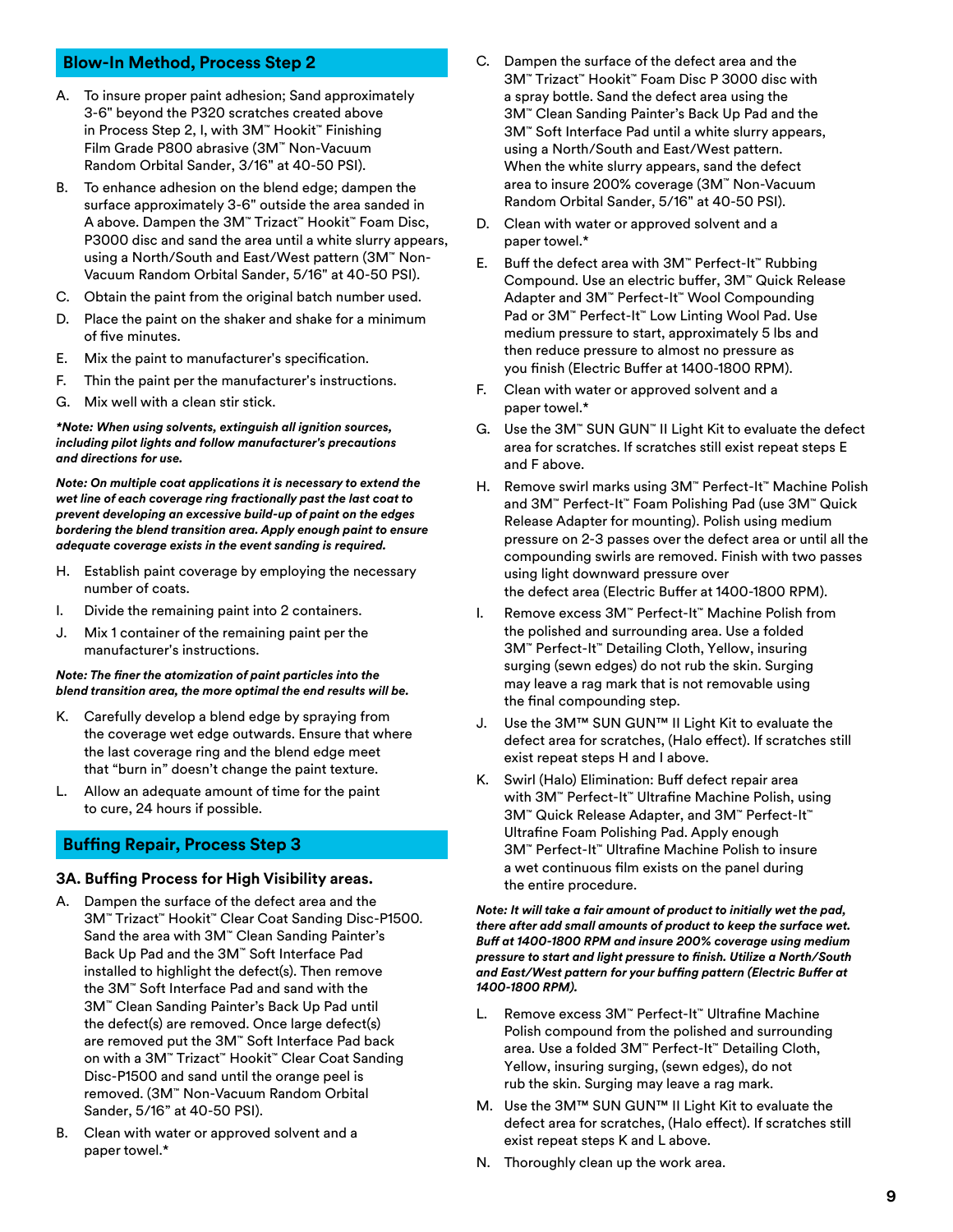### **3B. Buffing Process for Standard Visibility areas.**

- A. Dampen the surface of the defect area and the 3M ™ Trizact ™ Hookit ™ Clear Coat Sanding Disc-P1500. Sand the area with 3M ™ Clean Sanding Painter's Back Up Pad and the 3M ™ Soft Interface Pad installed to highlight the defect(s). Then remove the 3M ™ Soft Interface Pad and sand with the 3M ™ Clean Sanding Painter's Back Up Pad until the defect(s) are removed. Once large defect(s) are removed put the 3M ™ Soft Interface Pad back on with a 3M™ Trizact™ Hookit™ Clear Coat Sanding Disc-P1500 and sand until the orange peel is removed. (3M ™ Non-Vacuum Random Orbital Sander, 5/16" at 40-50 PSI).
- B. Clean with water or approved solvent and a paper towel.\*
- C. Dampen the surface of the defect area and the 3M™ Trizact™ Hookit™ Foam Disc P 3000 disc with a spray bottle. Sand the defect area using the 3M ™ Clean Sanding Painter's Back Up Pad and the 3M ™ Soft Interface Pad until a white slurry appears, using a North/South and East/West pattern. When the white slurry appears, sand the defect area to insure 200% coverage (3M ™ Non-Vacuum Random Orbital Sander, 5/16" at 40-50 PSI).
- D. Clean with water or approved solvent and a paper towel.\*
- E. Buff the defect area with 3M ™ Perfect-It ™ Rubbing Compound. Use an electric buffer, 3M ™ Quick Release Adapter and 3M ™ Perfect-It ™ Wool Compounding Pad or 3M<sup>™</sup> Perfect-It<sup>™</sup> Low Linting Wool Pad. Use medium pressure to start, approximately 5 lbs and then reduce pressure to almost no pressure as you finish (Electric Buffer at 1400-1800 RPM).
- F. Clean with water or approved solvent and a paper towel.\*
- G. Use the 3M™ SUN GUN™ II Light Kit to evaluate the defect area for scratches. If scratches still exist repeat steps E and F above.
- H. Remove swirl marks using 3M ™ Perfect-It ™ Machine Polish and 3M™ Perfect-It™ Foam Polishing Pad (use 3M ™ Quick Release Adapter for mounting). Polish using medium pressure on 2-3 passes over the defect area or until all the compounding swirls are removed. Finish with two passes using light downward pressure over the defect area (Electric Buffer at 1400-1800 RPM).
- I. Remove excess 3M ™ Perfect-It ™ Machine Polish from the polished and surrounding area. Use a folded 3M ™ Perfect-It ™ Detailing Cloth, Yellow, insuring surging (sewn edges) do not rub the skin. Surging may leave a rag mark that is not removable using the final compounding step.
- J. Use the 3M™ SUN GUN™ II Light Kit to evaluate the defect area for scratches. If scratches still exist repeat steps H and I above.
- K. Thoroughly clean up the work area.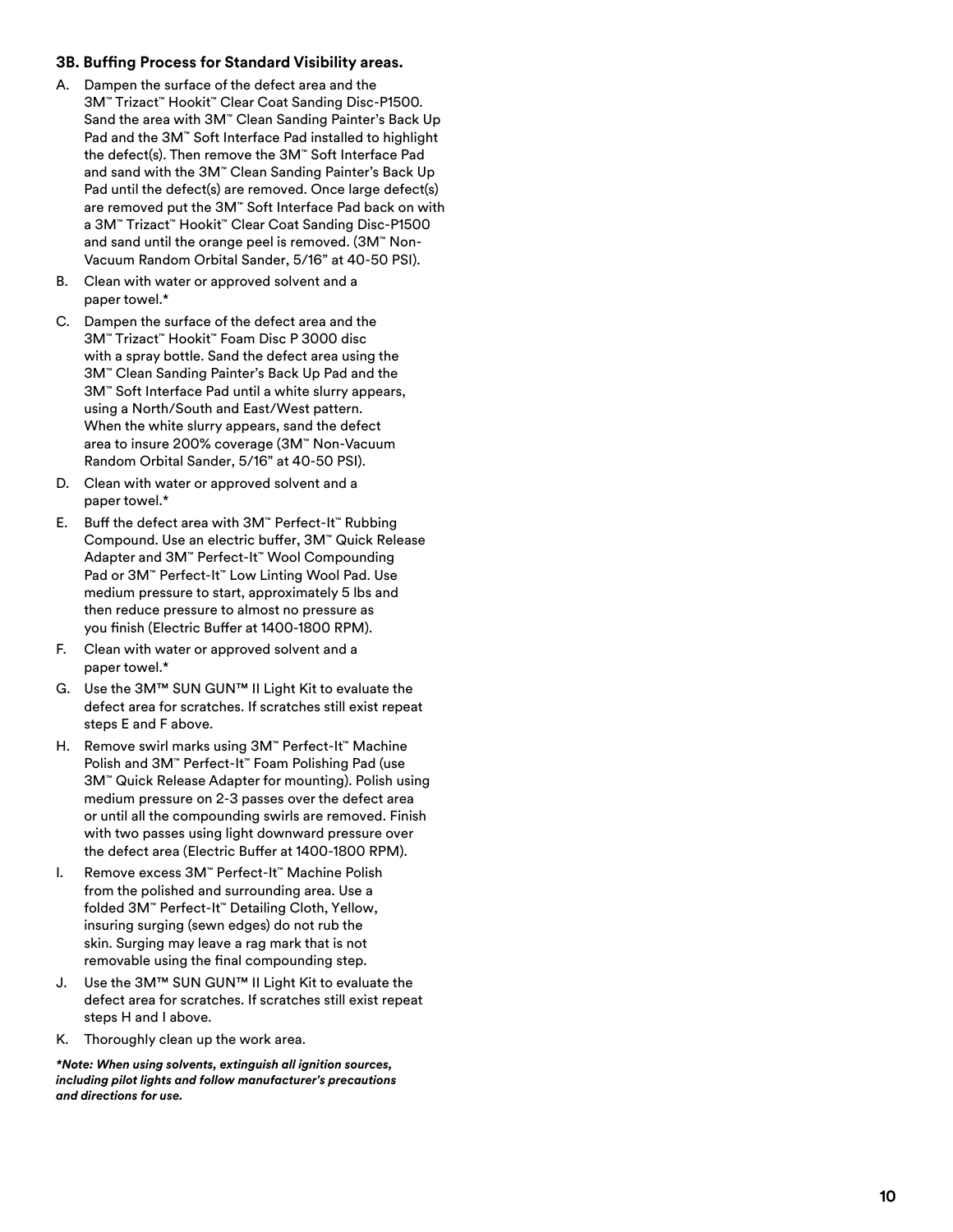## **Defect Type – Adhesion/Peeling**



## **Causation for Adhesion and Peeling:**

- These defects are caused by substrate surface contamination from silicone, hydraulic fluid, engine oil, etc.
- Some of the sources for these contaminants are: dirty substrates, oil and or water in the compressed air lines, wrong lubricant used in the spray gun, sanding dust, or a dirty filter in the air line.

For adhesion failures (peeling) repair per Process Step 2, sand, prime and fill, and Process Step 3, repaint using the blow-in method and Process Step 4 buffing repair as required.

## **Read all steps in the process before starting.**

## **Adhesion/Peeling Test, Process Step 1**

- A. Ensure you are wearing safety glasses, gloves, etc.
- B. Direct the air of an air blower at the edges of the peeling paint at 120 PSI.
- C. Continue circulating the air pressure around the peeled area until the peeling ceases.
- D. Clean up all peeled paint from the surrounding area.

## **Sand and Fill, Process Step 2**

- A. Clean with water or approved solvent and a paper towel.\*
- B. Apply a small amount of 3M™ Dry Guide Coat to highlight the defect area.

### *Note: Keep the sanding area as limited as possible.*

- C. Sand lightly with 3M™ Hookit™ Gold Disc 216U, P320 grit sandpaper. Try to avoid sanding through the primer and exposing bare metal (3M™ Non-Vacuum Random Orbital Sander, 3/16" 35-40 PSI).
- D. Lightly abrade by hand with Scotch-Brite™ General Purpose Hand Pad 7447 to eliminate gloss in low areas of the defect.
- E. Clean with water or approved solvent and a paper towel.\*

#### *Note: The surface will need to be chemically treated with 3M™ Surface Pre-Treatment AC-131 or an approved chromated primer adhesion promoter and primer if the sanding exposed bare aluminum.*

- F. Apply 3M™ Surface Pre-Treatment AC-131 or approved chromated primer adhesion promoter to any aluminum exposed by the sanding process.
- G. Apply an approved primer to the area treated in step F above.
- H. Lightly abrade the surface of the primer with Scotch-Brite™ General Purpose Hand Pad 7447 before applying the 3M™ Advanced Finishing Putty.

I. Clean with water or approved solvent and a paper towel.\*

*Note: Mix 3M™ Advanced Finishing Putty per 3M recommendations of 2% hardener per filler by weight. Using too much hardener may cause staining on white paint. Do not mix the product on a piece of cardboard, cardboard absorbs Styrene in the product and makes it less effective. Spread the product out thinly and over a wide area pulling in one direction and then another with a squeegee. Spreading out the product reduces pinholes, traps less air and provides more work time.*

J. Mix and apply a thin layer of 3M™ Advanced Finishing Putty to defect area using a yellow squeegee. Push down on the outside edge of squeegee with 1 finger on each side to leave a thin amount of filler at the edge of the defect and a high spot of filler in the center for sanding. Insure void is filled and putty covers an area just outside defect area.

#### *Note: Allow 3M™ Advanced Finishing Putty to dry for 15 minutes before sanding.*

- K. Re-apply 3M™ Dry Guide Coat to highlight the defect area.
- L. Sand with 3M™ Hookit™ Gold Disc 216U, P320 grit sandpaper until outline of defect is seen but leave an area of .001-.002 (in thickness) of filler outlining the defect area (3M™ Non-Vacuum Random Orbital Sander, 5/16" 35-40 PSI).
- M. Clean with approved solvent and a paper towel.\*
- N. Complete the blow-in method, process step 3.

## **Blow-In Method, Process Step 3**

- A. To insure proper paint adhesion; Sand approximately 3-6" beyond the P320 scratches created above in Process Step 2, L, with 3M™ Hookit™ Finishing Film Grade P800 abrasive (3M™ Non-Vacuum Random Orbital Sander, 3/16" 40-50 PSI).
- B. To enhance adhesion on the blend edge; dampen the surface approximately 3-6" outside the area sanded in A above. Dampen the 3M™ Trizact™ Hookit™ Foam Disc P3000 disc and sand the area until a white slurry appears, using a North/South and East/West pattern (3M™ Non-Vacuum Random Orbital Sander, 5/16 40-50 PSI).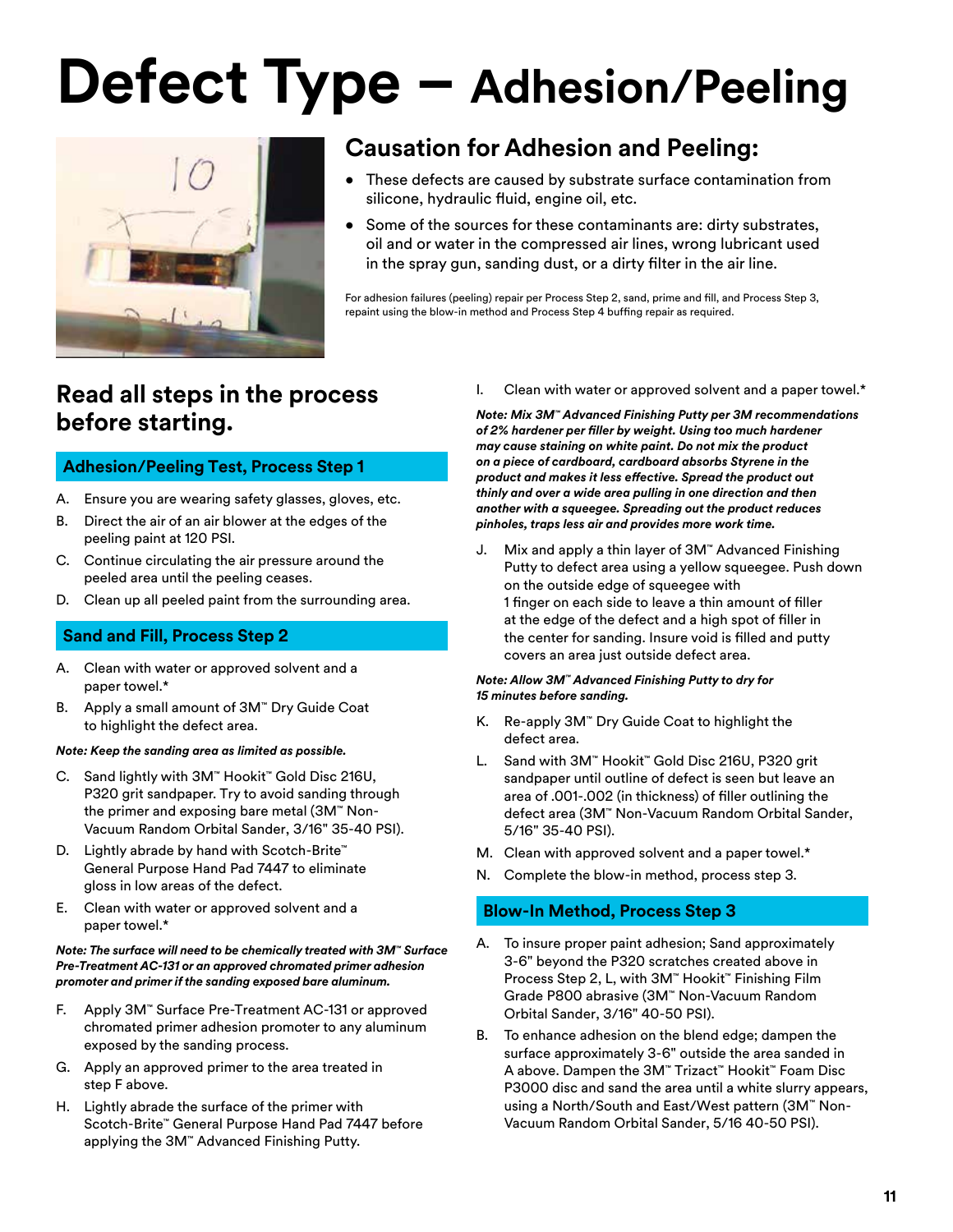- C. Obtain the paint from the original batch number used.
- D. Place the paint on the shaker and shake for a minimum of five minutes.
- E. Mix the paint to the manufacturer's specification.
- F. Thin the paint per the manufacturer's specification.
- G. Mix well with a clean stir stick.

*\*Note: When using solvents, extinguish all ignition sources, including pilot lights and follow manufacturer's precautions and directions for use.*

*Note: On multiple coat applications it is necessary to extend the wet line of each coverage ring fractionally past the last coat to prevent developing an excessive build-up of paint on the edges bordering the blend transition area. Apply enough paint to ensure adequate coverage exists in the event sanding is required.*

- H. Establish paint coverage by employing the necessary number of coats.
- I. Divide the remaining paint into 2 containers.
- J. Mix 1 container of the remaining paint with reducer per the manufacturer's instructions.

#### *Note: The finer the atomization of paint particles into the blend transition area, the more optimal the end results will be.*

- K. Carefully develop a blend edge by spraying from the coverage wet edge outwards. Insure that where the last coverage ring and the blend edge meet that "burn in" doesn't change the paint texture.
- L. Allow an adequate amount of time for the paint to cure, 24 hours if possible.

## **Buffing Repair, Process Step 4**

### **4A. Buffing Process for High Visibility areas.**

- A. Dampen the surface of the defect area and the 3M™ Trizact™ Hookit™ Clear Coat Sanding Disc-P1500. Sand the area with 3M™ Clean Sanding Painter's Back Up Pad and the 3M™ Soft Interface Pad installed to highlight the defect(s). Then remove the 3M™ Soft Interface Pad and sand with the 3M™ Clean Sanding Painter's Back Up Pad until the defect(s) are removed. Once large defect(s) are removed put the 3M™ Soft Interface Pad back on with a 3M™ Trizact™ Hookit™ Clear Coat Sanding Disc-P1500 and sand until the orange peel is removed. (3M™ Non-Vacuum Random Orbital Sander, 5/16" at 40-50 PSI).
- B. Clean with water or approved solvent and a paper towel.\*
- C. Dampen the surface of the defect area and the 3M™ Trizact™ Hookit™ Foam Disc P 3000 disc with a spray bottle. Sand the defect area using the 3M™ Clean Sanding Painter's Back Up Pad and the 3M™ Soft Interface Pad until a white slurry appears, using a North/South and East/West pattern. When the white slurry appears, sand the defect area to insure 200% coverage (3M™ Non-Vacuum Random Orbital Sander, 5/16" at 40-50 PSI).
- D. Clean with water or approved solvent and a paper towel.\*
- E. Buff the defect area with 3M™ Perfect-It™ Rubbing Compound. Use a buffer, 3M™ Quick Release Adapter and 3M™ Perfect-It™ Wool Compounding Pad or 3M™ Perfect-It™ Low Linting Wool Pad. Use medium pressure to start, approximately 5 lbs and then reduce pressure to almost no pressure as you finish (Electric Buffer at 1400-1800 RPM).
- F. Clean with water or approved solvent and a paper towel.\*
- G. Use 3M™ SUN GUN™ II Light Kit to evaluate the defect area for scratches. If scratches still exist repeat steps E and F above.
- H. Remove swirl marks using 3M™ Perfect-It™ Machine Polish and 3M™ Perfect-It™ Foam Polishing Pad (use 3M™ Quick Release Adapter for mounting). Polish using medium pressure on 2-3 passes over the defect area or until all the compounding swirls are removed. Finish with two passes using light downward pressure over the defect area (Electric Buffer at 1400-1800 RPM).
- I. Remove excess 3M™ Perfect-It™ Machine Polish from the polished and surrounding area. Use a folded 3M™ Perfect-It™ Detailing Cloth, Yellow insuring surging (sewn edges) do not rub the skin. Surging may leave a rag mark that is not removable using the final compounding step.
- J. Use 3M™ SUN GUN™ II Light Kit to evaluate the defect area for scratches. If scratches still exist repeat steps H and I above.
- K. Swirl (Halo) Elimination: Buff defect repair area with 3M™ Perfect-It™ Ultrafine Machine Polish, using 3M™ Quick Release Adapter, and 3M™ Perfect-It™ Ultrafine Foam Polishing Pad. Apply enough 3M™ Perfect-It™ Ultrafine Machine Polish to insure a wet continuous film exists on the panel during the entire procedure.

*Note: It will take a fair amount of product to initially wet the pad, there after, add small amounts of product to keep the surface wet. Buff at 1400-1800 RPM and insure 200% coverage using medium pressure to start and light pressure to finish. Utilize a North/South and East/West pattern for your buffing (Electric Buffer at 1400-1800 RPM).*

- L. Remove excess 3M™ Perfect-It™ Ultrafine Machine Polish compound from the polished and surrounding area. Use a folded 3M™ Perfect-It™ Detailing Cloth, Yellow, insuring surging, (sewn edges), do not rub the skin. Surging may leave a rag mark that is not removable using the final compounding step.
- M. Use the 3M™ SUN GUN™ II Light Kitto evaluate the defect area for scratches, (Halo Effect). If scratches still exist repeat steps K and L above.
- N. Thoroughly clean up the work area.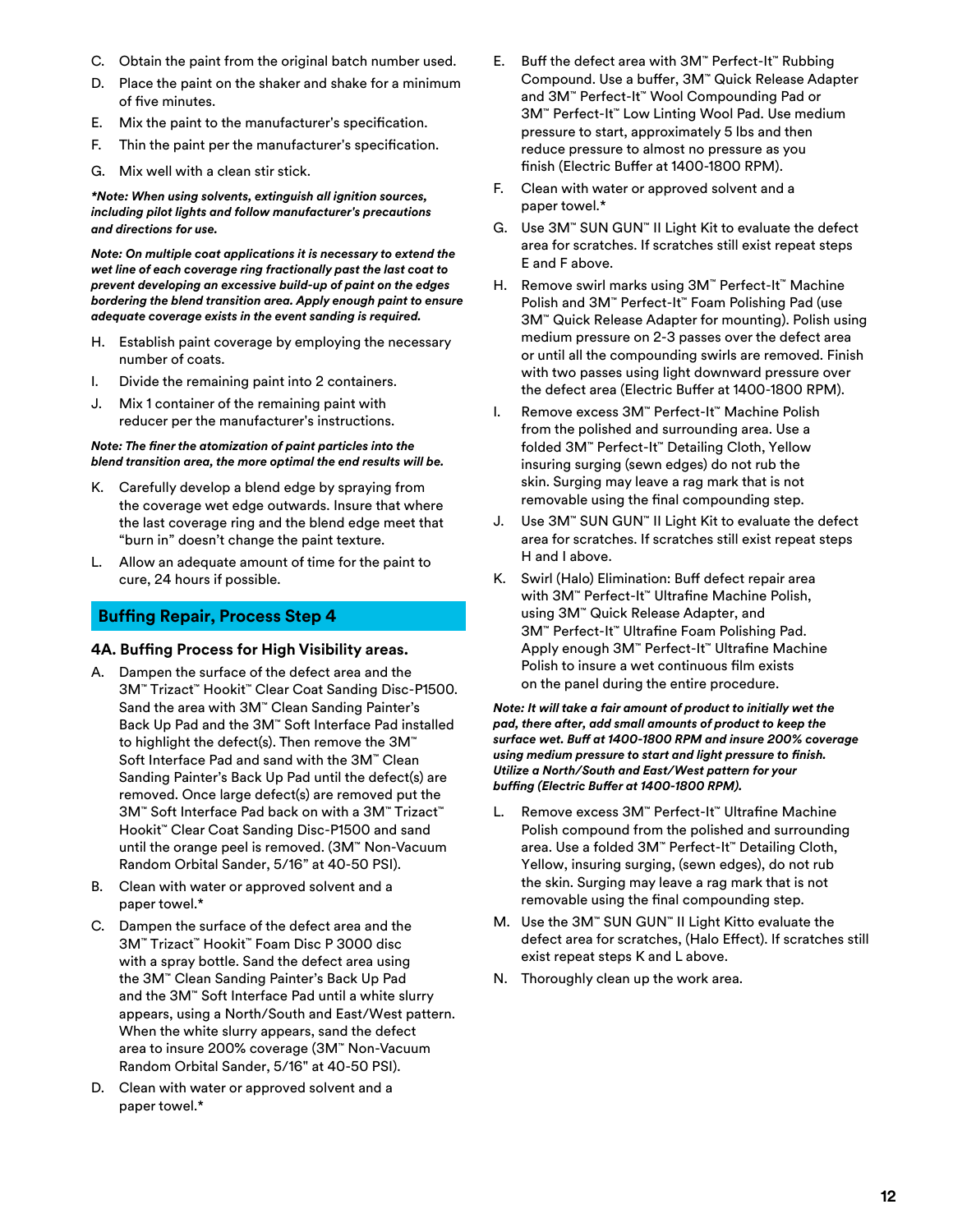### **4B. Buffing Process for Standard Visibility areas.**

- A. Dampen the surface of the defect area and the 3M ™ Trizact ™ Hookit ™ Clear Coat Sanding Disc-P1500. Sand the area with 3M ™ Clean Sanding Painter's Back Up Pad and the 3M ™ Soft Interface Pad installed to highlight the defect(s). Then remove the 3M ™ Soft Interface Pad and sand with the 3M ™ Clean Sanding Painter's Back Up Pad until the defect(s) are removed. Once large defect(s) are removed put the 3M ™ Soft Interface Pad back on with a 3M™ Trizact™ Hookit™ Clear Coat Sanding Disc-P1500 and sand until the orange peel is removed. (3M ™ Non-Vacuum Random Orbital Sander, 5/16" at 40-50 PSI).
- B. Clean with water or approved solvent and a paper towel.\*
- C. Dampen the surface of the defect area and the 3M ™ Trizact ™ Hookit ™ P 3000 disc with a spray bottle. Sand the defect area using the 3M ™ Clean Sanding Painter's Back Up Pad and the 3M ™ Soft Interface Pad until a white slurry appears, using a North/South and East/West pattern. When the white slurry appears, sand the defect area to insure 200% coverage (3M ™ Non-Vacuum Random Orbital Sander, 5/16" at 40-50 PSI).
- D. Clean with water or approved solvent and a paper towel.\*
- E. Buff the defect area with 3M ™ Perfect-It ™ Rubbing Compound. Use a buffer, 3M ™ Quick Release Adapter and 3M ™ Perfect-It ™ Wool Compounding Pad or 3M<sup>™</sup> Perfect-It<sup>™</sup> Low Linting Wool Pad. Use medium pressure to start, approximately 5 lbs and then reduce pressure to almost no pressure as you finish (Electric Buffer at 1400-1800 RPM).
- F. Clean with water or approved solvent and a paper towel.\*
- G. Remove swirl marks using 3M ™ Perfect-It ™ Machine Polish and 3M™ Perfect-It™ Foam Polishing Pad (use 3M ™ Quick Release Adapter for mounting). Polish using medium pressure on 2-3 passes over the defect area or until all the compounding swirls are removed. Finish with two passes using light downward pressure over the defect area (Electric Buffer at 1400-1800 RPM).
- H. Remove excess 3M ™ Perfect-It ™ Machine Polish from the polished and surrounding area. Use a folded 3M ™ Perfect-It ™ Detailing Cloth, Yellow, insuring surging (sewn edges) do not rub the skin. Surging may leave a rag mark that is not removable using the final compounding step.
- I. Use 3M™ SUN GUN™ II Light Kit to evaluate the defect area for scratches. If scratches still exist, repeat steps G and H above.
- J. Thoroughly clean up the work area.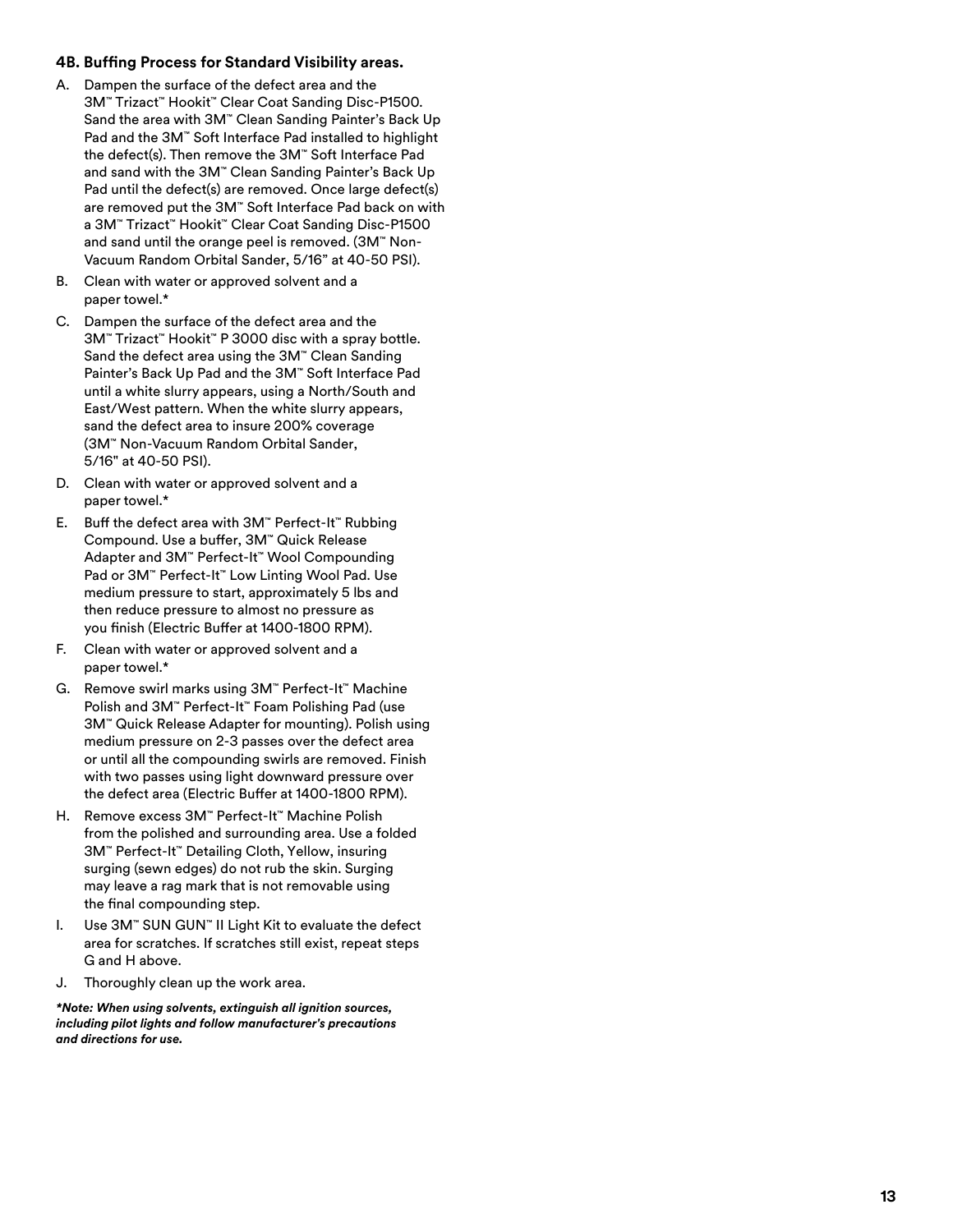## **Defect Type – Dirt/Trash & Lint**



## **Causation for Dirt/Trash:**

Naturally occurring, dirt, trash and lint accumulate on equipment overhead, on the floor and in the air. The dirt eventually falls on the aircraft or in some cases is moved around by spray guns or air currents in the hangar. Dirt contaminants might also be on the aircraft before it's painted.

For defects outside the limit, repair per process Step 1, apply guidecoat and sand and Process Step 2 buff.

## **Read all steps in the process before starting.**

## **Apply Guidecoat and Sand, Process Step 1**

- A. Clean with water or approved solvent and a paper towel.\*
- B. Apply a small amount of 3M™ Dry Guide Coat to highlight the defect area.
- C. Dampen the surface of the defect area and the 3M™ Trizact™ Hookit™ Clear Coat Sanding Disc-P1500. Sand the area with 3M™ Clean Sanding Painter's Back Up Pad and the 3M™ Soft Interface Pad installed to highlight the defect(s). Then remove the 3M™ Soft Interface Pad and sand with the 3M™ Clean Sanding Painter's Back Up Pad until the defect(s) are removed. Once large defect(s) are removed put the 3M™ Soft Interface Pad back on with a 3M™ Trizact™ Hookit™ Clear Coat Sanding Disc-P1500 and sand until the orange peel is removed. (3M™ Non-Vacuum Random Orbital Sander, 5/16" at 40-50 PSI).
- D. Clean with water or approved solvent and a paper towel.\*
- E. Dampen the surface of the defect area and the 3M™ Trizact™ Hookit™ P 3000 disc with a spray bottle. Sand the defect area using the 3M™ Clean Sanding Painter's Back Up Pad and the 3M™ Soft Interface Pad until a white slurry appears, using a North/South and East/West pattern. When the white slurry appears, sand the defect area to insure 200% coverage (3M™ Non-Vacuum Random Orbital Sander, 5/16" at 40-50 PSI).
- F. Clean with water or approved solvent and a paper towel.\*

## **Buffing Repair, Process Step 2**

## **2A. Buffing Process for High Visibility areas.**

- A. Buff the defect area with 3M™ Perfect-It™ Rubbing Compound. Use a buffer, 3M™ Quick Release Adapter and 3M™ Perfect-It™ Wool Compounding Pad or 3M™ Perfect-It™ Low Linting Wool Pad. Use medium pressure to start, approximately 5 lbs and then reduce pressure to almost no pressure as you finish (Electric Buffer at 1400-1800 RPM).
- B. Clean with water or approved solvent and a paper towel.\*
- C. Use 3M™ SUN GUN™ II Light Kit to evaluate the defect area for scratches. If scratches still exist repeat steps A and B above.
- D. Remove swirl marks using 3M™ Perfect-It™ Machine Polish and 3M™ Perfect-It™ Foam Polishing Pad (use 3M™ Quick Release Adapter for mounting). Polish using medium pressure on 2-3 passes over the defect area or until all the compounding swirls are removed. Finish with two passes using light downward pressure over the defect area (Electric Buffer at 1400-1800 RPM).
- E. Remove excess 3M™ Perfect-It™ Machine Polish from the polished and surrounding area. Use a folded 3M™ Perfect-It™ Detailing Cloth, Yellow insuring surging (sewn edges) do not rub the skin. Surging may leave a rag mark that is not removable using the final compounding step.
- F. Use 3M™ SUN GUN™ II Light Kit to evaluate the defect area for scratches. If scratches still exist repeat steps D and E above.
- G. Swirl (Halo) Elimination: Buff defect repair area with 3M™ Perfect-It™ Ultrafine Machine Polish, using 3M™ Quick Release Adapter, and 3M™ Perfect-It™ Ultrafine Foam Polishing Pad. Apply enough 3M™ Perfect-It™ Ultrafine Machine Polish to insure a wet continuous film exists on the panel during the entire procedure.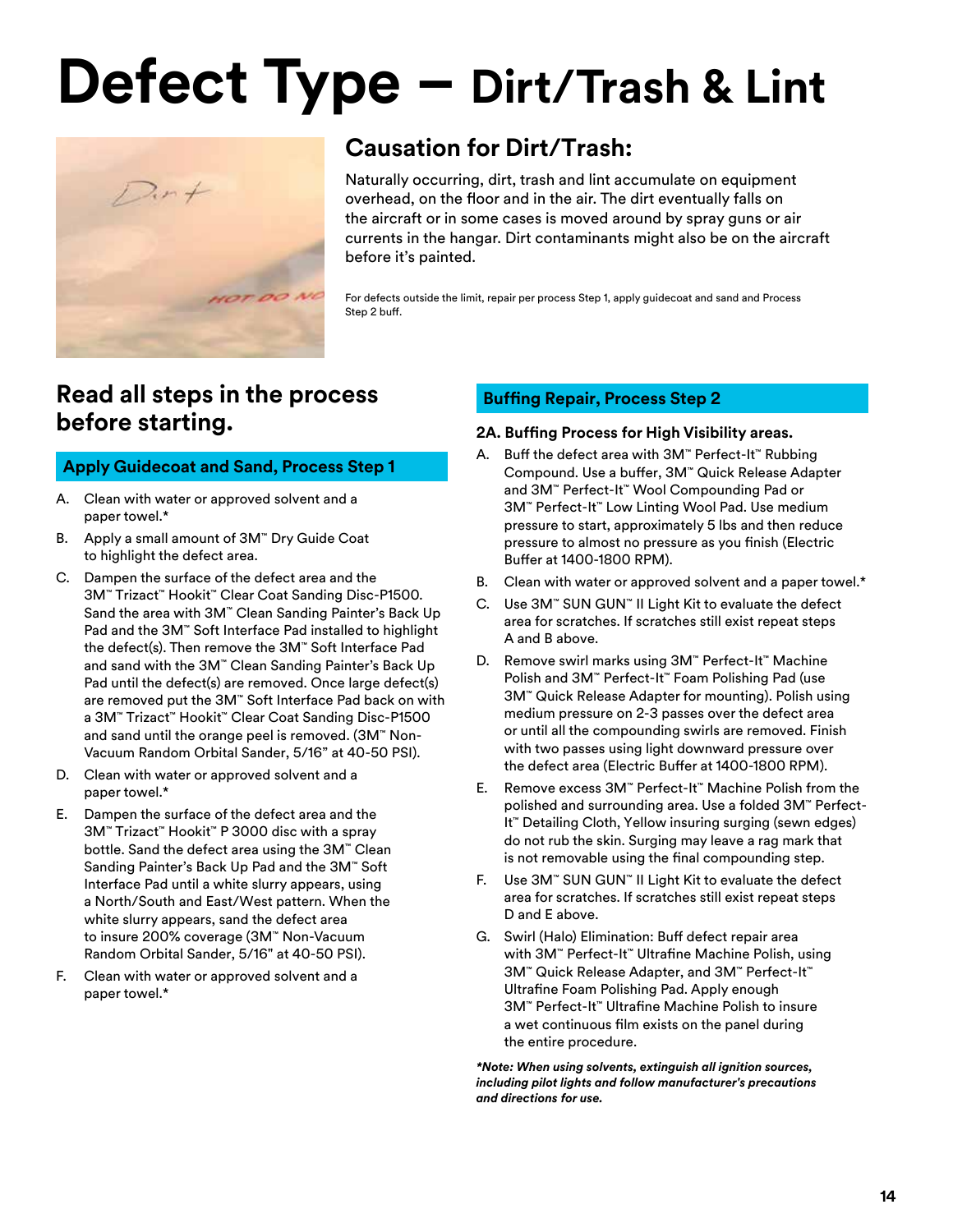- H. Remove excess 3M™ Perfect-It™ Ultrafine Machine Polish compound from the polished and surrounding area. Use a folded 3M™ Perfect-It™ Detailing Cloth, Blue, insuring surging, (sewn edges), do not rub the skin. Surging may leave a rag mark that is not removable using the final compounding step.
- I. Use the 3M™ SUN GUN™ II Light Kit to evaluate the defect area for scratches, (Halo Effect). If scratches still exist repeat steps G and H above.
- J. Thoroughly clean up the work area.

## **2B. Buffing Process for Standard Visibility areas.**

- A. Buff the defect area with 3M™ Perfect-It™ Rubbing Compound. Use a buffer, 3M™ Quick Release Adapter and 3M™ Perfect-It™ Wool Compounding Pad or 3M™ Perfect-It™ Low Linting Wool Pad. Use medium pressure to start, approximately 5 lbs and then reduce pressure to almost no pressure as you finish (Electric Buffer at 1400-1800 RPM).
- B. Clean with water or approved solvent and a paper towel.\*
- C. Remove swirl marks using 3M™ Perfect-It™ Machine Polish and 3M™ Perfect-It™ Foam Polishing Pad (use 3M™ Quick Release Adapter for mounting). Polish using medium pressure on 2-3 passes over the defect area or until all the compounding swirls are removed. Finish with two passes using light downward pressure over the defect area (Electric Buffer at 1400-1800 RPM).
- D. Remove excess 3M™ Perfect-It™ Machine Polish from the polished and surrounding area. Use a folded 3M™ Perfect-It™ Detailing Cloth, Yellow insuring surging (sewn edges) do not rub the skin. Surging may leave a rag mark that is not removable using the final compounding step.
- E. Use 3M™ SUN GUN™ II Light Kit to evaluate the defect area for scratches. If scratches still exist, repeat steps C and D above.
- F. Thoroughly clean up the work area.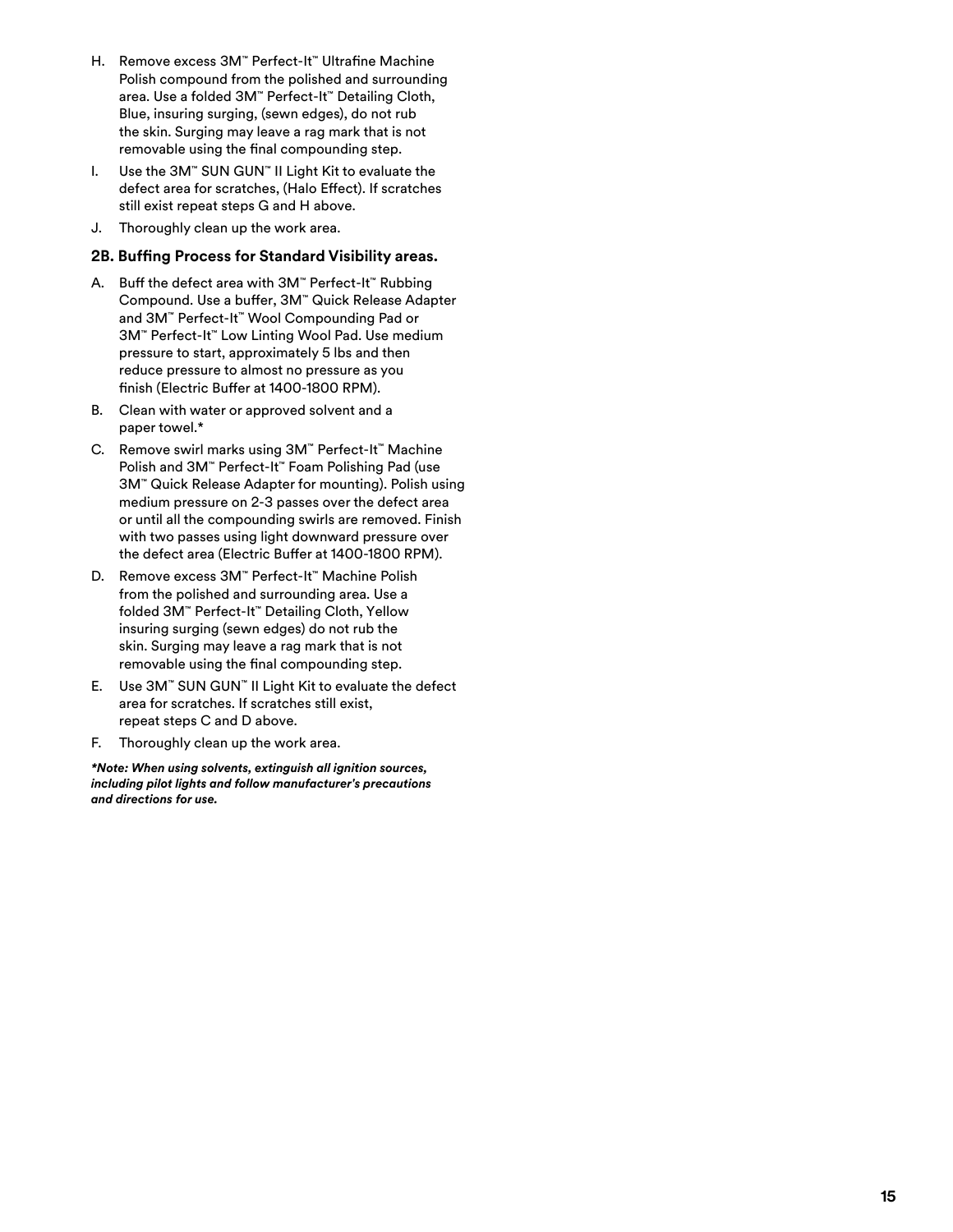## **Defect Type – Gravitational Defects (Runs and Sags)**



## **Causation:**

- Sags are typically caused by using too much thinner.
- Applying the second coat of paint before the first tacks up.
- Applying too much paint in film thickness.
- High fluid pressure from the spray gun in excess of 12 ounces per minute.

Repair defects per process Step 1 using the sanding block method, sand per Process Step 2, buff, per Process Step 4. When the sanding in Process Step 2 results in discoloration or paint break through, sand and fill per Process Step 5, then repaint using the blow-in method in Process Step 3 and then buff per Process Step 4.

## **Read all steps in the process before starting.**

## **Sanding Block Method, Process Step 1**

- A. Clean with water or approved solvent and a paper towel.\*
- B. Rub a 400 grit sanding block parallel to and centered over the run. Try to keep the sanding block from abrading the surface around the run you're removing.
- C. Sand until the run is level with the surrounding paint.
- D. Sand per process step 2.

## **Sand, Process Step 2**

### *Note: Ensure sander is held flat against the defect when sanding.*

- A. Clean with water or approved solvent and a paper towel.\*
- B. Apply a small amount of 3M™ Dry Guide Coat to highlight the defect area.
- C. Dampen the surface of the defect area and the 3M™ Trizact™ Hookit™ Clear Coat Sanding Disc-P1500. Sand the area with 3M™ Clean Sanding Painter's Back Up Pad and the 3M™ Soft Interface Pad installed to highlight the defect(s). Then remove the 3M™ Soft Interface Pad and sand with the 3M™ Clean Sanding Painter's Back Up Pad until the defect(s) are removed. Once large defect(s) are removed put the 3M™ Soft Interface Pad back on with a 3M™ Trizact™ Hookit™ Clear Coat Sanding Disc-P1500 and sand until the orange peel is removed. (3M™ Non-Vacuum Random Orbital Sander, 5/16" at 40-50 PSI).
- D. Clean with water or approved solvent and a paper towel.\*

*Note: If sanding removes the run complete steps E, F and G and then proceed to Buffing Repair Process Step 4, start on step E. If sanding to remove the run breaks through the paint on or around the run you will need to accomplish, Process Step 5, Sand and Fill, Process Step 3, repaint using the Blow-In method and Buffing Repair Process Step 4.*

- E. Dampen the surface of the defect area and the 3M™ Trizact™ Hookit™ P 3000 disc with a spray bottle. Sand the defect area using the 3M™ Clean Sanding Painter's Back Up Pad and the 3M™ Soft Interface Pad until a white slurry appears, using a North/South and East/West pattern. When the white slurry appears, sand the defect area to ensure 200% coverage (3M™ Non-Vacuum Random Orbital Sander, 5/16" at 40-50 PSI).
- F. Clean with water or approved solvent and a paper towel.\*
- G. Thoroughly clean up the work area.

## **Blow-In Method, Process Step 3**

- A. To insure proper paint adhesion; Sand approximately 3-6" beyond the P320 scratches created above in Process Step 5, L, with 3M™ Hookit™ Finishing Film Grade P800 abrasive (3M™ Non-Vacuum Random Orbital Sander, 3/16" at 40-50 PSI).
- B. To enhance adhesion on the blend edge; dampen the surface approximately 3-6" outside the area sanded in A above. Dampen the 3M™ Trizact™ Hookit™ Foam Disc P3000 disc and sand the area until a white slurry appears, using a North/South and East/West pattern (3M™ Non-Vacuum Random Orbital Sander, 5/16" at 40-50 PSI).
- C. Obtain the paint from the original batch number used.
- D. Place the paint on the shaker and shake for a minimum of five minutes.
- E. Mix the paint to the manufacturer's specification.
- F. Mix the paint, catalyst and thinner per manufacturer's instructions.
- G. Mix well with a clean stir stick.

*Note: On multiple coat applications it is necessary to extend the wet line of each coverage ring fractionally past the last coat to prevent developing an excessive build-up of paint on the edges bordering the blend transition area. Apply enough paint to ensure adequate coverage exists in the event sanding is required.*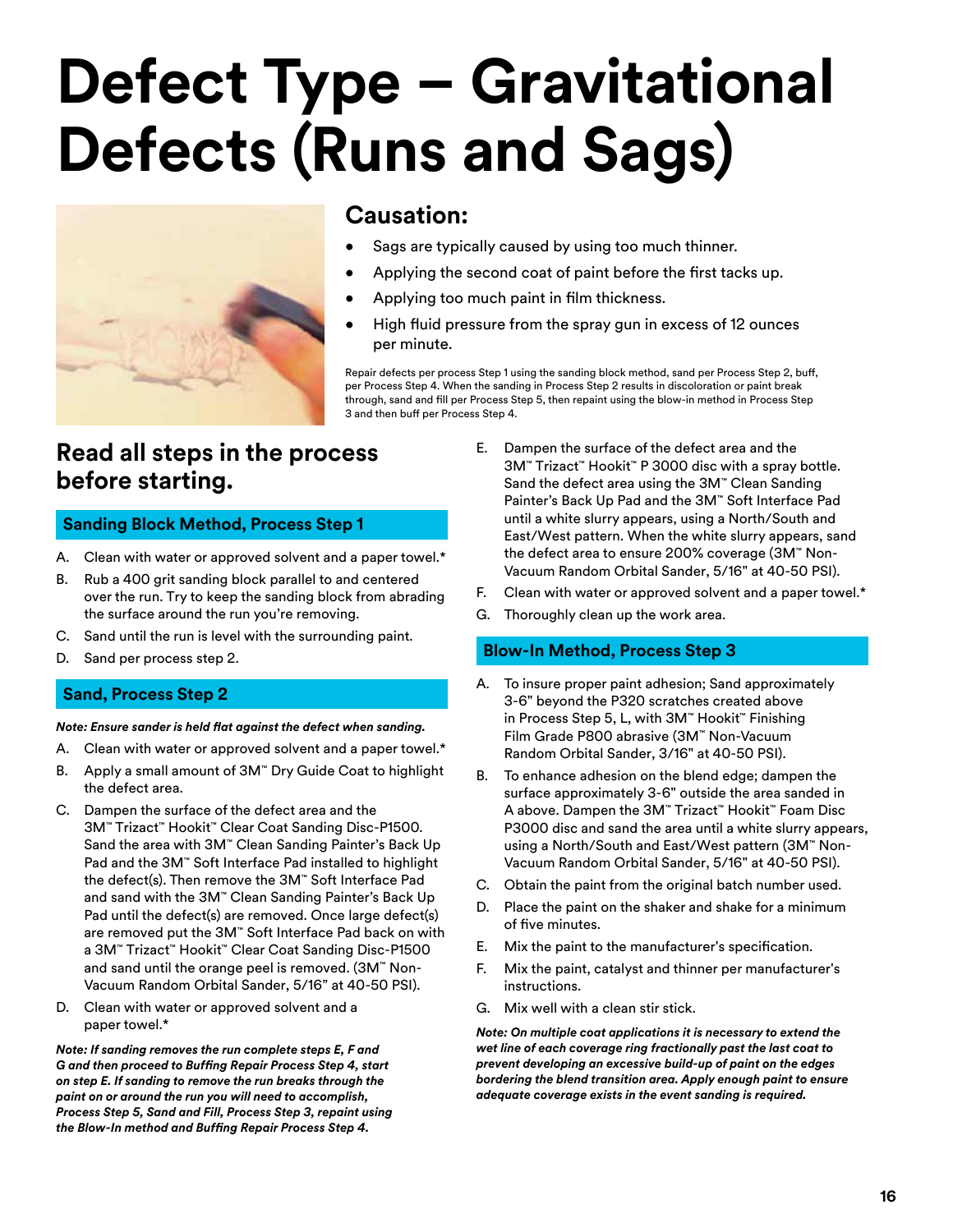- H. Establish paint coverage by employing the necessary number of coats.
- I. Divide the remaining paint into 2 containers.
- J. Mix 1 container of the remaining paint with reducer per manufacturer's instructions.

*Note: The finer the atomization of paint particles into the blend transition area, the more optimal the end results will be.*

- K. Carefully develop a blend edge by spraying from the coverage wet edge outwards. Ensure that where the last coverage ring and the blend edge meet that "burn in" doesn't change the paint texture.
- L. Allow an adequate amount of time for the paint to cure, 24 hours if possible.
- M. Thoroughly clean up the work area.

## **Buffing Repair, Process Step 4**

## **4A. Buffing Process for High Visibility areas.**

- A. Dampen the surface of the defect area and the 3M™ Trizact™ Hookit™ Clear Coat Sanding Disc-P1500. Sand the area with 3M™ Clean Sanding Painter's Back Up Pad and the 3M™ Soft Interface Pad installed to highlight the defect(s). Then remove the 3M™ Soft Interface Pad and sand with the 3M™ Clean Sanding Painter's Back Up Pad until the defect(s) are removed. Once large defect(s) are removed put the 3M™ Soft Interface Pad back on with a 3M™ Trizact™ Hookit™ Clear Coat Sanding Disc-P1500 and sand until the orange peel is removed. (3M™ Non-Vacuum Random Orbital Sander, 5/16" at 40-50 PSI).
- B. Clean with water or approved solvent and a paper towel.\*
- C. Dampen the surface of the defect area and the 3M™ Trizact™ Hookit™ P 3000 disc with a spray bottle. Sand the defect area using the 3M™ Clean Sanding Painter's Back Up Pad and the 3M™ Soft Interface Pad until a white slurry appears, using a North/South and East/West pattern. When the white slurry appears, sand the defect area to insure 200% coverage (3M™ Non-Vacuum Random Orbital Sander, 5/16" at 40-50 PSI).
- D. Clean with water or approved solvent and a paper towel.\*
- E. Buff the defect area with 3M™ Perfect-It™ Rubbing Compound. Use a buffer, 3M™ Quick Release Adapter and 3M™ Perfect-It™ Wool Compounding Pad or 3M™ Perfect-It™ Low Linting Wool Pad. Use medium pressure to start, approximately 5 lbs and then reduce pressure to almost no pressure as you finish (Electric Buffer at 1400-1800 RPM).
- F. Clean with water or approved solvent and a paper towel.\*
- G. Use 3M™ SUN GUN™ II Light Kit to evaluate the defect area for scratches. If scratches still exist repeat steps E and F above.
- H. Remove swirl marks using 3M™ Perfect-It™ Machine Polish and 3M™ Perfect-It™ Foam Polishing Pad (use 3M™ Quick Release Adapter for mounting). Polish using medium pressure on 2-3 passes over the defect area or until all the compounding swirls are removed. Finish with two passes using light downward pressure over the defect area (Electric Buffer at 1400-1800 RPM).
- I. Remove excess 3M™ Perfect-It™ Machine Polish from the polished and surrounding area. Use a folded 3M™ Perfect-It™ Detailing Cloth, Yellow, insuring surging (sewn edges) do not rub the skin. Surging may leave a rag mark that is not removable using the final compounding step.
- J. Swirl (Halo) Elimination: Buff defect repair area with 3M™ Perfect-It™ Ultrafine Machine Polish, using 3M™ Quick Release Adapter, and 3M™ Perfect-It™ Ultrafine Foam Polishing Pad. Apply enough 3M™ Perfect-It™ Ultrafine Machine Polish to insure a wet continuous film exists on the panel during the entire procedure.

*Note: it will take a fair amount of product to initially wet the pad, there after, add small amounts of product to keep the surface wet. Buff at 1400-1800 RPM and insure 200% coverage using medium pressure to start and light pressure to finish. Utilize a North/South and East/West pattern for your buffing pattern. (Electric Buffer at 1400-1800 RPM)*

- K. Remove excess 3M™ Perfect-It™ Ultrafine Machine Polish compound from the polished and surrounding area. Use a folded 3M™ Perfect-It™ Detailing Cloth, Blue, insuring surging, (sewn edges), do not rub the skin. Surging may leave a rag mark that is not removable using the final compounding step.
- L. Use 3M™ SUN GUN™ II Light Kit to evaluate the defect area for scratches, (Halo effect). If scratches still exist repeat steps J and K above.
- M. Thoroughly clean up the work area.

## **4B. Buffing process for Standard Visibility areas.**

- A. Dampen the surface of the defect area and the 3M™ Trizact™ Hookit™ Clear Coat Sanding Disc-P1500. Sand the area with 3M™ Clean Sanding Painter's Back Up Pad and the 3M™ Soft Interface Pad installed to highlight the defect(s). Then remove the 3M™ Soft Interface Pad and sand with the 3M™ Clean Sanding Painter's Back Up Pad until the defect(s) are removed. Once large defect(s) are removed put the 3M™ Soft Interface Pad back on with a 3M™ Trizact™ Hookit™ |Clear Coat Sanding Disc-P1500 and sand until the orange peel is removed. (3M™ Non-Vacuum Random Orbital Sander, 5/16" at 40-50 PSI).
- B. Clean with water or approved solvent and a paper towel.\*
- C. Dampen the surface of the defect area and the 3M™ Trizact™ Hookit™ P3000 disc with a spray bottle. Sand the defect area using the 3M™ Clean Sanding Painter's Back Up Pad and the 3M™ Soft Interface Pad until a white slurry appears, using a North/South and East/West pattern. When the white slurry appears, sand the defect area to insure 200% coverage (3M™ Non-Vacuum Random Orbital Sander, 5/16" at 40-50 PSI).
- D. Clean with water or approved solvent and a paper towel.\*
- E. Buff the defect area with 3M™ Perfect-It™ Rubbing Compound. Use a buffer, 3M™ Quick Release Adapter and 3M™ Perfect-It™ Wool Compounding Pad or 3M™ Perfect-It™ Low Linting Wool Pad. Use medium pressure to start, approximately 5 lbs and then reduce pressure to almost no pressure as you finish (Electric Buffer at 1400-1800 RPM).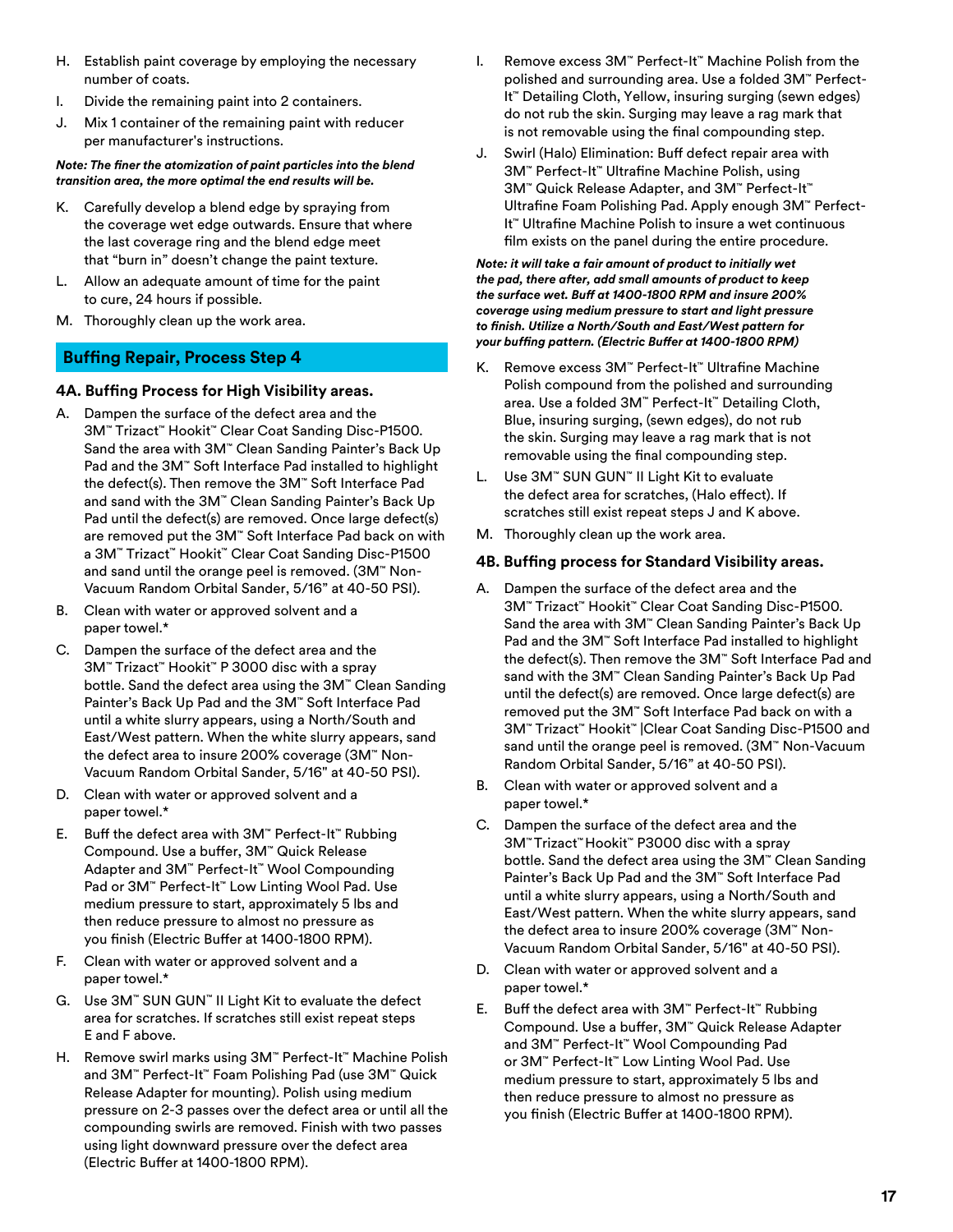- F. Clean with water or approved solvent and a paper towel.\*
- G. Use 3M™ SUN GUN™ II Light Kit to evaluate the defect area for scratches. If scratches still exist repeat steps E and F above.
- H. Remove swirl marks using 3M™ Perfect-It™ Machine Polish and 3M™ Perfect-It™ Foam Polishing Pad (use 3M™ Quick Release Adapter for mounting). Polish using medium pressure on 2-3 passes over the defect area or until all the compounding swirls are removed. Finish with two passes using light downward pressure over the defect area (Electric Buffer at 1400-1800 RPM).
- I. Remove excess 3M™ Perfect-It™ Machine Polish from the polished and surrounding area. Use a folded 3M™ Perfect-It™ Detailing Cloth, Yellow insuring surging (sewn edges) do not rub the skin. Surging may leave a rag mark that is not removable using the final compounding step.
- J. Use 3M™ SUN GUN™ II Light Kit to evaluate the defect area for scratches. If scratches still exist repeat steps H and I above.
- K. Thoroughly clean up the work area.

## **Sand and Fill, Process Step 5**

- A. Clean with water or approved solvent and a paper towel.\*
- B. Apply a small amount of 3M™ Dry Guide Coat to highlight the defect area.

### *Note: Keep the sanding area as limited as possible.*

- C. Sand lightly with 3M™ Hookit™ Gold Disc 216U, P320 grit sandpaper. Try to avoid sanding through the primer and exposing bare metal (3M™ Non-Vacuum Random Orbital Sander, 3/16" at 35-40 PSI).
- D. Lightly abrade by hand with Scotch-Brite™ General Purpose Hand Pad 7447 to eliminate gloss in low areas of the defect.
- E. Clean with water or approved solvent and a paper towel.\*

#### *Note: The surface will need to be chemically treated with 3M™ Surface Pre-Treatment AC-131 or an approved chromated primer adhesion promoter and primer if the sanding exposed bare aluminum.*

- F. Apply 3M™ Surface Pre-Treatment AC-131 or approved chromated primer adhesion promoter to any aluminum exposed by the sanding process.
- G. Apply an approved primer to the area treated in step F above.
- H. Lightly abrade the surface of the primer with Scotch-Brite™ General Purpose Hand Pad 7447 before applying the 3M™ Advanced Finishing Putty.
- I. Clean with approved solvent and a paper towel.\*

### *Note: Mix 3M™ Advanced Finishing Putty per 3M*

*recommendations of 2% hardener per filler by weight. Using too much hardener may cause staining on white paint. Do not mix the product on a piece of cardboard, cardboard absorbs Styrene in the product and makes it less effective. Spread the product out thinly and over a wide area pulling in one direction and then another with a squeegee. Spreading out the product reduces pinholes, traps less air and provides more work time.*

Mix and apply a thin layer of 3M™ Advanced Finishing Putty to defect area using a yellow squeegee. Push down on the outside edge of squeegee with 1 finger on each side to leave a thin amount of filler at the edge of the defect and a high spot of filler in the center for sanding. Insure void is filled and putty covers an area just outside defect area.

#### *Note: Allow 3M™ Advanced Finishing Putty to dry for 15 minutes before sanding.*

- J. Re-apply 3M™ Dry Guide Coat to highlight the defect area.
- K. Sand with 3M™ Hookit™ Gold Disc 216U, P320 grit sandpaper until outline of defect is seen but leave an area of .001-.002 (in thickness) of filler outlining the defect area (3M™ Non-Vacuum Random Orbital Sander, 5/16" at 35-40 PSI).
- L. Clean with water or approved solvent and a paper towel.\*
- M. Thoroughly clean up the work area.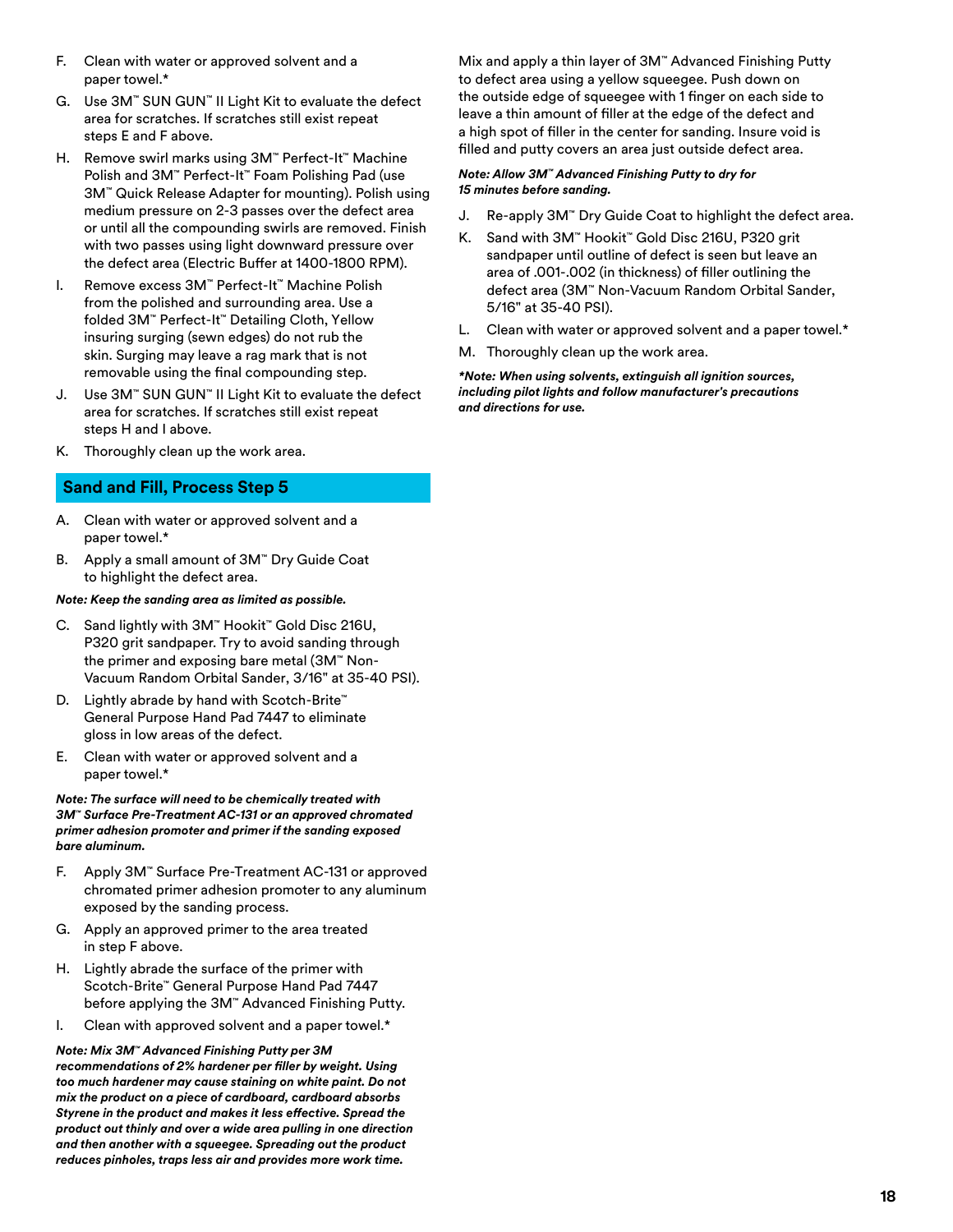## **Defect Type – Skydrol™ Aviation Hydraulic Fluid**



## **Causation for Skydrol™ Aviation Hydraulic Fluid Defects:**

- Skydrol™ Aviation Hydraulic Fluid is very damaging to the aircraft paint surface.
- Leaks that expose the painted aircraft to Skydrol™ Aviation Hydraulic Fluid® will cause paint damage.

Common defects and their repairs are, blistered rivets/swollen paint, Process Step 1, fish eye repair, Process Step 2. Re-paint per the blow-in method, Process Step 3 and buffing, Process Step 4.

## **Read all steps in the process before starting.**

## **Blistered Rivets/Swollen Paint, Process Step 1**

- A. Scrape off blistered paint with an approved plastic scraper.
- B. Clean with water or approved solvent and a paper towel.\*
- C. Apply a small amount of 3M™ Dry Guide Coat to highlight the defect area.

### *Note: Keep the sanding area as limited as possible.*

- D. Sand lightly with 3M™ Hookit™216U, P320 grit sandpaper. Try to avoid sanding through the primer and exposing bare metal.
- E. Lightly abrade by hand with Scotch-Brite™ General Purpose Hand Pad 7447 to eliminate gloss in low areas of the defect.
- F. Clean with water or approved solvent and a paper towel.\*

#### *Note: The surface will need to be chemically treated with 3M™ Surface Pre-Treatment AC-131 or an approved chromated primer adhesion promoter and primer if the sanding exposed bare aluminum.*

- G. Apply 3M™ Surface Pre-Treatment AC-131 or approved chromated primer adhesion promoter to any aluminum exposed by the sanding process.
- H. Apply an approved primer to the area sanded in step D above.
- I. Lightly abrade the surface of the primer with Scotch-Brite™ General Purpose Hand Pad 7447 before applying the 3M™ Advanced Finishing Putty.
- J. Clean with water or approved solvent and a paper towel.\*

*Note: Mix 3M™ Advanced Finishing Putty per 3M recommendations of 2% hardener per filler by weight. Using too much hardener may cause staining on white paint. Do not mix the product on a piece of cardboard, cardboard absorbs Styrene in the product and makes it less effective. Spread the product out thinly and over a wide area pulling in one direction and then another with a squeegee. Spreading out the product reduces pinholes, traps less air and provides more work time.*

K. Mix and apply a thin layer of 3M™ Advanced Finishing Putty to defect area using a yellow squeegee. Push down on the outside edge of squeegee with 1 finger on each side to leave a thin amount of filler at the edge of the defect and a high spot of filler in the center for sanding. Insure void is filled and putty covers an area just outside defect area.

#### *Note: Allow 3M™ Advanced Finishing Putty to dry for 15 minutes before sanding.*

- L. Re-apply 3M™ Dry Guide Coat to highlight the defect area.
- M. Sand with 3M™ Hookit™ Gold Disc 216U, P320 grit sandpaper until outline of defect is seen but leave an area of .001-.002 (in thickness) of filler outlining the defect area (3M™ Non-Vacuum Random Orbital Sander, 5/16" at 35-40 PSI).
- N. Clean with approved solvent and a paper towel.\*

*Note: The surface will need to be treated with an approved primer before completing the repaint process using the Blow-in method in Process Step 3.*

O. Apply an approved primer to the area sanded in step M above.

## **Fish Eye Repair, Process Step 2**

- A. Clean with water or approved solvent and a paper towel.\*
- B. Apply a small amount of 3M™ Dry Guide Coat to highlight the defect area.
- *Note: Keep the sanding area as limited as possible.*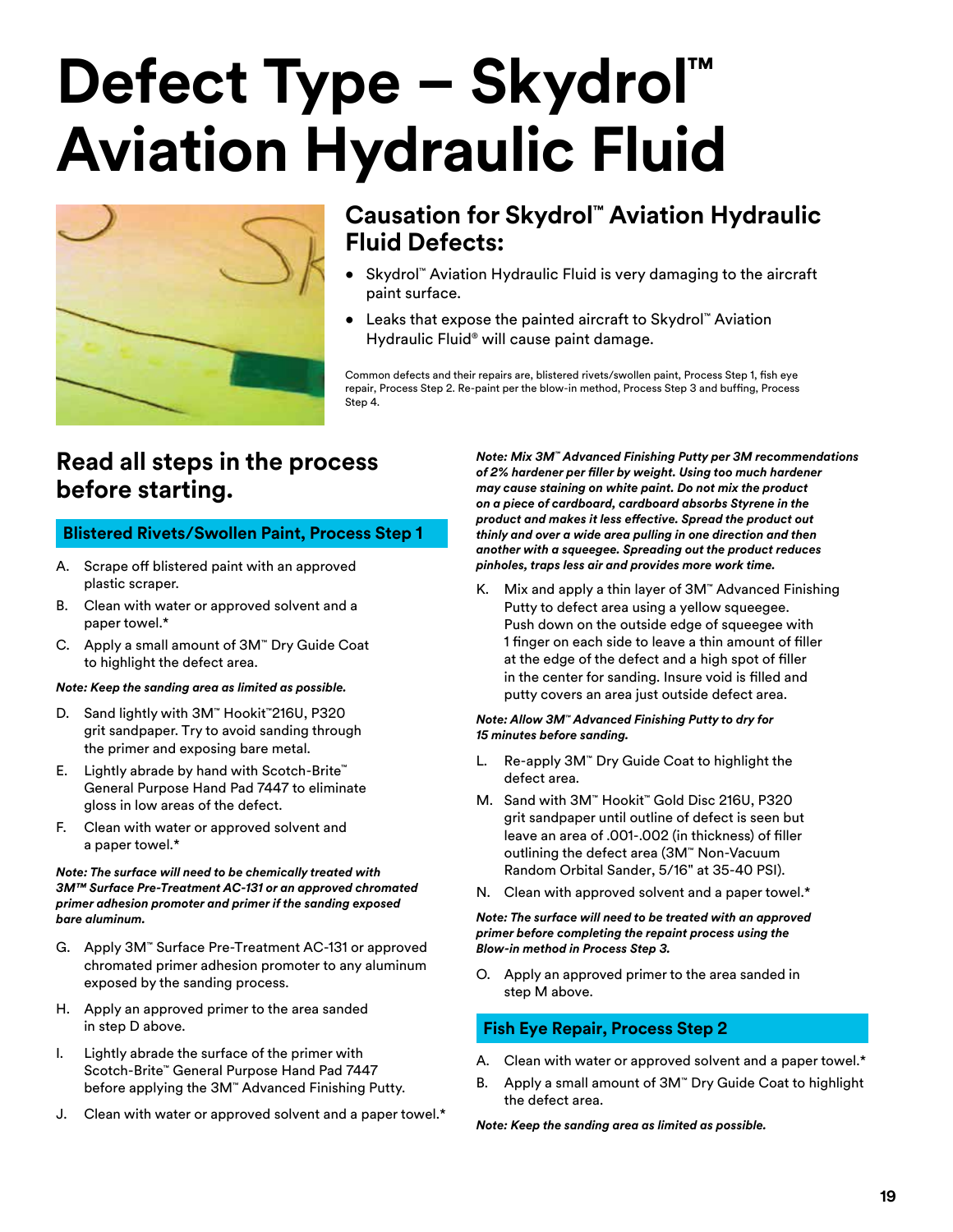- C. Sand lightly with 3M™ Hookit™ Gold Disc 216U, P320 grit sandpaper. Try to avoid sanding through the primer and exposing bare metal (3M™ Non- Vacuum Random Orbital Sander, 3/16" at 35-40 PSI).
- D. Lightly abrade by hand with Scotch-Brite™ General Purpose Hard Pad 7447 to eliminate gloss in low areas of the defect.
- E. Clean with water or approved solvent and a paper towel.\*

*Note: The surface will need to be chemically treated with 3M™ Surface Pre-Treatment AC-131 or an approved chromated primer adhesion promoter and primer if the sanding exposed bare aluminum.*

- F. Apply 3M™ Surface Pre-Treatment AC-131 or approved chromated primer adhesion promoter to any aluminum exposed by the sanding process.
- G. Apply an approved primer to the area sanded in step C above.
- H. Lightly abrade the surface of the primer with Scotch-Brite™ General Purpose Hand Pad 7447 before applying the 3M™ Advanced Finishing Putty.
- I. Clean with water or approved solvent and a paper towel.\*

*Note: Mix 3M™ Advanced Finishing Putty per 3M recommendations of 2% hardener per filler by weight. Using too much hardener may cause staining on white paint. Do not mix the product on a piece of cardboard, cardboard absorbs Styrene in the product and makes it less effective. Spread the product out thinly and over a wide area pulling in one direction and then another with a squeegee. Spreading out the product reduces pinholes, traps less air and provides more work time.*

J. Mix and apply a thin layer of 3M™ Advanced Finishing Putty to defect area using a yellow squeegee. Push down on the outside edge of squeegee with 1 finger on each side to leave a thin amount of filler at the edge of the defect and a high spot of filler in the center for sanding. Insure void is filled and putty covers an area just outside defect area.

### *Note: Allow 3M™ Advanced Finishing Putty to dry for 15 minutes before sanding.*

- K. Re-apply 3M™ Dry Guide Coat to highlight the defect area.
- L. Sand with 3M™ Hookit™ Gold Disc 216U, P320 grit sandpaper until outline of defect is seen but leave an area of .001-.002 (in thickness) of filler outlining the defect area (3M™ Non-Vacuum Random Orbital Sander, 5/16" at 35-40 PSI).
- M. Clean with water or approved solvent and a paper towel.\*
- N. Thoroughly clean up the work area.

## **Blow-In Method, Process Step 3**

A. To insure proper paint adhesion; Sand approximately 3-6" beyond the P320 scratches created above in Process Step 2, L, with 3M™ Hookit™ Finishing Film Grade P800 abrasive (3M™ Non-Vacuum Random Orbital Sander, 3/16" at 40-50 PSI).

- B. To enhance adhesion on the blend edge; dampen the surface approximately 3-6" outside the area sanded in A above. Dampen the 3M™ Trizact™ P3000 disc and sand the area until a white slurry appears, using a North/South and East/West pattern (3M™ Non-Vacuum Random Orbital Sander, 5/16" at 40-50 PSI).
- C. Obtain the paint from the original batch number used.
- D. Place the paint on the shaker and shake for a minimum of five minutes.
- E. Mix the paint per the manufacturer's instructions.
- F. Mix well with a clean stir stick.

*Note: On multiple coat applications it is necessary to extend the wet line of each coverage ring fractionally past the last coat to prevent developing an excessive build-up of paint on the edges bordering the blend transition area. Apply enough paint to ensure adequate coverage exists in the event sanding is required.*

- G. Establish paint coverage by employing the necessary number of coats.
- H. Divide the remaining paint into 2 containers.
- I. Mix 1 container of the remaining paint with reducer per the manufacturer's instructions.

*Note: The finer the atomization of paint particles into the blend transition area, the more optimal the end results will be.*

### **3A. Buffing Process for High Visibility areas.**

- A. Dampen the surface of the defect area and the 3M™ Trizact™ Hookit™ Clear Coat Sanding Disc-P1500. Sand the area with 3M™ Clean Sanding Painter's Back Up Pad and the 3M™ Soft Interface Pad installed to highlight the defect(s). Then remove the 3M™ Soft Interface Pad and sand with the 3M™ Clean Sanding Painter's Back Up Pad until the defect(s) are removed. Once large defect(s) are removed put the 3M™ Soft Interface Pad back on with a 3M™ Trizact™ Hookit™ Clear Coat Sanding Disc-P1500 and sand until the orange peel is removed. (3M™ Non-Vacuum Random Orbital Sander, 5/16" at 40-50 PSI).
- B. Clean with water or approved solvent and a paper towel.\*
- C. Dampen the surface of the defect area and the 3M™ Trizact™ Hookit™ P 3000 disc with a spray bottle. Sand the defect area using the 3M™ Clean Sanding Painter's Back Up Pad and the 3M™ Soft Interface Pad until a white slurry appears, using a North/South and East/West pattern. When the white slurry appears, sand the defect area to insure 200% coverage (3M™ Non-Vacuum Random Orbital Sander, 5/16" at 40-50 PSI).
- D. Clean with water or approved solvent and a paper towel.\*
- E. Buff the defect area with 3M™ Perfect-It™ Rubbing Compound. Use a buffer, 3M™ Quick Release Adapter and 3M™ Perfect-It™ Wool Compounding Pad or 3M™ Perfect-It™ Low Linting Wool Pad. Use medium pressure to start, approximately 5 lbs and then reduce pressure to almost no pressure as you finish (Electric Buffer at 1400-1800 RPM).
- F. Clean with water or approved solvent and a paper towel.\*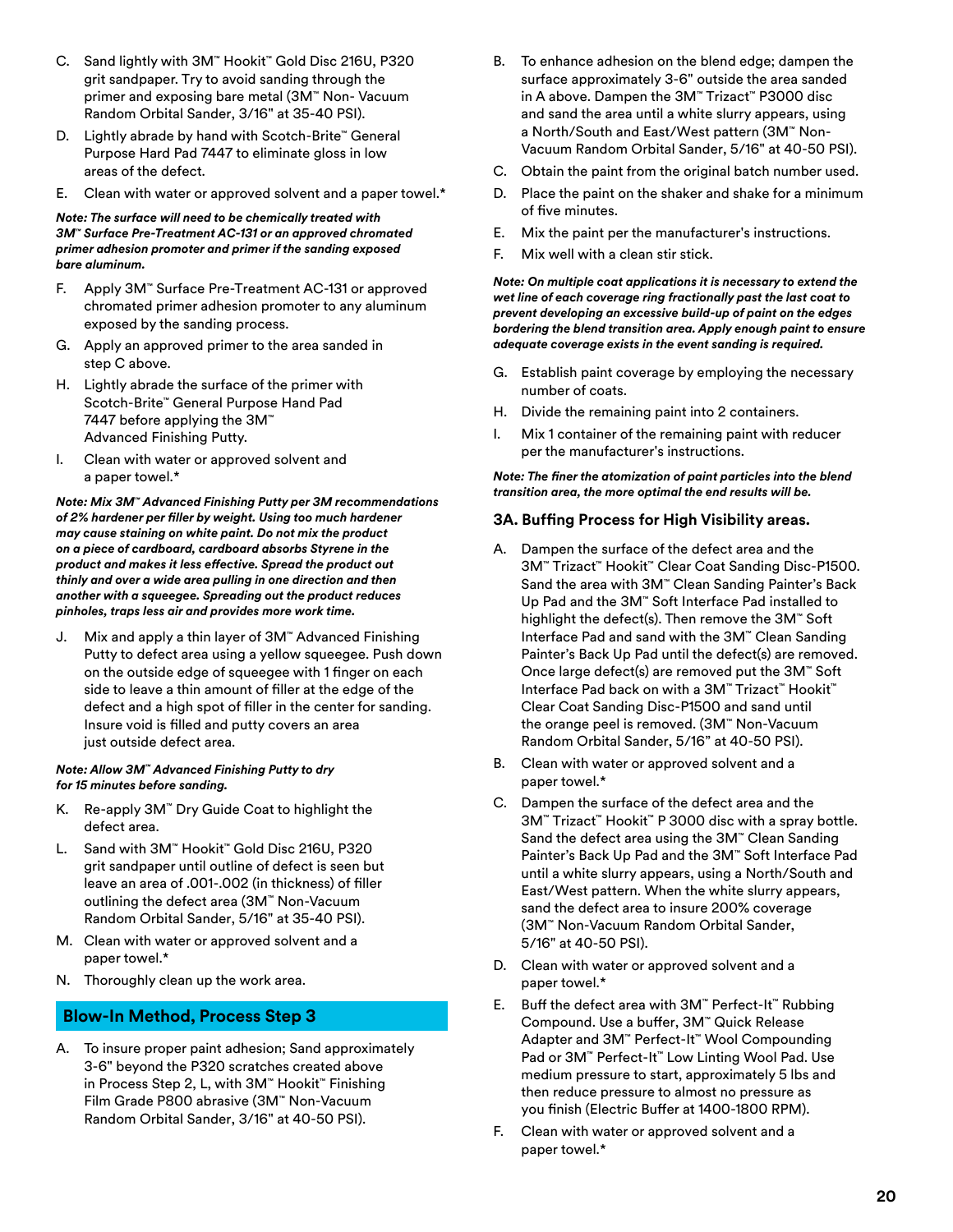- G. Use 3M™ SUN GUN™ II Light Kit to evaluate the defect area for scratches. If scratches still exist repeat steps E and F above.
- H. Remove swirl marks using 3M™ Perfect-It™ Machine Polish and 3M™ Perfect-It™ Foam Polishing Pad (use 3M™ Quick Release Adapter for mounting). Polish using medium pressure on 2-3 passes over the defect area or until all the compounding swirls are removed. Finish with two passes using light downward pressure over the defect area (Electric Buffer at 1400-1800 RPM).
- I. Remove excess 3M™ Perfect-It™ Machine Polish from the polished and surrounding area. Use a folded 3M™ Perfect-It™ Detailing Cloth, Yellow insuring surging (sewn edges) do not rub the skin. Surging may leave a rag mark that is not removable using the final compounding step.
- J. Swirl (Halo) Elimination: Buff defect repair area with 3M™ Perfect-It™ Ultrafine Machine Polish, using 3M™ Quick Release Adapter, and 3M™ Perfect-It™ Ultrafine Foam Polishing Pad. Apply enough 3M™ Perfect-It™ Ultrafine Machine Polish to insure a wet continuous film exists on the panel during the entire procedure.

*Note: it will take a fair amount of product to initially wet the pad, there after add small amounts of product to keep the surface wet. Buff at 1400-1800 RPM and insure 200% coverage using medium pressure to start and light pressure to finish. Utilize a North/South and East/West pattern for your buffing pattern (Electric Buffer at 1400-1800 RPM).*

- K. Remove excess 3M™ Perfect-It™ Ultrafine Machine Polish compound from the polished and surrounding area. Use a folded 3M™ Perfect-It™ Detailing Cloth, Blue insuring surging, (sewn edges), do not rub the skin. Surging may leave a rag mark that is not removable using the final compounding step.
- L. Use 3M™ SUN GUN™ II Light Kit to evaluate the defect area for scratches, (Halo effect). If scratches still exist repeat steps J and K above.
- M. Thoroughly clean up the work area.

## **3B. Buffing Process for Standard Visibility areas.**

A. Dampen the surface of the defect area and the 3M™ Trizact™ Hookit™ Clear Coat Sanding Disc-P1500. Sand the area with 3M™ Clean Sanding Painter's Back Up Pad and the 3M™ Soft Interface Pad installed to highlight the defect(s). Then remove the 3M™ Soft Interface Pad and sand with the 3M™ Clean Sanding Painter's Back Up Pad until the defect(s) are removed. Once large defect(s) are removed put the 3M™ Soft Interface Pad back on with a 3M™ Trizact™ Hookit™ Clear Coat Sanding Disc-P1500 and sand until the orange peel is removed. (3M™ Non-Vacuum Random Orbital Sander, 5/16" at 40-50 PSI).

*\*Note: When using solvents, extinguish all ignition sources, including pilot lights and follow manufacturer's precautions and directions for use.*

- B. Clean with water or approved solvent and a paper towel.\*
- C. Dampen the surface of the defect area and the 3M™ Trizact™ Hookit™ P 3000 disc with a spray bottle. Sand the defect area using the 3M™ Clean Sanding Painter's Back Up Pad and the 3M™ Soft Interface Pad until a white slurry appears, using a North/South and East/West pattern. When the white slurry appears, sand the defect area to insure 200% coverage (3M™ Non-Vacuum Random Orbital Sander, 5/16" at 40-50 PSI).
- D. Clean with water or approved solvent and a paper towel.\*
- E. Buff the defect area with 3M™ Perfect-It™ Rubbing Compound. Use a buffer, 3M™ Quick Release Adapter and 3M™ Perfect-It™ Wool Compounding Pad or 3M™ Perfect-It™ Low Linting Wool Pad. Use medium pressure to start, approximately 5 lbs and then reduce pressure to almost no pressure as you finish (Electric Buffer at 1400-1800 RPM).
- F. Clean with water or approved solvent and a paper towel.\*
- G. Use 3M™ SUN GUN™ II Light Kit to evaluate defect area for scratches. If scratches still exist repeat steps E and F above.
- H. Remove swirl marks using 3M™ Perfect-It™ Machine Polish and 3M™ Perfect-It™ Foam Polishing Pad (use 3M™ Quick Release Adapter for mounting). Polish using medium pressure on 2-3 passes over the defect area or until all the compounding swirls are removed. Finish with two passes using light downward pressure over the defect area (Electric Buffer at 1400-1800 RPM).
- I. Remove excess 3M™ Perfect-It™ Machine Polish from the polished and surrounding area. Use a folded 3M™ Perfect-It™ Detailing Cloth, Yellow insuring surging (sewn edges) do not rub the skin. Surging may leave a rag mark that is not removable using the final compounding step.
- J. Use 3M™ SUN GUN™ II Light Kit to evaluate defect area for scratches. If scratches still exist repeat steps H and I above.
- K. Thoroughly clean up the work area.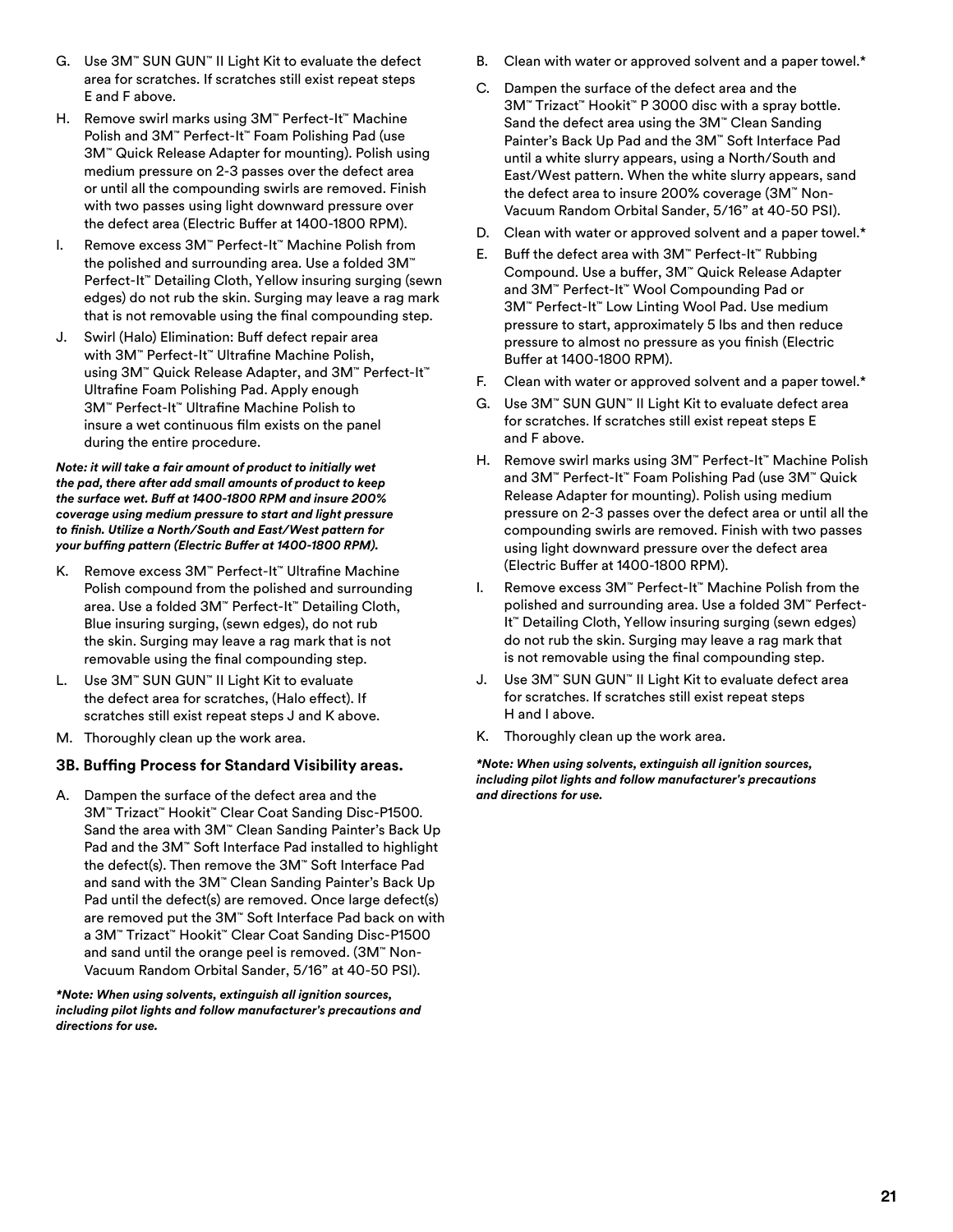## **Defect Type – Rag Marks**



## **Causation for Rag Marks:**

• These are caused by rubbing the painted surface too hard, using a rag with hard fibers in it or by using a rag with contaminants in it.

For defects outside the limit, repair by buffing, Process Step 1.

## **Read all steps in the process before starting.**

*Note: If the defect is discovered after polishing with Perfect-IT 3000 3M™ Perfect-It™ Ultrafine Machine Polish, re-polish with 3M™ Perfect-It™ Ultrafine Machine Polish; if the defect is discovered before compounding use 3M™ Perfect-It™ Machine Polish and 3M™ Perfect-It™ Ultrafine Machine Polish as required.*

## **Buffing Repair, Process Step 1**

## **1A. Buffing process for High Visibility areas.**

- A. Use the 33M™ SUN GUN™ II Light Kit to evaluate the scratched area.
- B. Remove swirl marks using 3M™ Perfect-It™ Machine Polish and 3M™ Perfect-It™ Foam Polishing Pad (use 3M™ Quick Release Adapter for mounting). Polish using medium pressure on 2-3 passes over the defect area or until all the compounding swirls are removed. Finish with two passes using light downward pressure over the defect area (Electric Buffer at 1400-1800 RPM).
- C. Remove excess 3M™ Perfect-It™ Machine Polish from the polished and surrounding area. Use a folded 3M™ Perfect-It™ Detailing Cloth, Yellow, insuring surging (sewn edges) do not rub the skin. Surging may leave a rag mark that is not removable using the final compounding step.
- D. Use 33M™ SUN GUN™ II Light Kit to evaluate the defect area for scratches. If scratches still exist repeat steps B and C above.

### *Note: the Halo effect will most likely still be seen in dark colors.*

E. Swirl (Halo) Elimination: Buff defect repair area with 3M™ Perfect-It™ Ultrafine Machine Polish, using 3M™ Quick Release Adapter, and 3M™ Perfect-It™ Ultrafine Foam Polishing Pad. Apply enough 3M™ Perfect-It™ Ultrafine Machine Polish to insure a wet continuous film exists on the panel during the entire procedure.

*Note: It will take a fair amount of product to initially wet the pad, there after add small amounts of product to keep the surface wet. Buff at 1400-1800 RPM and insure 200% coverage using medium pressure to start and light pressure to finish. Utilize a North/South and East/West pattern for your buffing (Electric Buffer at 1400-1800 RPM).*

- F. Remove excess 3M™ Perfect-It™ Ultrafine Machine Polish compound from the polished and surrounding area. Use a folded 3M™ Perfect-It™ Detailing Cloth, Yellow, insuring surging, (sewn edges), do not rub the skin. Surging may leave a rag mark that is not removable using the final compounding step.
- G. Use the 33M™ SUN GUN™ II Light Kit to evaluate the defect area for scratches, (Halo effect). If scratches still exist repeat steps E and F above.
- H. Thoroughly clean up the work area.

### **1B. Buffing process for Standard Visibility areas.**

- A. Remove swirl marks using 3M™ Perfect-It™ Machine Polish and 3M™ Perfect-It™ Foam Polishing Pad (use 3M™ Quick Release Adapter for mounting). Polish using medium pressure on 2-3 passes over the defect area or until all the compounding swirls are removed. Finish with two passes using light downward pressure over the defect area (Electric Buffer at 1400-1800 RPM).
- B. Remove excess 3M™ Perfect-It™ Machine Polish from the polished and surrounding area. Use a folded 3M™ Perfect-It™ Detailing Cloth, Yellow, insuring surging (sewn edges) do not rub the skin. Surging may leave a rag mark that is not removable using the final compounding step.
- C. Use the 33M™ SUN GUN™ II Light Kit to evaluate the defect area for scratches. If scratches still exist repeat step A and B above.

*Note: the Halo effect will most likely still be seen in dark colors.*

D. Thoroughly clean up the work area.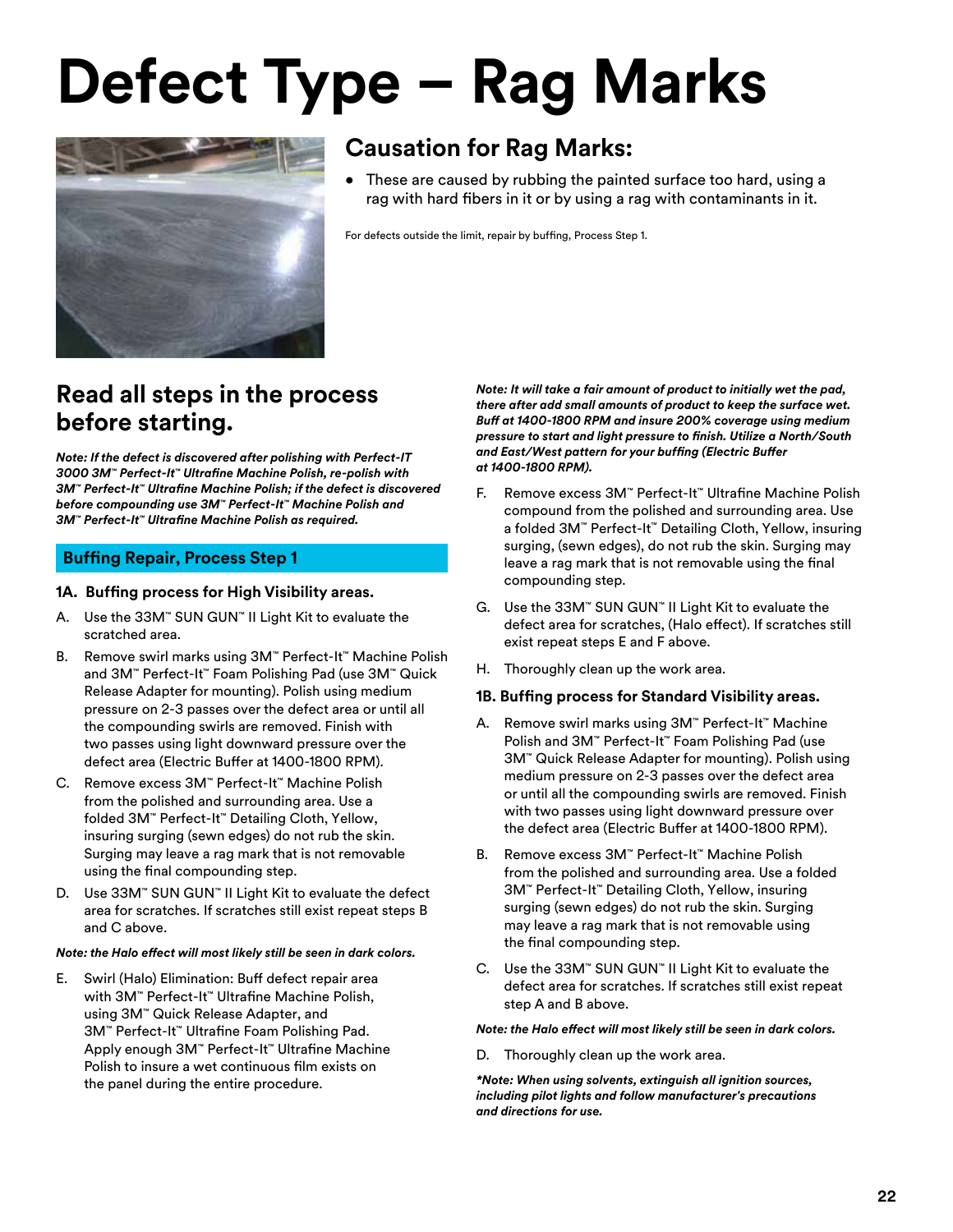## **Defect Type – Overspray**



## **Causation for Overspray:**

• Incomplete or insufficient masking is the most likely cause of overspray.

Repair per Process Step 1, 3M™ Perfect-It™ III Cleaner Clay or Process Step 2, buffing, sanding if required and buffing.

## **Read all steps in the process before starting.**

## **Remove With Cleaner Clay, Process Step 1**

- A. Clean with water or approved solvent and a paper towel.\*
- B. Fill a bucket with clean water and soap.
- C. Dip the 3M™ Perfect-It™ III Cleaner Clay in the soap bucket. Place the cleaner clay block on the painted surface and move the block back and forth across the overspray area using the clay block. When the surface of the block touching the aircraft becomes contaminated with overspray pieces; knead or cut off the surface to expose new, clean, surface area.

## **Sand and Buffing, Process Step 2**

- A. Remove overspray using 3M™ Perfect-It™ Machine Polish and 3M™ Perfect-It™ Foam Polishing Pad (use 3M™ Quick Release Adapter for mounting). Polish using medium pressure on 2-3 passes over defect area. Finish with two passes using light downward pressure over the defect area (Electric Buffer at 1400-1800 RPM).
- B. Remove excess 3M™ Perfect-It™ Machine Polish from the polished and surrounding area. Use a folded 3M™ Perfect-It™ Detailing Cloth, Yellow, insuring surging (sewn edges) do not rub the skin. Surging may leave a rag mark that is not removable using the final compounding step.
- C. Overspray removed? Yes, job complete. No, continue with steps D, E, F.

#### *Note: On blacks or very dark colors you may need to use 3M™ Perfect-It™ Ultrafine Machine Polish, step 2A- Steps E, F, and G below to remove the swirl mark scratches.*

D. Buff the defect area with 3M™ Perfect-It™ Rubbing Compound. Use a buffer, 3M™ Quick Release Adapter and 3M™ Perfect-It™ Wool Compounding Pad or 3M™ Perfect-It™ Low Linting Wool Pad. Use medium pressure to start, approximately 5 lbs and then reduce pressure to almost no pressure as you finish (Electric Buffer at 1400-1800 RPM).

- E. Clean with water or approved solvent and a paper towel.\*
- F. Overspray removed? Yes, repeat steps A and B above. No, continue overspray removal process with step G below.
- G. Dampen the surface of the defect area and the 3M™ Trizact™ Hookit™ P 3000 disc with a spray bottle. Sand the defect area using the 3M™ Clean Sanding Painter's Back Up Pad and the 3M™ Soft Interface Pad until a white slurry appears, using a North/South and East/West pattern. When the white slurry appears, sand the defect area to insure 200% coverage (3M™ Non-Vacuum Random Orbital Sander, 5/16" at 40-50 PSI).
- H. Clean with water or approved solvent and a paper towel.\*
- I. Overspray removed? Yes, repeat steps D, E, A and B and in that order. No, continue overspray removal process with step J below.
- J. Dampen the surface of the defect area and the 3M™ Trizact™ Hookit™ Clear Coat Sanding Disc-P1500. Sand the area with 3M™ Clean Sanding Painter's Back Up Pad and the 3M™ Soft Interface Pad installed to highlight the defect(s). Then remove the 3M™ Soft Interface Pad and sand with the 3M™ Clean Sanding Painter's Back Up Pad until the defect(s) are removed. Once large defect(s) are removed put the 3M™ Soft Interface Pad back on with a 3M™ Trizact™ Hookit™ Clear Coat Sanding Disc-P1500 and sand until the orange peel is removed. (3M™ Non-Vacuum Random Orbital Sander, 5/16" at 40-50 PSI).
- K. Clean with water or approved solvent and a paper towel.\*
- L. Dampen the surface of the defect area and the 3M™ Trizact™ Hookit™ P 3000 disc with a spray bottle. Sand the defect area using the 3M™ Clean Sanding Painter's Back Up Pad and the 3M™ Soft Interface Pad until a white slurry appears, using a North/South and East/ West pattern. When the white slurry appears, sand the defect area to insure 200% coverage (3M™ Non-Vacuum Random Orbital Sander, 5/16" at 40-50 PSI).
- M. Clean with water or approved solvent and a paper towel.\*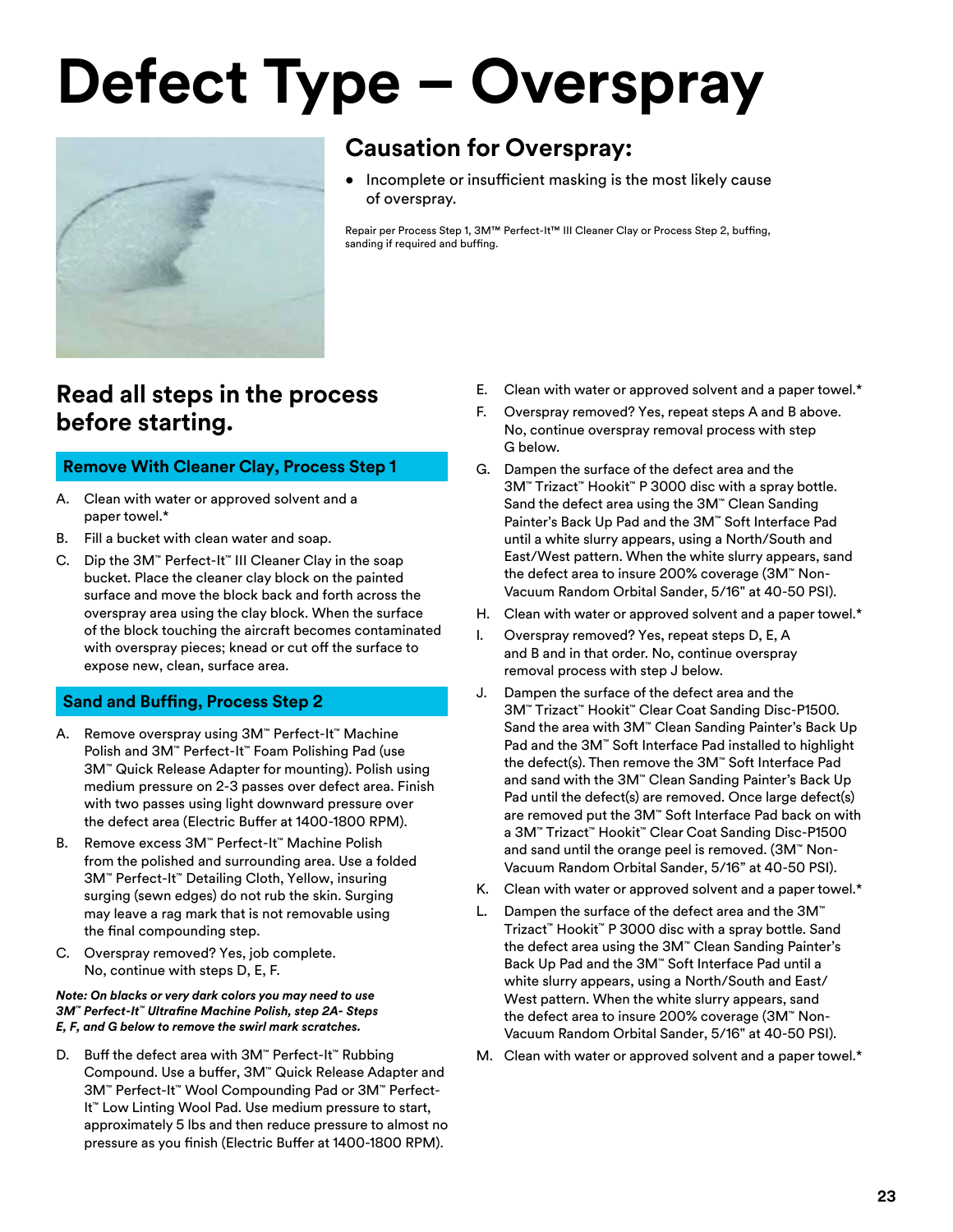## **2A Buffing process for High Visibility Areas.**

- A. Buff the defect area with 3M™ Perfect-It™ Rubbing Compound. Use a buffer, 3M™ Quick Release Adapter and 3M™ Perfect-It™ Wool Compounding Pad or 3M™ Perfect-It™ Low Linting Wool Pad. Use medium pressure to start, approximately 5 lbs and then reduce pressure to almost no pressure as you finish (Electric Buffer at 1400-1800 RPM).
- B. Clean with water or approved solvent and a paper towel.\*
- C. Use the 3M™ SUN GUN™ II Light Kit to evaluate the defect area for scratches. If scratches still exist repeat steps A and B above.
- D. Remove swirl marks using 3M™ Perfect-It™ Machine Polish and 3M™ Perfect-It™ Foam Polishing Pad (use 3M™ Quick Release Adapter for mounting). Polish using medium pressure on 2-3 passes over the defect area or until all the compounding swirls are removed. Finish with two passes using light downward pressure over the defect area (Electric Buffer at 1400-1800 RPM).
- E. Remove excess 3M™ Perfect-It™ Machine Polish from the polished and surrounding area. Use a folded 3M™ Perfect-It™ Detailing Cloth, Yellow insuring surging (sewn edges) do not rub the skin. Surging may leave a rag mark that is not removable using the final compounding step.

#### *\*Note: When using solvents, extinguish all ignition sources, including pilot lights and follow manufacturer's precautions and directions for use.*

- F. Use the 3M™ SUN GUN™ II Light Kit to evaluate the defect area for scratches. If scratches still exist repeat steps C and D above.
- G. Swirl (Halo) Elimination: Buff defect repair area with 3M™ Perfect-It™ Ultrafine Machine Polish, using 3M™ Quick Release Adapter, and 3M™ Perfect-It™ Ultrafine Foam Polishing Pad. Apply enough 3M™ Perfect-It™ Ultrafine Machine Polish to insure a wet continuous film exists on the panel during the entire procedure.

*Note: It will take a fair amount of product to initially wet the pad, there after add small amounts of product to keep the surface wet. Buff at 1400-1800 RPM and insure 200% coverage using medium pressure to start and light pressure to finish. Utilize a North/South and East/West pattern for your buffing.(Electric Buffer at 1400-1800 RPM)*

- H. Remove excess 3M™ Perfect-It™ Ultrafine Machine Polish compound from the polished and surrounding area. Use a folded 3M™ Perfect-It™ Detailing Cloth, Blue insuring surging, (sewn edges), do not rub the skin. Surging may leave a rag mark that is not removable using the final compounding step.
- I. Use the 3M™ SUN GUN™ II Light Kit to evaluate the defect area for scratches, (Halo effect). If scratches still exist repeat steps G and H above.
- J. Thoroughly clean up the work area.

### **2B. Buffing Process for Standard Visibility areas.**

- A. Buff the defect area with 3M™ Perfect-It™ Rubbing Compound. Use a buffer, 3M™ Quick Release Adapter and 3M™ Perfect-It™ Wool Compounding Pad or 3M™ Perfect-It™ Low Linting Wool Pad. Use medium pressure to start, approximately 5 lbs and then reduce pressure to almost no pressure as you finish (Electric Buffer at 1400-1800 RPM).
- B. Clean with water or approved solvent and a paper towel.\*
- C. Use the 3M™ SUN GUN™ II Light Kit to evaluate the defect area for scratches. If scratches still exist repeat steps A and B above.
- D. Remove swirl marks using 3M™ Perfect-It™ Machine Polish and 3M™ Perfect-It™ Foam Polishing Pad (use 3M™ Quick Release Adapter for mounting). Polish using medium pressure on 2-3 passes over the defect area or until all the compounding swirls are removed. Finish with two passes using light downward pressure over the defect area (Electric Buffer at 1400-1800 RPM).
- E. Remove excess 3M™ Perfect-It™ Machine Polish from the polished and surrounding area. Use a folded 3M™ Perfect-It™ Detailing Cloth, Yellow insuring surging (sewn edges) do not rub the skin. Surging may leave a rag mark that is not removable using the final compounding step.
- F. Use the 3M™ SUN GUN™ II Light Kit to evaluate the defect area for scratches. If scratches still exist repeat steps D and E above.
- G. Thoroughly clean up the work area.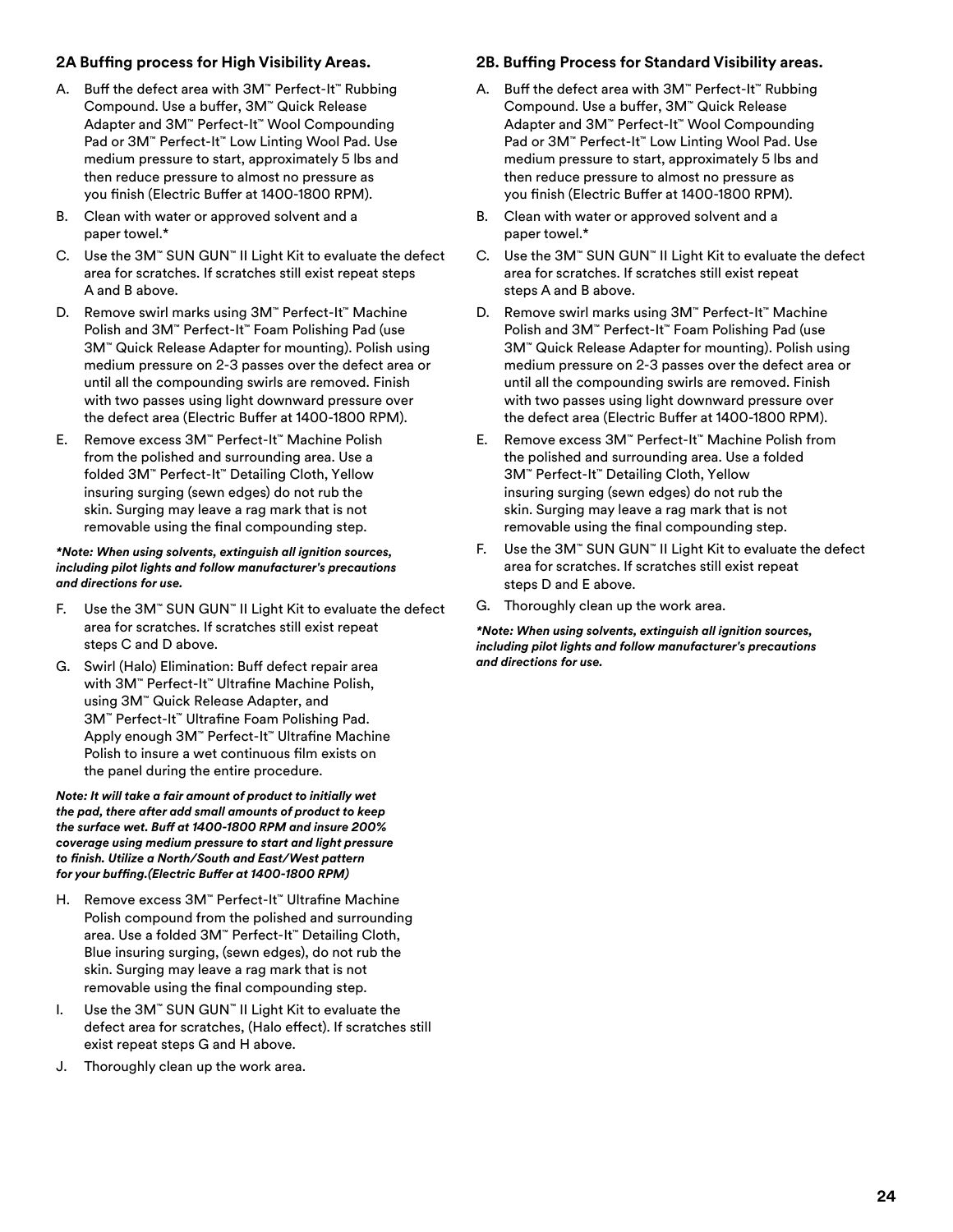## **Defect Type – Stripe Edges**



## **Causation for Stripe Edge Defects:**

- These are typically caused by removing the masking tape too early after painting.
- Removing the masking products after the paint has cured too much may also introduce defects.

Repair stripe-lines per Process Step 1, demask, trim, clean and if gouged, utilize Process Step 2 for gouge repair.

## **Read all steps in the process before starting.**

*Note: An effective procedure for removing stripe line masking materials is the best way to avoid introducing defects that will require additional process steps to repair. A proactive and recommended procedure to reduce defects on stripe lines is to de-mask the stripes while the paint is tacky, but not wet. Follow the De-mask, Trim and Clean procedure in Process Step 1 for best results. A typical defect introduced during the de-mask process is stripe line gouging. This defect is repaired in Gouge Repair, Process Step 2. For all other defects found after the de-mask process, refer to the appropriate defect repair section.*

## **De Mask, Trim and Clean, Process Step 1**

- A. Pull stripe-line masking tape upwards and away at a slight angle.
- B. Attach a piece of 320 grit sandpaper to a metal can lid. Sharpen the tongue depressor by moving it back and forth across the abrasive at approximately a 22 degree angle and on both sides of the tongue depressor. Make sure the depressor has a nice sharp and uniform edge.
- C. With a tongue depressor or other non-metal object trim or remove residual paint to leave an even, contoured edge on the stripe.
- D. Inspect area for gouges. If gouges exist in the stripe line, repair per process step 2. For standard defect repairs refer to the applicable section that covers the existing defect type.
- E. Thoroughly clean up the work area.

## **Gouge Repair, Process Step 2**

- A. Obtain the paint from the original batch number used.
- B. Mix the paint to the manufacturer's specification.
- C. Mix the paint per manufacturer's instructions, paint, catalyst and reducer.
- D. Pour the paint in to small portable container.
- E. Mark the container to indicate that the paint is catalyzed.
- F. Select a clean touch up brush of appropriate size.
- G. Apply matching paint in the center of the affected area working towards the edge of the tape lines. Use steady and consistent strokes.
- H. Apply as many paint coats as required to achieve a flush surface that blends in with surrounding area.
- I. Thoroughly clean up the work area.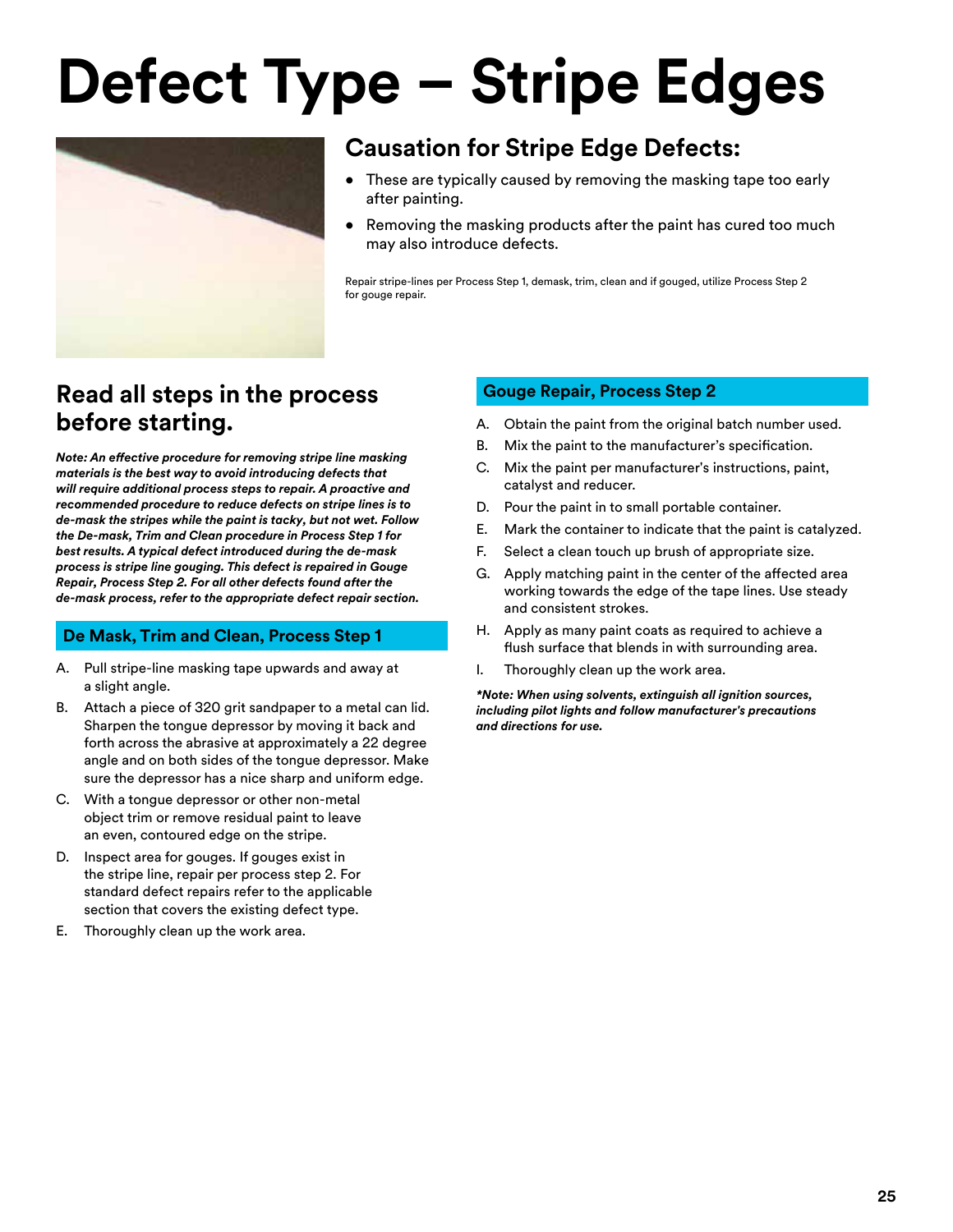## **Defect Type – Eyebrow Rivets**



## **Causation for Eyebrow Rivets:**

- This is typically caused by aircraft manufacturing. When the rivet was installed during production it was overbucked thus causing a depression in the aircraft skin surface.
- This may also be caused by over countersinking the skin before fastener installation. When these defects are painted they leave a depression on the skin surface.
- An inadequate filler and sanding procedure may also cause defects.

For defects that exceed limits, repair per Process Step 1 sand and fill, repaint per Process Step 2 using the blow-in method and Process Step 3 buffing.

## **Read all steps in the process before starting.**

## **Sand and Fill Eyebrow Rivet, Process Step 1**

- A. Clean with water or approved solvent and a paper towel.\*
- B. Apply a small amount of 3M™ Dry Guide Coat to highlight the defect area.

### *Note: Keep the sanding area as limited as possible.*

- C. Sand lightly with 3M™ Hookit™ Gold Disc 216U, P320 grit sandpaper. Try to avoid sanding through the primer and exposing bare metal (3M\*Note: When using solvents, extinguish all ignition sources, including pilot lights and follow manufacturer's precautions and directions for use. Non- Vacuum Random Orbital Sander, 3/16" at 35-40 PSI).
- D. Lightly abrade by hand with Scotch-Brite™ General Purpose Hand Pad 7447 to eliminate gloss in low areas of the defect.
- E. Clean with water or approved solvent and a paper towel.\*

#### *Note: The surface will need to be chemically treated with 3M™ Surface Pre-Treatment AC-131 or an approved chromated primer adhesion promoterand primer if the sanding exposed bare aluminum.*

- F. Apply 3M™ Surface Pre-Treatment AC-131 or approved chromated primer adhesion promoter to any aluminum exposed by the sanding process.
- G. Apply an approved primer to the area treated in step F above.
- H. Lightly abrade the surface of the primer with Scotch-Brite™ General Purpose Hand Pad 7447 before applying the 3M™ Advanced Finishing Putty.
- I. Clean with water or approved solvent and a paper towel.\*

*Note: Mix 3M™ Advanced Finishing Putty per 3M recommendations of 2% hardener per filler by weight. Using too much hardener may cause staining on white paint. Do not mix the product on a piece of* 

*cardboard, cardboard absorbs Styrene in the product and makes it less effective. Spread the product out thinly and over a wide area pulling in one direction and then another with a squeegee. Spreading out the product reduces pinholes, traps less air and provides more work time.*

J. Mix and apply a thin layer of 3M™ Advanced Finishing Putty to defect area using a yellow squeegee. Push down on the outside edge of squeegee with 1 finger on each side to leave a thin amount of filler at the edge of the defect and a high spot of filler in the center for sanding. Insure void is filled and putty covers an area just outside defect area.

### *Note: Allow 3M™ Advanced Finishing Putty to dry for 15 minutes before sanding.*

- K. Re-apply 3M™ Dry Guide Coat to highlight the defect area.
- L. Sand with 3M™ Hookit™ Gold Disc 216U, P320 grit sandpaper until outline of defect is seen but leave an area of .001-.002 (in thickness) of filler outlining the defect area (3M™ Non-Vacuum Random Orbital Sander, 5/16" at 35-40 PSI).
- M. Clean with approved solvent and a paper towel.\*
- N. Thoroughly clean up the work area.

## **Blow-In Method, Process Step 2**

- A. To insure proper paint adhesion; Sand approximately 3-6" beyond the P320 scratches created above in Process Step 1, L, with 3M™ Hookit™ Finishing Film Grade P800 abrasive (3M™ Non-Vacuum Random Orbital Sander, 3/16" at 40-50 PSI).
- B. To enhance adhesion on the blend edge; dampen the surface approximately 3-6" outside the area sanded in A above. Dampen the 3M™ Trizact™ P3000 disc and sand the area until a white slurry appears, using a North/South and East/West pattern (3M™ Non-Vacuum Random Orbital Sander, 5/16" at 40-50 PSI).
- C. Mask the area surrounding the repaint area to extend out 3 feet in diameter.
- D. Obtain the paint from the original batch number used.
- E. Place the paint on the shaker and shake for a minimum of five minutes.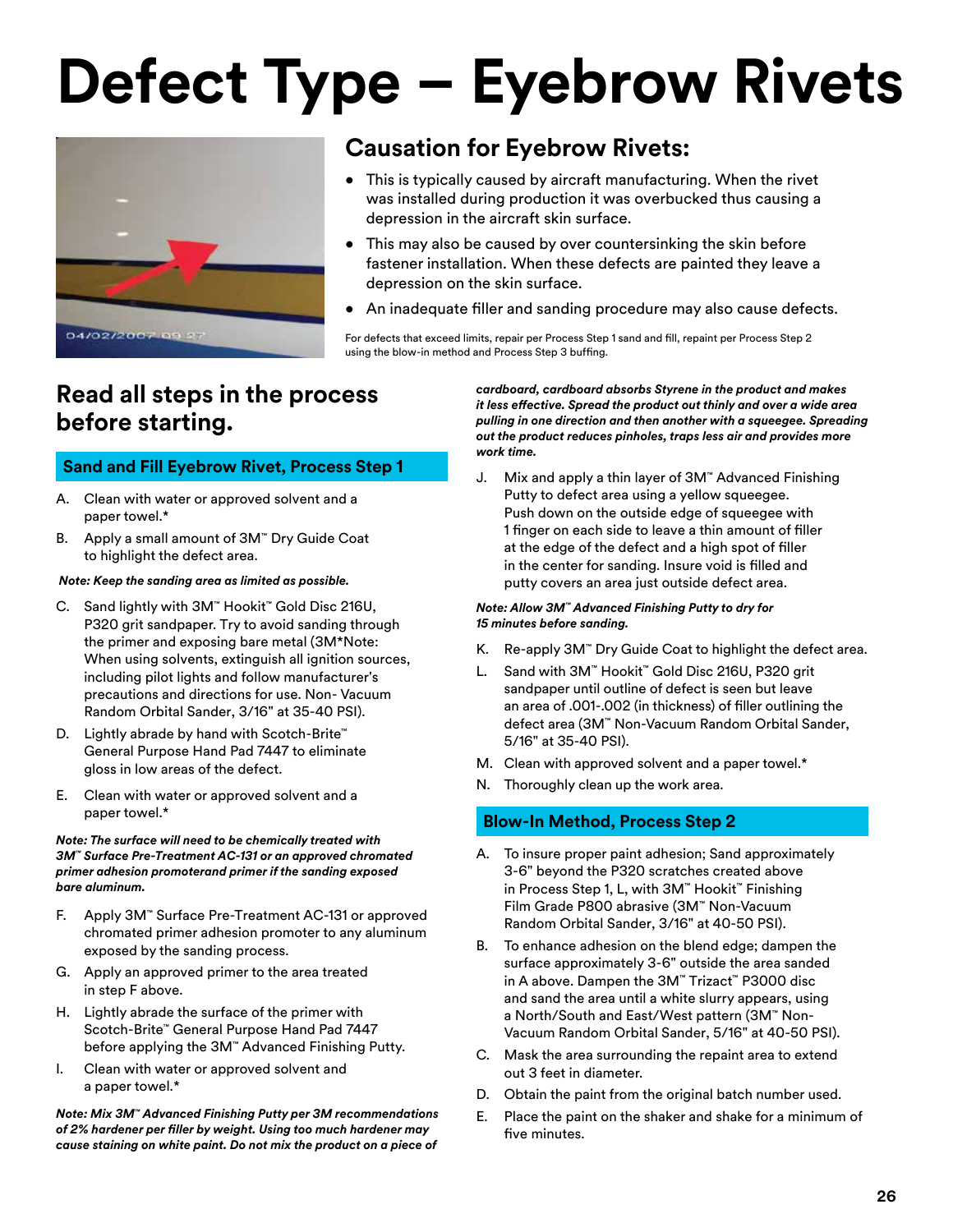- F. Mix the paint to the manufacturer's specification.
- G. Thin the paint, catalyst and reducer per manufacturer's instructions.
- H. Mix well with a clean stir stick.

*Note: On multiple coat applications it is necessary to extend the wet line of each coverage ring fractionally past the last coat to prevent developing an excessive build-up of paint on the edges bordering the blend transition area. Apply enough paint to ensure adequate coverage exists in the event sanding is required.*

- I. Establish paint coverage by employing the necessary number of coats.
- J. Divide the remaining paint into 2 containers.
- K. Mix 1 container of remaining paint with reducer per the manufacturer's instructions.

*Note: The finer the atomization of paint particles into the blend transition area, the more optimal the end results will be.*

- L. Carefully develop a blend edge by spraying from the coverage wet edge outwards. Ensure that where the last coverage ring and the blend edge meet that "burn in" doesn't change the paint texture.
- M. Allow an adequate amount of time for the paint to cure, 24 hours if possible.

## **Buffing Repair, Process Step 3**

## **3A. Buffing process for Standard Visibility areas.**

- A. Dampen the surface of the defect area and the 3M™ Trizact™ Hookit™ Clear Coat Sanding Disc-P1500. Sand the area with 3M™ Clean Sanding Painter's Back Up Pad and the 3M™ Soft Interface Pad installed to highlight the defect(s). Then remove the 3M™ Soft Interface Pad and sand with the 3M™ Clean Sanding Painter's Back Up Pad until the defect(s) are removed. Once large defect(s) are removed put the 3M™ Soft Interface Pad back on with a 3M™ Trizact™ Hookit™ Clear Coat Sanding Disc-P1500 and sand until the orange peel is removed. (3M™ Non-Vacuum Random Orbital Sander, 5/16" at 40-50 PSI).
- B. Clean with water or approved solvent and a paper towel.\*
- C. Dampen the surface of the defect area and the 3M™ Trizact™ Hookit™ P 3000 disc with a spray bottle. Sand the defect area using the 3M™ Clean Sanding Painter's Back Up Pad and the 3M™ Soft Interface Pad until a white slurry appears, using a North/ South and East/West pattern. When the white slurry appears, sand the defect area to insure 200% coverage (3M™ Non-Vacuum Random Orbital Sander, 5/16" at 40-50 PSI).
- D. Clean with water or approved solvent and a paper towel.\*
- E. Buff the defect area with 3M™ Perfect-It™ Rubbing Compound. Use a buffer, 3M™ Quick Release Adapter and 3M™ Perfect-It™ Wool Compounding Pad or 3M™ Perfect-It™ Low Linting Wool Pad. Use medium pressure to start, approximately 5 lbs and then reduce pressure to almost no pressure as you finish (Electric Buffer at 1400-1800 RPM).
- F. Remove excess 3M™ Perfect-It™ 3000 Extra Cut Rubbing Compound with 3M™ Perfect-It Clean and Shine, water or approved solven and paper towel.
- G. Use 3M™ SUN GUN™ II Light Kit to evaluate the defect area for scratches. If scratches still exist repeat steps E and F above.
- H. Remove swirl marks using 3M™ Perfect-It™ Machine Polish and 3M™ Perfect-It™ Foam Polishing Pad (use 3M™ Quick Release Adapter for mounting). Polish using medium pressure on 2-3 passes over the defect area or until all the compounding swirls are removed. Finish with two passes using light downward pressure over the defect area.
- I. Remove excess 3M™ Perfect-It™ Machine Polish from the polished and surrounding area. Use a folded 3M™ Perfect-It™ Detailing Cloth, Yellow insuring surging (sewn edges) do not rub the skin. Surging may leave a rag mark that is not removable using the final compounding step.
- J. Swirl (Halo) Elimination: Buff defect repair area with 3M™ Perfect-It™ Ultrafine Machine Polish, using 3M™ Quick Release Adapter, and 3M™ Perfect-It™ Ultrafine Foam Polishing Pad. Apply enough 3M™ Perfect-It™ Ultrafine Machine Polish to insure a wet continuous film exists on the panel during the entire procedure.

*Note: It will take a fair amount of product to initially wet the pad, there after add small amounts of product to keep the surface wet. Buff at 1400-1800 RPM and insure 200% coverage using medium pressure to start and light pressure to finish. Utilize a North/South and East/West pattern for your buffing pattern (Electric Buffer at 1400-1800 RPM).*

- K. Remove excess 3M™ Perfect-It™ Ultrafine Machine Polish compound from the polished and surrounding area. Use a folded 3M™ Perfect-It™ Detailing Cloth, Blue, insuring surging, (sewn edges), do not rub the skin. Surging may leave a rag mark that is not removable using the final compounding step.
- L. Use 3M™ SUN GUN™ II Light Kit to evaluate the defect area for scratches, (Halo effect). If scratches still exist repeat steps J and K above.
- M. Thoroughly clean up the work area.

## **3B. Buffing process for Standard Visibility areas.**

- A. Dampen the surface of the defect area and the 3M™ Trizact™ Hookit™ Clear Coat Sanding Disc-P1500. Sand the area with 3M™ Clean Sanding Painter's Back Up Pad and the 3M™ Soft Interface Pad installed to highlight the defect(s). Then remove the 3M™ Soft Interface Pad and sand with the 3M™ Clean Sanding Painter's Back Up Pad until the defect(s) are removed. Once large defect(s) are removed put the 3M™ Soft Interface Pad back on with a 3M™ Trizact™ Hookit™ Clear Coat Sanding Disc-P1500 and sand until the orange peel is removed. (3M™ Non-Vacuum Random Orbital Sander, 5/16" at 40-50 PSI).
- B. Clean with water or approved solvent and a paper towel.\*
- C. Dampen the surface of the defect area and the 3M™ Trizact™ Hookit™ P 3000 disc with a spray bottle. Sand the defect area using the 3M™ Clean Sanding Painter's Back Up Pad and the 3M™ Soft Interface Pad until a white slurry appears, using a North/South and East/West pattern. When the white slurry appears, sand the defect area to ensure 200% coverage (3M™ Non-Vacuum Random Orbital Sander, 5/16" at 40-50 PSI).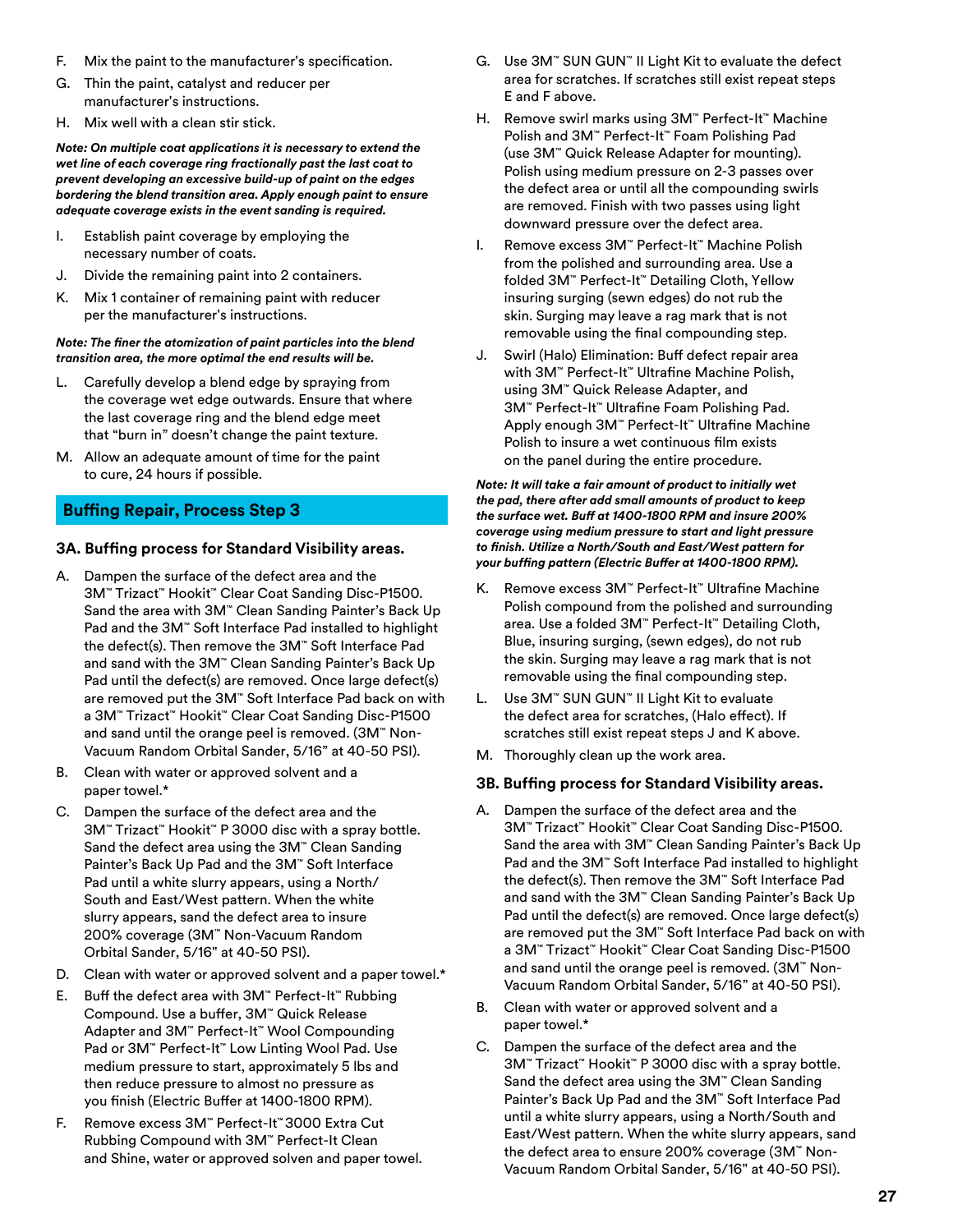- D. Clean with water or approved solvent and a paper towel.\*
- E. Buff the defect area with 3M™ Perfect-It™ Rubbing Compound. Use a buffer, 3M™ Quick Release Adapter and approximately 5 lbs and then reduce pressure to almost no pressure as you finish (Electric Buffer at 1400-1800 RPM).
- F. Remove excess 3M™ Perfect-It™ 3000 Extra Cut Rubbing Compound with 3M™ 3M™ Perfect-It Clean and Shine, water or approved solven and paper towel.
- G. Remove swirl marks using 3M™ Perfect-It™ Machine Polish and 3M™ Perfect-It™ Foam Polishing Pad (use 3M™ Quick Release Adapter for mounting). Polish using medium pressure on 2-3 passes over the defect area or until all the compounding swirls are removed. Finish with two passes using light downward pressure over the defect area (Electric Buffer at 1400-1800 RPM).
- H. Remove excess 3M™ Perfect-It™ Machine Polish from the polished and surrounding area. Use a folded 3M™ Perfect-It™ Detailing Cloth, Yellow, insuring surging (sewn edges) do not rub the skin. Surging may leave a rag mark that is not removable using the final compounding step.
- I. Use 3M™ SUN GUN™ II Light Kit to evaluate the defect area for scratches. If scratches still exist repeat steps G and H above.
- J. Thoroughly clean up the work area.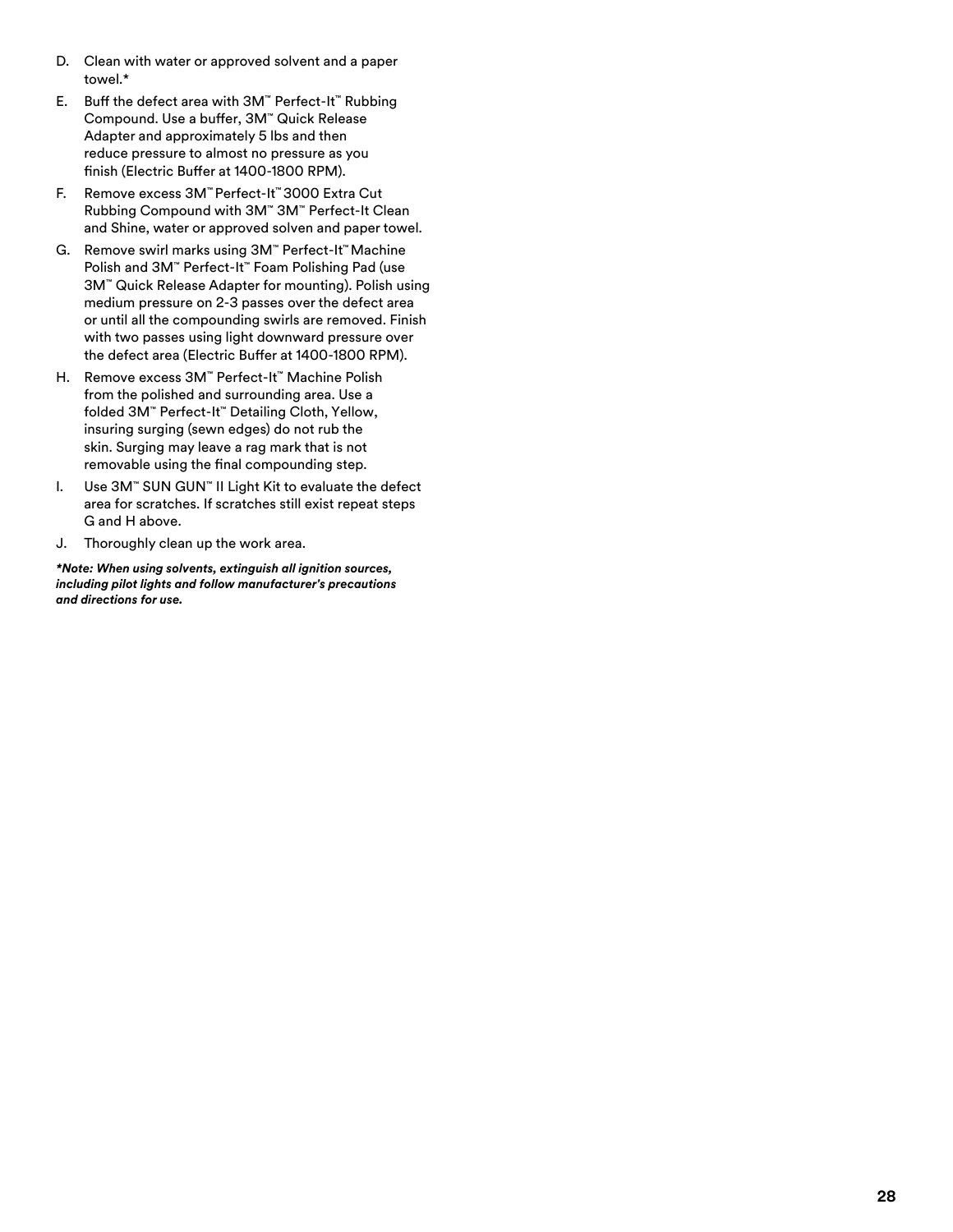## **Defect Type – Thinner Pop/ Micro Blisters (Blushing)**



## **Causation for Thinner Pop/Micro Blistering:**

- This may occur because of curing at high temperatures.
- When the dry film thickness exceeds 4.0 mils.
- When using airless or assisted airless or at the end of the paints pot life.

For defects outside the limit, repair per Process Step 1, apply guidecoat, sand, and fill and Process Step 2, repaint using the blow-in method and buffing per Process Step 3.

## **Read all steps in the process before starting.**

## **Apply Guidecoat, Sand, and Fill, Process Step 1**

- A. Clean with water or approved solvent and a paper towel.\*
- B. Apply a small amount of 3M™ Dry Guide Coat to highlight the defect area.

### *Note: Keep the sanding area as limited as possible.*

- C. Sand lightly with 3M™ Hookit™ Gold Disc 216U, P320 grit sandpaper. Try to avoid sanding through the primer and exposing bare metal (3M™ Non- Vacuum Random Orbital Sander, 3/16" 35-40 PSI).
- D. Lightly abrade by hand with Scotch-Brite™ General Purpose Hand Pad 7447 to eliminate gloss in low areas of the defect.
- E. Clean with water or approved solvent and a paper towel.

*Note: The surface will need to be chemically treated with 3M™ Surface Pre-Treatment AC-131 or an approved chromated primer adhesion promoter and primer if the sanding exposed bare aluminum.*

- F. Apply 3M™ Surface Pre-Treatment AC-131 or approved chromated primer adhesion promoter to any aluminum exposed by the sanding process.
- G. Apply an approved primer to the area treated in step F above.
- H. Lightly abrade the surface of the primer with Scotch-Brite™ General Purpose Hand Pad 7447 before applying the 3M™ Advanced Finishing Putty.
- I. Clean with water or approved solvent and a paper towel.\*

*Note: Mix 3M™ Advanced Finishing Putty per 3M recommendations of 2% hardener per filler by weight. Using too much hardener may cause staining on white paint. Do not mix the product on a piece of cardboard, cardboard absorbs Styrene in the product and makes it less effective. Spread the product out thinly and over a wide area pulling in one direction and then another with a squeegee. Spreading out the product reduces pinholes, traps less air and provides more work time.*

- J. Mix and apply a thin layer of 3M™ Advanced Finishing Putty to defect area using a yellow squeegee. Push down on the outside edge of squeegee with 1 finger on each side to leave a thin amount of filler at the edge of the defect and a high spot of filler in the center for sanding. Insure void is filled and putty covers an area just outside defect area.
- K. Re-apply 3M™ Dry Guide Coat to highlight the defect area.
- L. Sand with 3M™ Hookit™ Gold Disc 216U, P320 grit sandpaper until outline of defect is seen but leave an area of .001-.002 (in thickness) of filler outlining the defect area (3M™ Non-Vacuum Random Orbital Sander, 5/16" at 35-40 PSI).
- M. Clean with approved solvent and a paper towel.\*
- N. Thoroughly clean up the work area.

*Note: Allow 3M™ Advanced Finishing Putty to dry for 15 minutes before sanding.*

## **Blow-In Method, Process Step 2**

- A. To insure proper paint adhesion; Sand approximately 3-6" beyond the P320 scratches created above in Process Step 1, L, with 3M™ Hookit™ Finishing Film Grade P800 abrasive (3M™ Non-Vacuum Random Orbital Sander, 3/16" 40-50 PSI).
- B. To enhance adhesion on the blend edge; dampen the surface approximately 3-6" outside the area sanded in A above. Dampen the 3M™ Trizact™ P3000 disc and sand the area until a white slurry appears, using a North/South and East/West pattern (3M™ Non-Vacuum Random Orbital Sander, 5/16" 35-40 PSI).
- C. Obtain the paint from the original batch number used.
- D. Place the paint on the shaker and shake for a minimum of five minutes.
- E. Mix the paint to the manufacturer's specification.
- F. Thin the paint per the manufacturer's instructions.
- G. Mix well with a clean stir stick.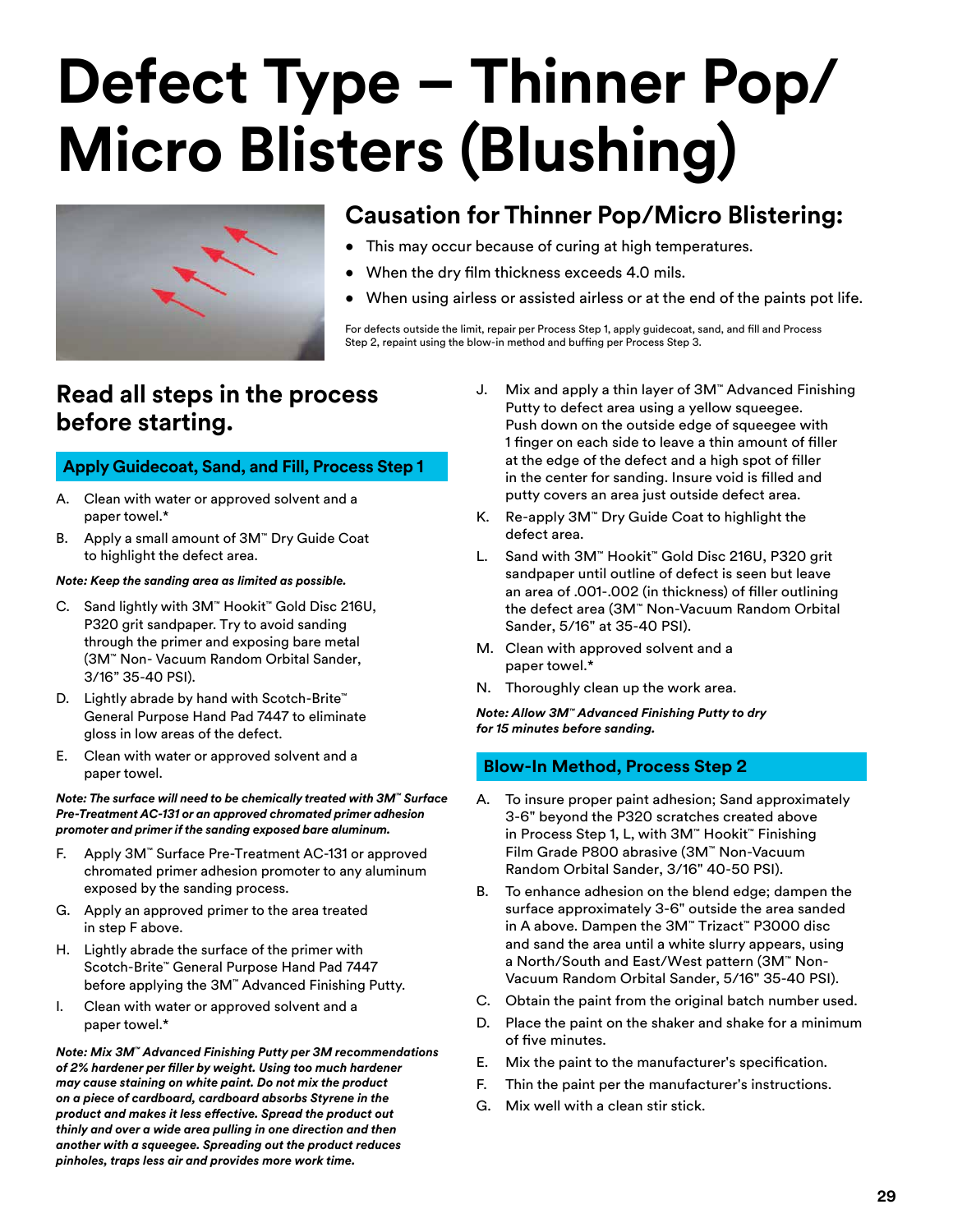*Note: On multiple coat applications it is necessary to extend the wet line of each coverage ring fractionally past the last coat to prevent developing an excessive build-up of paint on the edges bordering the blend transition area. Apply enough paint to ensure adequate coverage exists in the event sanding is required.*

- H. Establish paint coverage by employing the necessary number of coats.
- I. Divide the remaining paint into 2 containers.
- J. Mix 1 container with reducer per manufacturer's instructions.

#### *Note: The finer the atomization of paint particles into the blend transition area, the more optimal the end result will be.*

- K. Carefully develop a blend edge by spraying from the coverage wet edge outwards. Ensure that where the last coverage ring and the blend edge meet that "burn in" doesn't change the paint texture.
- L. Allow an adequate amount of time for the paint to cure, 24 hours if possible.

## **Buffing Repair, Process Step 3**

### **3A. Buffing process for High Visibility areas.**

- A. Dampen the surface of the defect area and the 3M™ Trizact™ Hookit™ Clear Coat Sanding Disc-P1500. Sand the area with 3M™ Clean Sanding Painter's Back Up Pad and the 3M™ Soft Interface Pad installed to highlight the defect(s). Then remove the 3M™ Soft Interface Pad and sand with the 3M™ Clean Sanding Painter's Back Up Pad until the defect(s) are removed. Once large defect(s) are removed put the 3M™ Soft Interface Pad back on with a 3M™ Trizact™ Hookit™ Clear Coat Sanding Disc-P1500 and sand until the orange peel is removed. (3M™ Non-Vacuum Random Orbital Sander, 5/16" at 40-50 PSI).
- B. Clean with water or approved solvent and a paper towel.\*
- C. Dampen the surface of the defect area and the 3M™ Trizact™ Hookit™ P 3000 disc with a spray bottle. Sand the defect area using the 3M™ Clean Sanding Painter's Back Up Pad and the 3M™ Soft Interface Pad until a white slurry appears, using a North/ South and East/West pattern. When the white slurry appears, sand the defect area to insure 200% coverage (3M™ Non-Vacuum Random Orbital Sander, 5/16" at 40-50 PSI).
- D. Clean with water or approved solvent and a paper towel.\*
- E. Buff the defect area with 3M™ Perfect-It™ Rubbing Compound. Use an electric buffer, 3M™ Quick Release Adapter and 3M™ Perfect-It™ Wool Compounding Pad or 3M™ Perfect-It™ Low Linting Wool Pad. Use medium pressure to start, approximately 5 lbs and then reduce pressure to almost no pressure as you finish (Electric Buffer at 1400-1800 RPM).
- F. Remove excess 3M™ Perfect-It™ 3000 Extra Cut Rubbing Compound with 3M™ 3M™ Perfect-It Clean and Shine, water or approved solven and paper towel.
- G. Use the 3M™ SUN GUN™ II Light Kit to evaluate the defect area for scratches. If scratches still exist repeat steps E and F above.
- H. Remove swirl marks using 3M™ Perfect-It™ Machine Polish and 3M™ Perfect-It™ Foam Polishing Pad (use 3M™ Quick Release Adapter for mounting). Polish using medium pressure on 2-3 passes over the defect area or until all the compounding swirls are removed. Finish with two passes using light downward pressure over the defect area (Electric Buffer at 1400-1800 RPM).
- I. Remove excess 3M™ Perfect-It™ Machine Polish from the polished and surrounding area. Use a folded 3M™ Perfect-It™ Detailing Cloth, Yellow insuring surging (sewn edges) do not rub the skin. Surging may leave a rag mark that is not removable using the final compounding step.
- J. Use the 3M™ SUN GUN™ II Light Kit to evaluate the defect area for scratches. If scratches still exist repeat steps C and D above.
- K. Swirl (Halo) Elimination: Buff the defect repair area with 3M™ Perfect-It™ Ultrafine Machine Polish, using 3M™ Quick Release Adapter, and 3M™ Perfect-It™ Ultrafine Foam Polishing Pad. Apply enough 3M™ Perfect-It™ Ultrafine Machine Polish to insure a wet continuous film exists on the panel during the entire procedure.

*Note: It will take a fair amount of product to initially wet the pad, there after add small amounts of product to keep the surface wet. Buff at 1400-1800 RPM and insure 200% coverage using medium pressure to start and light pressure to finish. Utilize a North/South and East/West pattern for your buffing (Electric Buffer at 1400-1800 RPM).*

- L. Remove excess 3M™ Perfect-It™ Ultrafine Machine Polish compound from the polished and surrounding area. Use a folded 3M™ Perfect-It™ Detailing Cloth, Blue insuring surging, (sewn edges), do not rub the skin. Surging may leave a rag mark that is not removable using the final compounding step.
- M. Use the 3M™ SUN GUN™ II Light Kit to evaluate the defect area for scratches, (Halo effect). If scratches still exist repeat steps K and L above.
- N. Thoroughly clean up the work area.

## **3B. Buffing process for Standard Visibility areas.**

- A. Dampen the surface of the defect area and the 3M™ Trizact™ Hookit™ Clear Coat Sanding Disc-P1500. Sand the area with 3M™ Clean Sanding Painter's Back Up Pad and the 3M™ Soft Interface Pad installed to highlight the defect(s). Then remove the 3M™ Soft Interface Pad and sand with the 3M™ Clean Sanding Painter's Back Up Pad until the defect(s) are removed. Once large defect(s) are removed put the 3M™ Soft Interface Pad back on with a 3M™ Trizact™ Hookit™ Clear Coat Sanding Disc-P1500 and sand until the orange peel is removed. (3M™ Non-Vacuum Random Orbital Sander, 5/16" at 40-50 PSI).
- B. Clean with water or approved solvent and a paper towel.\*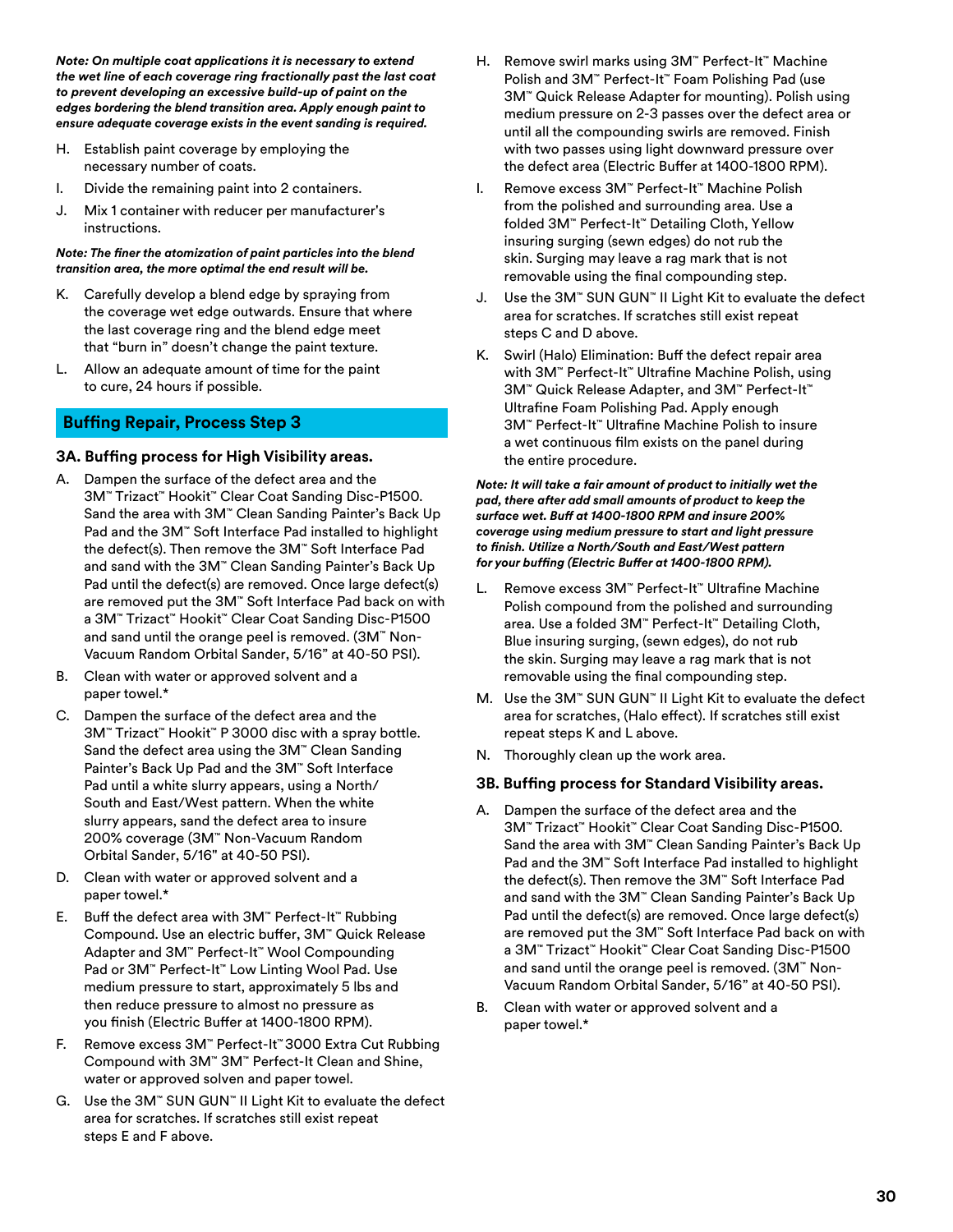- C. Dampen the surface of the defect area and the 3M™ Trizact™ Hookit™ P 3000 disc with a spray bottle. Sand the defect area using the 3M™ Clean Sanding Painter's Back Up Pad and the 3M™ Soft Interface Pad until a white slurry appears, using a North/South and East/West pattern. When the white slurry appears, sand the defect area to insure 200% coverage (3M™ Non-Vacuum Random Orbital Sander, 5/16" at 40-50 PSI).
- D. Clean with water or approved solvent and a paper towel.\*
- E. Buff the defect area with 3M™ Perfect-It™ Rubbing Compound. Use wool pad. Use medium pressure to start, approximately 5 lbs and then reduce pressure to almost no pressure as you finish (Electric Buffer at 1400-1800 RPM).
- F. Remove excess 3M™ Perfect-It™ 3000 Extra Cut Rubbing Compound with 3M™ 3M™ Perfect-It Clean and Shine, water or approved solven and paper towel.
- G. Remove swirl marks using 3M™ Perfect-It™ Machine Polish and 3M™ Perfect-It™ Foam Polishing Pad (use 3M™ Quick Release Adapter for mounting). Polish using medium pressure on 2-3 passes over the defect area or until all the compounding swirls are removed. Finish with two passes using light downward pressure over the defect area (Electric Buffer @ 1400-1800 RPM).
- H. Remove excess 3M™ Perfect-It™ Machine Polish from the polished and surrounding area. Use a folded 3M™ Perfect-It™ Detailing Cloth, Yellow insuring surging (sewn edges) do not rub the skin. Surging may leave a rag mark that is not removable using the final compounding step.
- I. Use the 3M™ SUN GUN™ II Light Kit to evaluate the defect area for scratches. If scratches still exist repeat steps G and H above.
- J. Thoroughly clean up the work area.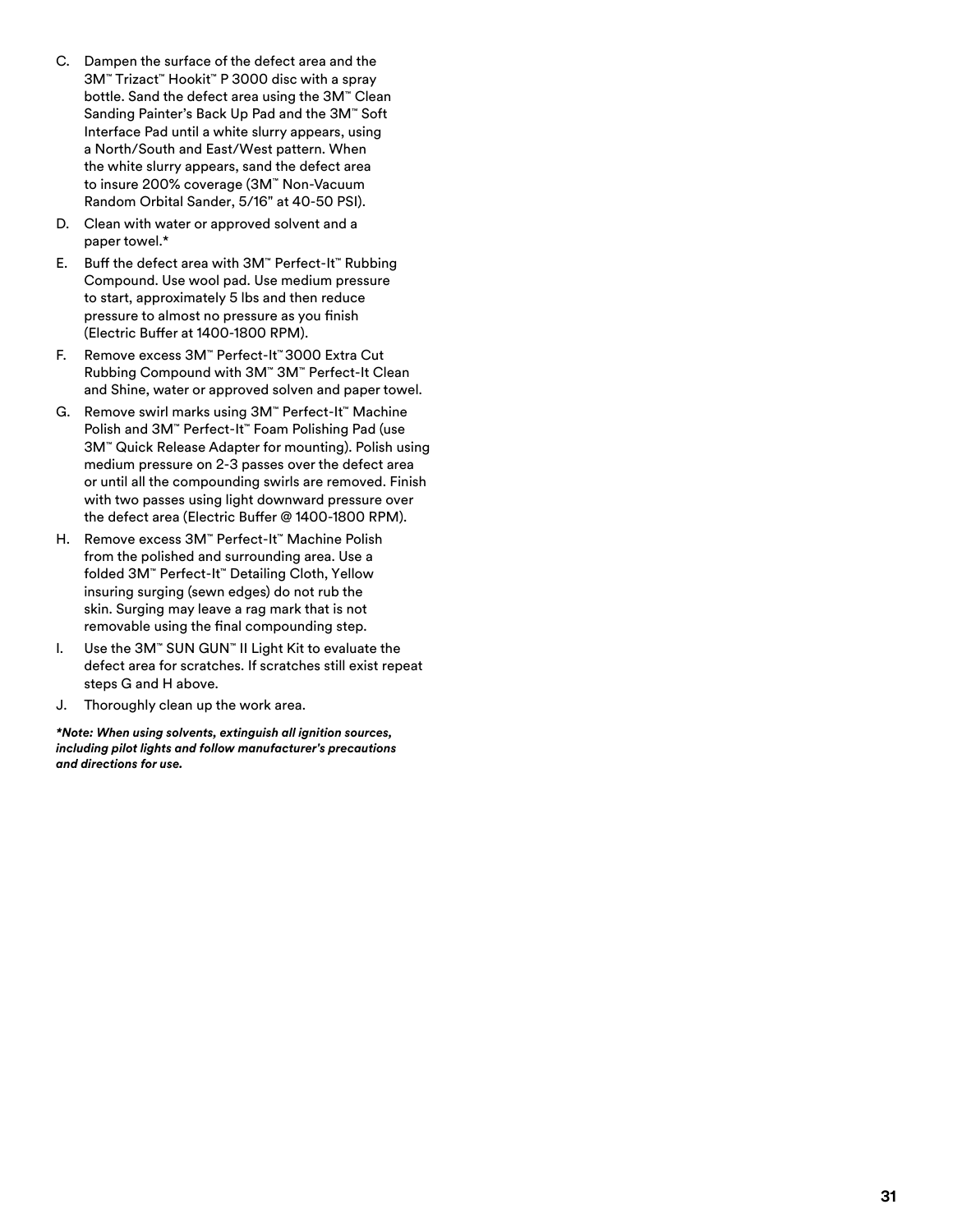## **Defect Type – Gloss**



## **Causation for Gloss defects:**

- Spraying too dry.
- Using paint at the end of the pot life.
- Excessive orange peel will produce low gloss readings.

Dry paint will not achieve the desired gloss level. This discrepancy utilizes the same repair as gloss defects. For defects outside the limit, repair by area per Process Step 1, sanding, and Process Step 2 for buffing.

## **Read all steps in the process before starting.**

## **Sanding Repair, Process Step 1**

- A. Clean with water or approved solvent and a paper towel.\*
- B. Dampen the surface of the defect area and the 3M™ Trizact™ Hookit™ Clear Coat Sanding Disc-P1500. Sand the area with 3M™ Clean Sanding Painter's Back Up Pad and the 3M™ Soft Interface Pad installed to highlight the defect(s). Then remove the 3M™ Soft Interface Pad and sand with the 3M™ Clean Sanding Painter's Back Up Pad until the defect(s) are removed. Once large defect(s) are removed put the 3M™ Soft Interface Pad back on with a 3M™ Trizact™ Hookit™ Clear Coat Sanding Disc-P1500 and sand until the orange peel is removed. (3M™ Non-Vacuum Random Orbital Sander, 5/16" at 40-50 PSI).
- C. Clean with water or approved solvent and a paper towel.\*
- D. Dampen the surface of the defect area and the 3M™ Trizact™ Hookit™ P 3000 disc with a spray bottle. Sand the defect area using the 3M™ Clean Sanding Painter's Back Up Pad and the 3M™ Soft Interface Pad until a white slurry appears, using a North/South and East/West pattern. When the white slurry appears, sand the defect area to insure 200% coverage (3M™ Non-Vacuum Random Orbital Sander, 5/16" with 40-50 PSI).
- E. Clean with water or approved solvent and a paper towel.\*

## **Buffing Repair, Process Step 2**

### **2A. Buffing process for High Visibility Areas.**

- A. Buff the defect area with 3M™ Perfect-It™ Rubbing Compound. Use a buffer, 3M™ Quick Release Adapter and 3M™ Perfect-It™ Wool Compounding Pad or 3M™ Perfect-It™ Low Linting Wool Pad. Use medium pressure to start, approximately 5 lbs and then reduce pressure to almost no pressure as you finish (Electric Buffer at 1400-1800 RPM).
- B. Clean with water or approved solvent and a paper towel.\*
- C. Use the 3M™ SUN GUN™ II Light Kit to evaluate the defect area. If scratches still exist repeat steps A and B above.
- D. Remove swirl marks using 3M™ Perfect-It™ Machine Polish and 3M™ Perfect-It™ Foam Polishing Pad (use 3M™ Quick Release Adapter for mounting). Polish using medium pressure on 2-3 passes over the defect area or until all the compounding swirls are removed. Finish with two passes using light downward pressure over the defect area (Electric Buffer at 1400-1800 RPM).
- E. Remove excess 3M™ Perfect-It™ Machine Polish from the polished and surrounding area. Use a folded 3M™ Perfect-It™ Detailing Cloth, Yellow, insuring surging, (sewn edges), do not rub the skin. Surging may leave a rag mark that is not removable using the final compounding step.
- F. Use 3M™ SUN GUN™ II Light Kit to evaluate defect area for scratches, (Halo effect). If scratches still exist repeat steps D and E above.
- G. Swirl (Halo) Elimination: Buff the defect repair area with 3M™ Perfect-It™ Ultrafine Machine Polish, using 3M™ Quick Release Adapter, and 3M™ Perfect-It™ Ultrafine Foam Polishing Pad. Apply enough 3M™ Perfect-It™ Ultrafine Machine Polish to insure a wet continuous film exists on the panel during the entire procedure.

*Note: It will take a fair amount of the product to initially wet the pad, there after add small amounts of the product to keep the surface wet. Buff at 1400-1800 RPM and insure 200% coverage using medium pressure to start and light pressure to finish. Utilize a North/South and East/West pattern for your buffing (Electric Buffer at 1400-1800 RPM).*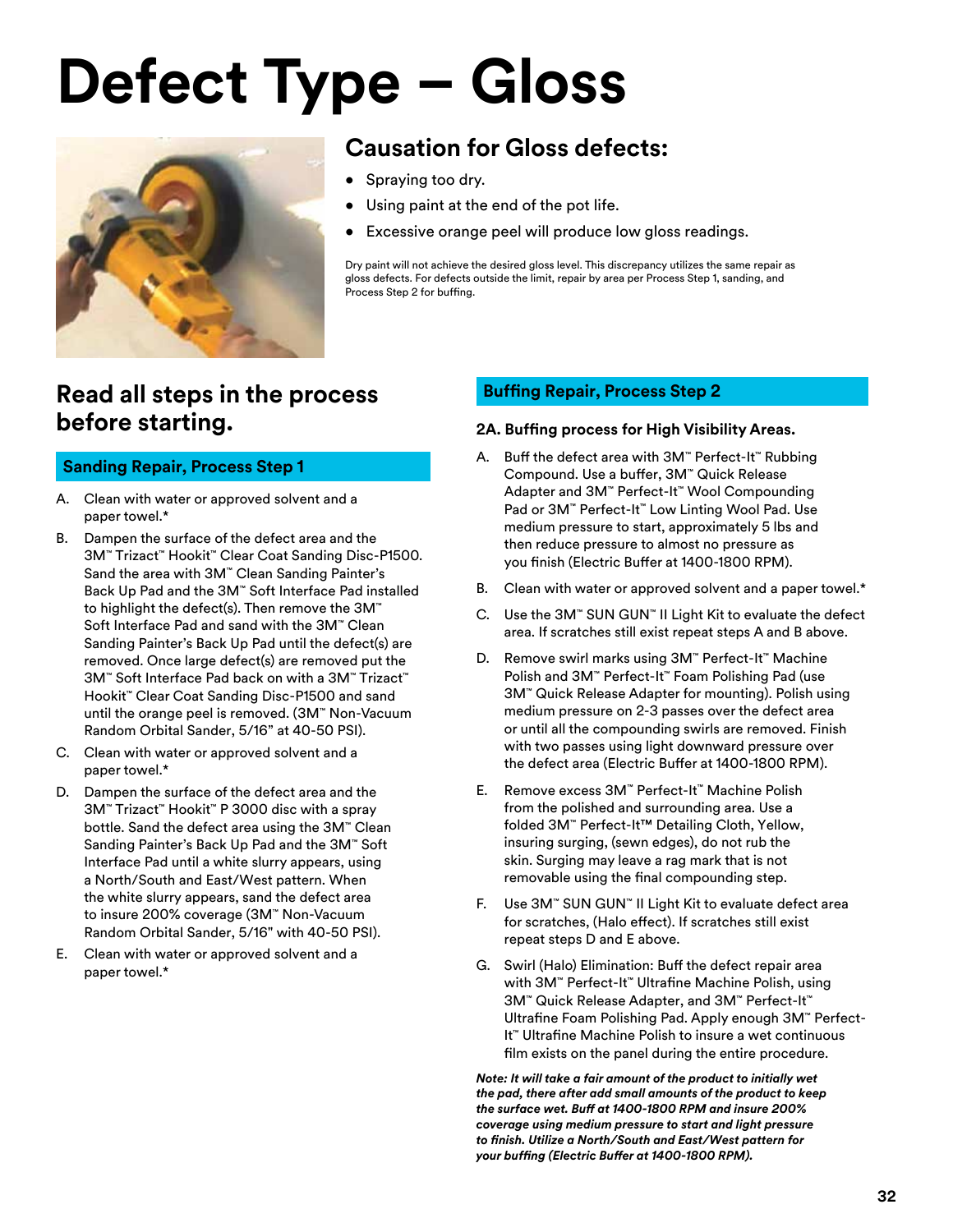- H. Remove excess 3M™ Perfect-It™ Ultrafine Machine Polish compound from the polished and surrounding area. Use a folded 3M™ Perfect-It™ Detailing Cloth, Blue, insuring surging, (sewn edges), do not rub the skin. Surging may leave a rag mark that is not removable using the final compounding step.
- I. Use the 3M™ SUN GUN™ II Light Kit to evaluate the defect area for scratches, (Halo effect). If scratches still exist repeat steps G and H above.
- J. Thoroughly clean up the work area.

## **2B. Buffing process for Standard Visibility Areas.**

- A. Buff the defect area with 3M™ Perfect-It™ Rubbing Compound. Use a buffer, 3M™ Quick Release Adapter and 3M™ Perfect-It™ Wool Compounding Pad or 3M™ Perfect-It™ Low Linting Wool Pad. Use medium pressure to start, approximately 5 lbs and then reduce pressure to almost no pressure as you finish (Electric Buffer at 1400-1800 RPM).
- B. Clean with water or approved solvent and a paper towel.\*
- C. Remove swirl marks using 3M™ Perfect-It™ Machine Polish and 3M™ Perfect-It™ Foam Polishing Pad (use 3M™ Quick Release Adapter for mounting). Polish using medium pressure on 2-3 passes over the defect area or until all the compounding swirls are removed. Finish with two passes using light downward pressure over the defect area (Electric Buffer at 1400-1800 RPM).

- D. Remove excess 3M™ Perfect-It™ Machine Polish from the polished and surrounding area. Use a folded 3M™ Perfect-It™ Detailing Cloth, Yellow insuring surging, (sewn edges), do not rub the skin. Surging may leave a rag mark that is not removable using the final compounding step.
- E. Use the 3M™ SUN GUN™ II Light Kit to evaluate the defect area. If scratches still exist repeat steps C and D above.
- F. Thoroughly clean up the work area.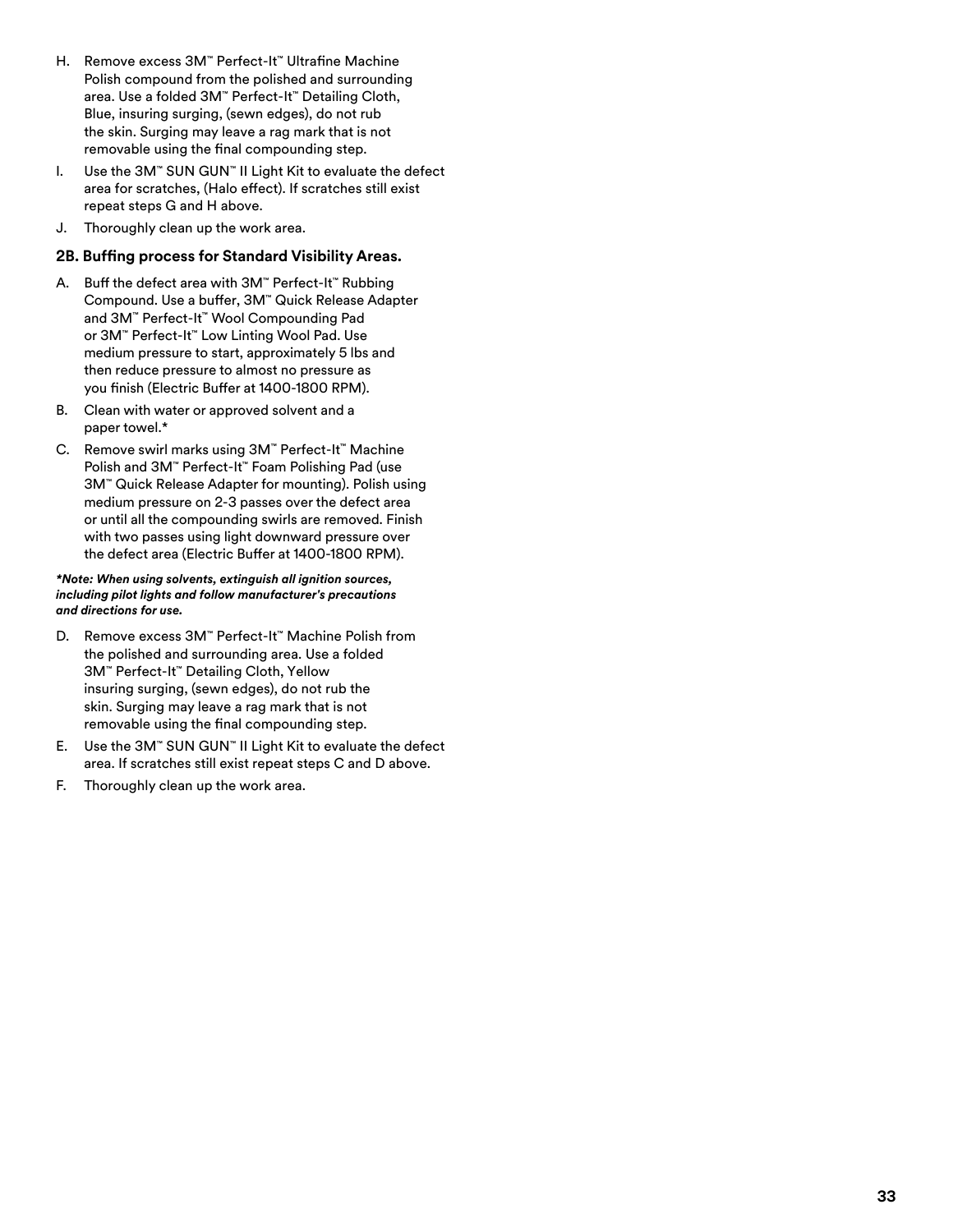## **Defect Type – Deep Craters**

Crater

## **Causation for Deep Craters:**

- Craters are caused by substrate surface contamination from silicone, hydraulic fluid, engine oil, etc.
- Some of the sources for these contaminants are: dirty substrates, oil and or water in the compressed air lines, wrong lubricant used in the spray gun, sanding dust, or a dirty filter in the air line.

For defects outside the limits, repair per Process Step 1, sand and fill, Process Step 2, repaint per the blow-in method and Process Step 3 buffing.

## **Read all steps in the process before starting.**

## **Sand and Fill, Process Step 1**

- A. Clean with water or approved solvent and a paper towel.\*
- B. Apply a small amount of 3M™ Dry Guide Coat to highlight the defect area.

### *Note: Keep the sanding area as limited as possible.*

- C. Sand lightly with 3M™ Hookit™ Gold Disc 216U, P320 grit sandpaper. Try to avoid sanding through the primer and exposing bare metal (3M™ Non-Vacuum Random Orbital Sander, 3/16" at 35-40 PSI).
- D. Lightly abrade by hand with Scotch-Brite™ General Purpose Hard Pad 7447 to eliminate gloss in the low areas of the defect.
- E. Clean with water or approved solvent and a paper towel.\*

#### *Note: The surface will need to be chemically treated with 3M™ Surface Pre-Treatment AC-131 or an approved chromated primer adhesion promoter and primer if the sanding exposed bare aluminum.*

- F. Apply 3M™ Surface Pre-Treatment AC-131 or approved chromated primer adhesion promoter to any aluminum exposed by the sanding process.
- G. Apply an approved primer to the area treated in step F above.
- H. Lightly abrade the surface of the primer with 3M™ Scotch-Brite™ before applying the 3M™ Advanced Finishing Putty.
- I. Clean with water or approved solvent and a paper towel.\*

*Note: Mix 3M™ Advanced Finishing Putty per 3M recommendations of 2% hardener per filler by weight. Using too much hardener may cause staining on white paint. Do not mix the product on a piece of cardboard, cardboard absorbs Styrene in the product and makes it less effective. Spread the product out thinly and over a wide area pulling in one direction and then another with a squeegee. Spreading out the product reduces pinholes, traps less air and provides more work time.*

J. Mix and apply a thin layer of 3M™ Advanced Finishing Putty to the defect area using a yellow squeegee. Push down on the outside edge of squeegee with 1 finger on each side to leave a thin amount of filler at the edge of the defect and a high spot of filler in the center for sanding. Insure the void is filled and the putty covers an area just outside defect area.

#### *Note: Allow 3M™ Advanced Finishing Putty to dry for 15 minutes before sanding.*

- K. Re-apply 3M™ Dry Guide Coat to highlight the defect area.
- L. Sand with 3M™ Hookit™ Gold Disc 216U, P320 grit sandpaper until the outline of the defect is seen but leave an area of .001-.002 (in thickness) of filler outlining the defect area (3M™ Non-Vacuum Random Orbital Sander, 5/16" at 35-40 PSI).
- M. Clean with approved solvent and a paper towel.\*

## **Blow-In Method, Process Step 2**

- A. To insure proper paint adhesion; Sand approximately 3-6" beyond the P320 scratches created above in Process Step 1, L, with 3M™ Hookit™ Finishing Film Grade P800 abrasive (3M™ Non-Vacuum Random Orbital Sander, 3/16" 40-50 PSI).
- B. To enhance adhesion on the blend edge; dampen the surface approximately 3-6" outside the area sanded in Step A above. Dampen the 3M™ Trizact™ P3000 disc and sand the area until a white slurry appears, using a North/ South and East/West pattern (3M™ Non-Vacuum Random Orbital Sander, 5/16" at 40-50 PSI).
- C. Obtain the paint from the original batch number used.
- D. Place the paint on the shaker and shake for a minimum of five minutes.
- E. Mix the paint to the manufacturer's specification.
- F. Thin the paint per manufacturer's instructions.
- G. Mix well with a clean stir stick.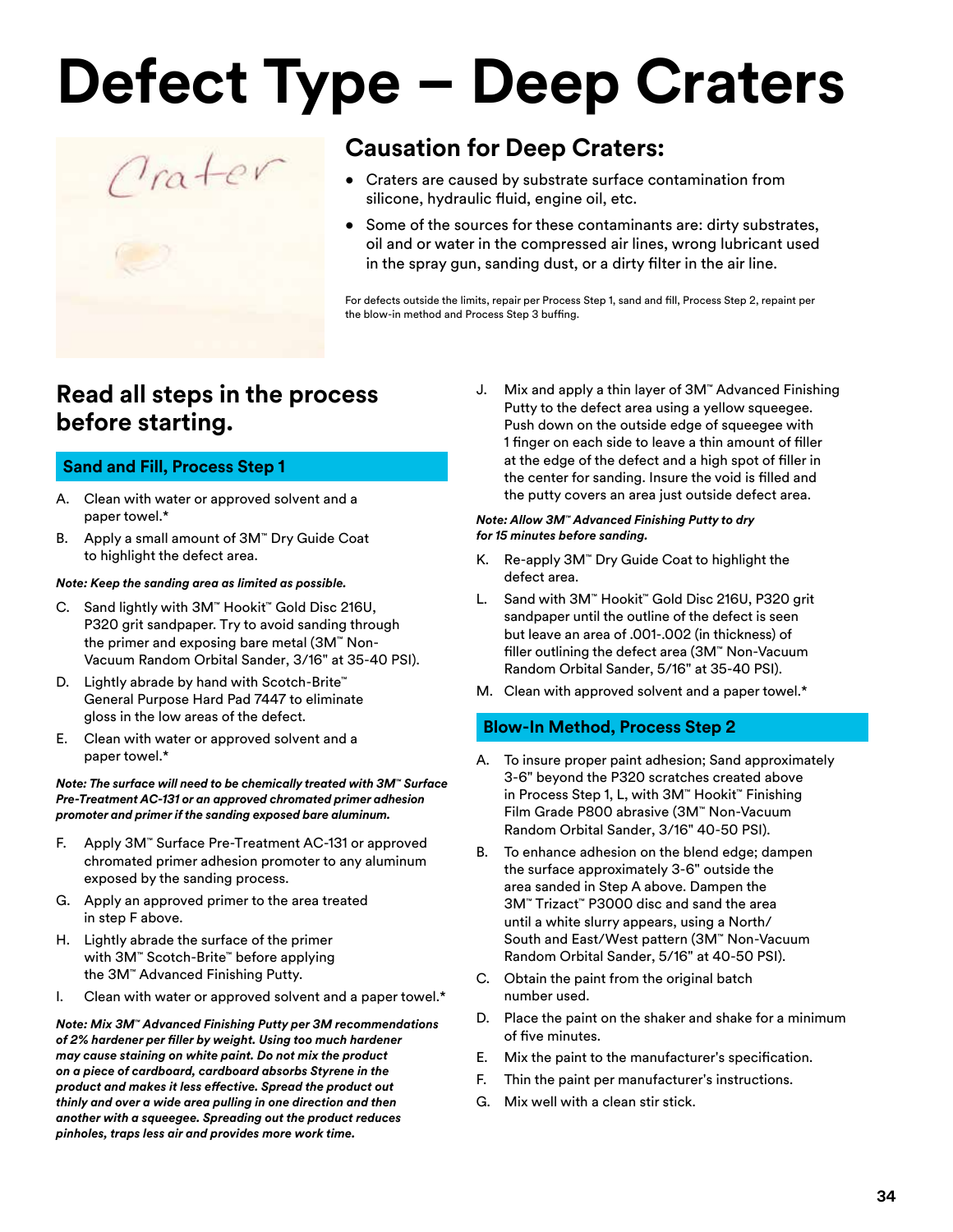*Note: On multiple coat applications it is necessary to extend the wet line of each coverage ring fractionally past the last coat to prevent developing an excessive build-up of paint on the edges bordering the blend transition area. Apply enough paint to ensure adequate coverage exists in the event sanding is required.*

- H. Establish paint coverage by employing the necessary number of coats.
- I. Divide the remaining paint into 2 containers.
- J. Mix 1 container of remaining paint with reducer per manufacturer's instructions.

#### *Note: The finer the atomization of paint particles into the blend transition area, the more optimal the end results will be.*

- K. Carefully develop a blend edge by spraying from the coverage wet edge outwards. Ensure that where the last coverage ring and the blend edge meet that "burn in" doesn't change the paint texture.
- L. Allow an adequate amount of time for the paint to cure, 24 hours if possible.

*\*Note: When using solvents, extinguish all ignition sources, including pilot lights and follow manufacturer's precautions*

## **Buffing Repair, Process Step 3**

### **3A. Buffing process for High Visibility Areas.**

- A. Dampen the surface of the defect area and the 3M™ Trizact™ Hookit™ Clear Coat Sanding Disc-P1500. Sand the area with the 3M™ Hookit™ Soft Interface Pad installed to highlight the defect(s). Then remove the interface pad and sand until the defect(s) are removed. Once large defect(s) are removed put the interface pad back on with a 3M™ Trizact™ Hookit™ Clear Coat Sanding Disc-P1500 and sand until the orange peel is removed. (3M™ Non-Vacuum Random Orbital Sander, 5/16" at 40-50 PSI).
- B. Clean with water or approved solvent and a paper towel.\*
- C. Dampen the surface of the defect area and the 3M™ Trizact™ Hookit™ P 3000 disc with a spray bottle. Sand the defect area using the 3M™ Clean Sanding Painter's Back Up Pad and the 3M™ Soft Interface Pad until a white slurry appears, using a North/South and East/West pattern. When the white slurry appears, sand the defect area to insure 200% coverage (3M™ Non-Vacuum Random Orbital Sander, 5/16" at 40-50 PSI).
- D. Clean with water or approved solvent and a paper towel.\*
- E. Use the 3M™ SUN GUN™ II Light Kit to evaluate the defect area for scratches. If scratches still exist repeat steps C and D above.
- F. Buff the defect area with 3M™ Perfect-It™ Rubbing Compound. Use a buffer, 3M™ Quick Release Adapter and 3M™ Perfect-It™ Wool Compounding Pad or 3M™ Perfect-It™ Low Linting Wool Pad. Use medium pressure to start, approximately 5 lbs and then reduce pressure to almost no pressure as you finish (Electric Buffer at 1400-1800 RPM).
- G. Clean with water or approved solvent and a paper towel.\*
- H. Use the 3M™ SUN GUN™ II Light Kit to evaluate the defect area for scratches. If scratches still exist repeat steps F and G above.
- I. Remove swirl marks using 3M™ Perfect-It™ Machine Polish and 3M™ Perfect-It™ Foam Polishing Pad (use 3M™ Quick Release Adapter for mounting). Polish using medium pressure on 2-3 passes over the defect area or until all the compounding swirls are removed. Finish with two passes using light downward pressure over the defect area (Electric Buffer at 1400-1800 RPM).
- J. Remove excess 3M™ Perfect-It™ Machine Polish from the polished and surrounding area. Use a folded 3M™ Perfect-It™ Detailing Cloth, Yellow insuring surging (sewn edges) do not rub the skin. Surging may leave a rag mark that is not removable using the final compounding step.
- K. Use the 3M™ SUN GUN™ II Light Kit to evaluate the defect area for scratches, (Halo effect). If scratches still exist repeat steps I and J above.
- L. Swirl (Halo) Elimination: Buff defect repair area with 3M™ Perfect-It™ Ultrafine Machine Polish, using 3M™ Quick Release Adapter, and 3M™ Perfect-It™ Ultrafine Foam Polishing Pad. Apply enough 3M™ Perfect-It™ Ultrafine Machine Polish to insure a wet continuous film exists on the panel during the entire procedure.

*Note: It will take a fair amount of product to initially wet the pad, there after add small amounts of product to keep the surface wet. Buff at 1400-1800 RPM and insure 200% coverage using medium pressure to start and light pressure to finish. Utilize a North/South and East/West pattern for your buffing (Electric Buffer at 1400-1800 RPM).*

- M. Remove excess 3M™ Perfect-It™ Ultrafine Machine Polish compound from the polished and surrounding area. Use a folded 3M™ Perfect-It™ Detailing Cloth, Blue insuring surging, (sewn edges), do not rub the skin. Surging may leave a rag mark.
- N. Use the 3M™ SUN GUN™ II Light Kit to evaluate the defect area for scratches, (Halo effect). If scratches still exist repeat steps L and M above.
- O. Thoroughly clean up the work area.

## **3B. Buffing process for Standard Visibility areas.**

- A. Dampen the surface of the defect area and the 3M™ Trizact™ Hookit™ Clear Coat Sanding Disc-P1500. Sand the area with 3M™ Clean Sanding Painter's Back Up Pad and the 3M™ Soft Interface Pad installed to highlight the defect(s). Then remove the interface pad and sand until the defect(s) are removed. Once large defect(s) are removed put the 3M™ Soft Interface Pad back on with a 3M™ Trizact™ Hookit™ Clear Coat Sanding Disc-P1500 and sand until the orange peel is removed. (3M™ Non-Vacuum Random Orbital Sander, 5/16" at 40-50 PSI).
- B. Clean with water or approved solvent and a paper towel.\*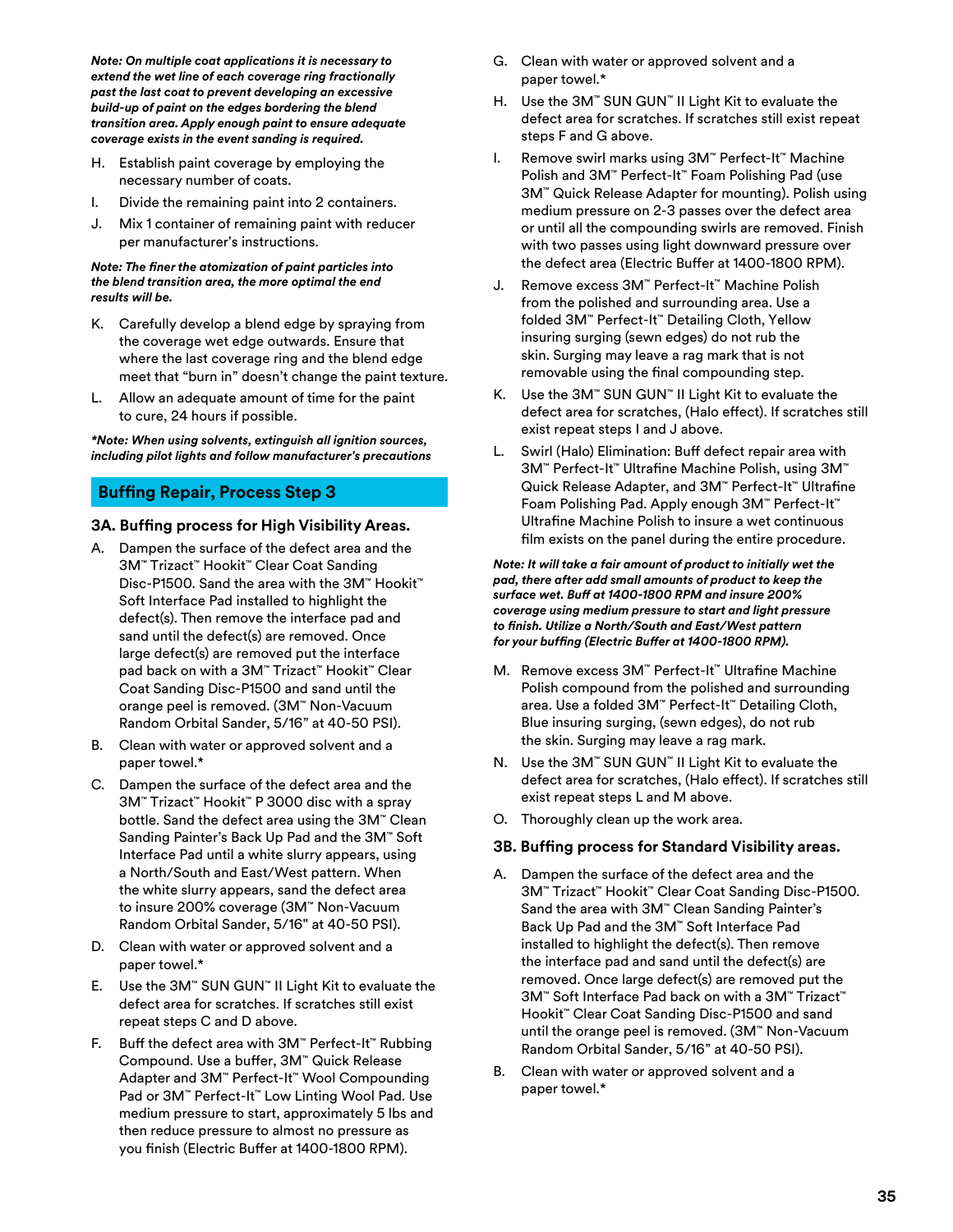- C. Dampen the surface of the defect area and the 3M ™ Trizact ™ Hookit ™ P 3000 disc with a spray bottle. Sand the defect area using the 3M ™ Clean Sanding Painter's Back Up Pad and the 3M ™ Soft Interface Pad until a white slurry appears, using a North/South and East/West pattern. When the white slurry appears, sand the defect area to insure 200% coverage (3M ™ Non-Vacuum Random Orbital Sander, 5/16" at 40-50 PSI).
- D. Clean with water or approved solvent and a paper towel.\*
- E. Buff the defect area with 3M ™ Perfect-It ™ Rubbing Compound. Use a buffer, 3M ™ Quick Release Adapter and 3M ™ Perfect-It ™ Wool Compounding Pad or 3M<sup>™</sup> Perfect-It<sup>™</sup> Low Linting Wool Pad. Use medium pressure to start, approximately 5 lbs and then reduce pressure to almost no pressure as you finish (Electric Buffer at 1400-1800 RPM).
- F. Clean with water or approved solvent and a paper towel.\*
- G. Use the 3M ™ SUN GUN ™ II Light Kit to evaluate the defect area for scratches. If scratches still exist repeat steps E and F above.
- H. Remove swirl marks using 3M ™ Perfect-It ™ Machine Polish and 3M ™ Perfect-It ™ Foam Polishing Pad (use 3M ™ Quick Release Adapter for mounting). Polish using medium pressure on 2-3 passes over the defect area or until all the compounding swirls are removed. Finish with two passes using light downward pressure over the defect area (Electric Buffer at 1400-1800 RPM).
- I. Remove excess 3M ™ Perfect-It ™ Machine Polish from the polished and surrounding area. Use a folded 3M ™ Perfect-It ™ Detailing Cloth, Yellow insuring surging (sewn edges) do not rub the skin. Surging may leave a rag mark that is not removable using the final compounding step.
- J. Use the 3M ™ SUN GUN ™ II Light Kit to evaluate the defect area for scratches. If scratches still exist repeat steps H and I above.
- K. Thoroughly clean up the work area.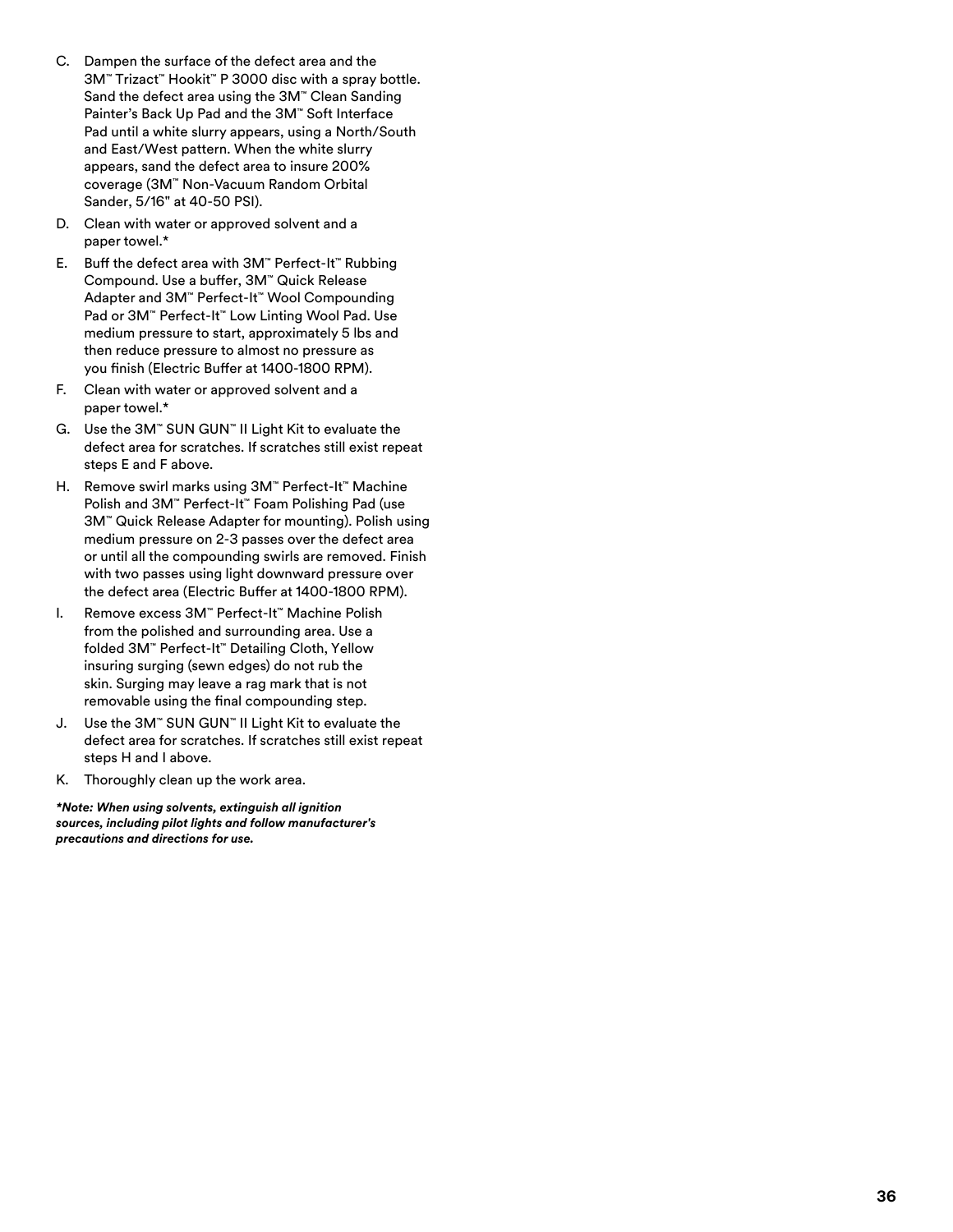## **Defect Type – Shallow Craters**

Crater

## **Causation for Shallow Craters:**

- Craters are caused by substrate surface contamination from silicone, hydraulic fluid, engine oil, etc.
- Some of the sources for these contaminants are: dirty substrates, oil and or water in the compressed air lines, wrong lubricant used in the spray gun, sanding dust, dust, or a dirty filter in the air line.

For defects outside the limit, repair per Process Step 1, sanding and Process Step 2 buffing.

## **Read all steps in the process before starting.**

## **Sanding, Process Step 1**

- A. Clean with water or approved solvent and a paper towel.\*
- B. Apply a small amount of 3M™ Dry Guide Coat to highlight the defect area.
- C. Dampen the surface of the defect area and the 3M™ Trizact™ Hookit™ Clear Coat Sanding Disc-P1500. Sand the area with 3M™ Clean Sanding Painter's Back Up Pad and the 3M™ Soft Interface Pad installed to highlight the defect(s). Then remove the interface pad and sand until the defect(s) are removed. Once large defect(s) are removed put the 3M™ Soft Interface Pad back on with a 3M™ Trizact™ Hookit™ Clear Coat Sanding Disc-P1500 and sand until the orange peel is removed. (3M™ Non-Vacuum Random Orbital Sander, 5/16" at 40-50 PSI).
- D. Clean with water or approved solvent and a paper towel.\*
- E. Dampen the surface of the defect area and the 3M™ Trizact™ Hookit™ P 3000 disc with a spray bottle. Sand the defect area using the 3M™ Clean Sanding Painter's Back Up Pad and the 3M™ Soft Interface Pad until a white slurry appears, using a North/South and East/West pattern. When the white slurry appears, sand the defect area to insure 200% coverage (3M™ Non-Vacuum Random Orbital Sander, 5/16" at 40-50 PSI).

## **Buffing Repair, Process Step 2**

## **2A. Buffing Process for High Visibility Areas.**

A. Buff the defect area with 3M™ Perfect-It™ Rubbing Compound. Use a buffer, 3M™ Quick Release Adapter and 3M™ Perfect-It™ Wool Compounding Pad or 3M™ Perfect-It™ Low Linting Wool Pad. Use medium pressure to start, approximately 5 lbs and then reduce pressure to almost no pressure as you finish (Electric Buffer at 1400-1800 RPM).

- B. Clean with water or approved solvent and a paper towel.\*
- C. Use the 3M™ SUN GUN™ II Light Kit to evaluate the defect area for scratches. If scratches still exist repeat steps A and B above.
- D. Remove swirl marks using 3M™ Perfect-It™ Machine Polish and 3M™ Perfect-It™ Foam Polishing Pad (use 3M™ Quick Release Adapter for mounting). Polish using medium pressure on 2-3 passes over the defect area or until all the compounding swirls are removed. Finish with two passes using light downward pressure over the defect area (Electric Buffer at 1400-1800 RPM).
- E. Remove excess 3M™ Perfect-It™ Machine Polish from the polished and surrounding area. Use a folded 3M™ Perfect-It<sup>™</sup> Detailing Cloth, Yellow insuring surging (sewn edges) do not rub the skin. Surging may leave a rag mark that is not removable using the final compounding step.
- F. Swirl (Halo) Elimination: Buff defect repair area with 3M™ Perfect-It™ Ultrafine Machine Polish, using 3M™ Quick Release Adapter, and 3M™ Perfect-It™ Ultrafine Foam Polishing Pad. Apply enough 3M™ Perfect-It™ Ultrafine Machine Polish to insure a wet continuous film exists on the panel during the entire procedure.

*Note: It will take a fair amount of product to initially wet the pad, there after add small amounts of product to keep the surface wet. Buff at 1400-1800 RPM and insure 200% coverage using medium pressure to start and light pressure to finish. Utilize a North/South and East/West pattern for your buffing (Electric Buffer at 1400-1800 RPM).*

- G. Remove excess 3M™ Perfect-It™ Ultrafine Machine Polish compound from the polished and surrounding area. Use a folded 3M™ Perfect-It™ Detailing Cloth, Blue insuring surging, (sewn edges), do not rub the skin. Surging may leave a rag mark that is not removable using the final compounding step.
- H. Use the 3M™ SUN GUN™ II Light Kit to evaluate the defect area for scratches, (Halo effect). If scratches still exist repeat steps F and G above.
- I. Thoroughly clean up the work area.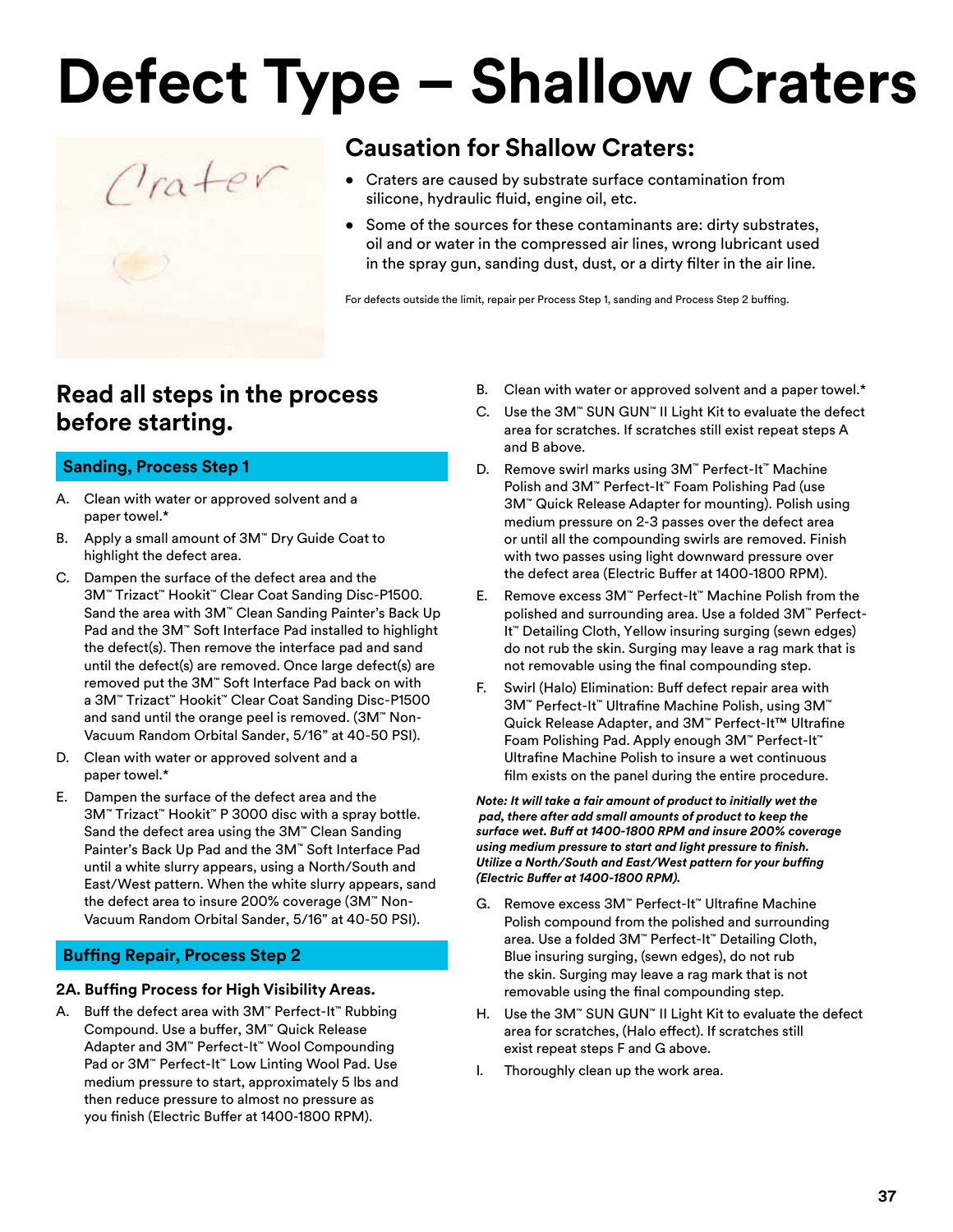## **2B. Buffing process for Standard Visibility Areas.**

- A. Buff the defect area with 3M™ Perfect-It™ Rubbing Compound. Use a buffer, 3M™ Quick Release Adapter and 3M™ Perfect-It™ Wool Compounding Pad or 3M™ Perfect-It™ Low Linting Wool Pad. Use medium pressure to start, approximately 5 lbs and then reduce pressure to almost no pressure as you finish (Electric Buffer at 1400-1800 RPM).
- B. Clean with water or approved solvent and a paper towel.\*
- C. Use the 3M™ SUN GUN™ II Light Kit to evaluate the defect area for scratches. If scratches still exist repeat steps A and B above.
- D. Remove swirl marks using 3M™ Perfect-It™ Machine Polish and 3M™ Perfect-It™ Foam Polishing Pad (use 3M™ Quick Release Adapter for mounting). Polish using medium pressure on 2-3 passes over the defect area or until all the compounding swirls are removed. Finish with two passes using light downward pressure over the defect area (Electric Buffer at 1400-1800 RPM).
- E. Remove excess 3M™ Perfect-It™ Machine Polish from the polished and surrounding area. Use a folded 3M™ Perfect-It™ Detailing Cloth, Yellow insuring surging (sewn edges) do not rub the skin. Surging may leave a rag mark that is not removable using the final compounding step.
- F. Use the 3M™ SUN GUN™ II Light Kit to evaluate the defect area for scratches. If scratches still exist repeat steps D and E above.
- G. Thoroughly clean up the work area.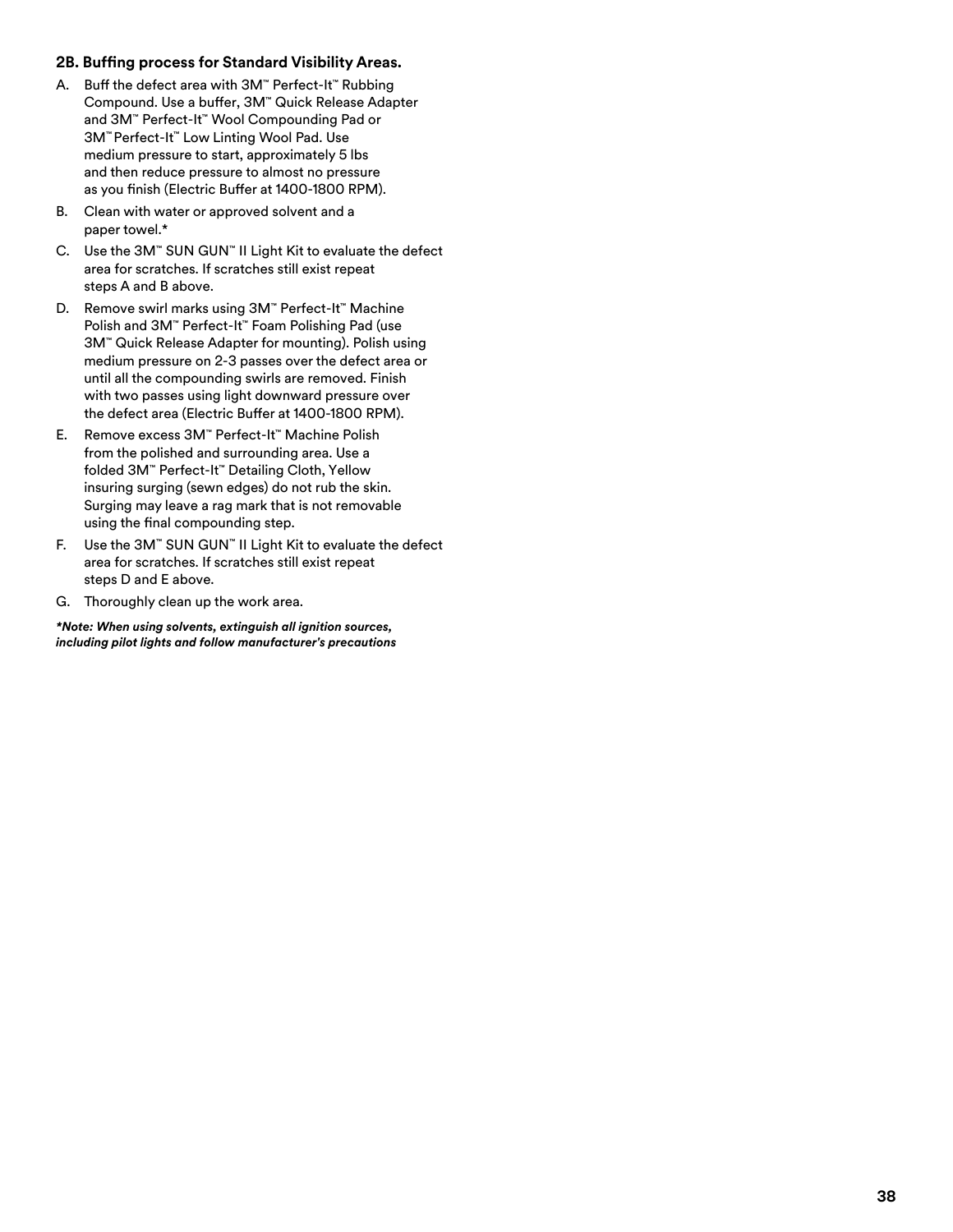## **Defect Type – Scratches**



## **Causation for Scratches:**

- Scratches are typically caused by personnel or equipment.
- Personnel may scratch the aircraft by contacting the aircraft with tools, belts, work area stands, etc.

Repair scratches per Process Step 1, sand, fill if required and Process Step 2 blow-in and Process Step 3 buffing.

## **Read all steps in the process before starting.**

## **Sand, Fill If Required, Process Step 1**

- A. Clean with water or approved solvent and a paper towel.\*
- B. Apply a small amount of 3M™ Dry Guide Coat to highlight the defect area.
- C. Dampen the surface of the defect area and the 3M™ Trizact™ Hookit™ Clear Coat Sanding Disc-P1500. Sand the area with the 3M™ Hookit™ Soft Interface Pad installed to highlight the defect(s). Then remove the interface pad and sand until the defect(s) are removed. Once large defect(s) are removed put the interface pad back on with a 3M™ Trizact™ Hookit™ Clear Coat Sanding Disc-P1500 and sand until the orange peel is removed. (3M™ Non-Vacuum Random Orbital Sander, 5/16" at 40-50 PSI).
- D. Clean with water or approved solvent and a paper towel.\*

#### *Note: If sanding removes the scratch complete step E and F then proceed to Buffing Repair Process Step 3. If sanding to remove a scratch breaks through the paint you will need to accomplish filling steps, G-Q, Process Step 2 Paint Blow-In and Buffing Repair Process Step 3.*

- E. Dampen the surface of the defect area and the 3M™ Trizact™ Hookit™ P 3000 disc with a spray bottle. Sand the defect area using the 3M™ Clean Sanding Painter's Back Up Pad and the 3M™ Soft Interface Pad until a white slurry appears, using a North/South and East/West pattern. When the white slurry appears, sand the defect area to ensure 200% coverage (3M™ Non-Vacuum Random Orbital Sander, 5/16" at 40-50 PSI).
- F. Clean with water or approved solvent and a paper towel.\*
- G. Sand lightly with 3M™ Hookit™ Gold Disc 216U, P320 grit sandpaper. Try to avoid sanding through the primer and exposing bare metal (3M™ Non-Vacuum Random Orbital Sander, 3/16" at 35-40 PSI).
- H. Lightly abrade by hand with Scotch-Brite™ General Purpose Hand Pad 7447 to eliminate gloss in low areas of the defect.
- I. Clean with water or approved solvent and a paper towel.\*

*Note: The surface will need to be chemically treated with 3M™ Surface Pre-Treatment AC-131 or an approved chromated primer adhesion promoter and primer if the sanding exposed bare aluminum.*

- J. Apply 3M™ Surface Pre-Treatment AC-131 or approved chromated primer adhesion promoter to any aluminum exposed by the sanding process.
- K. Apply an approved primer to the area.
- L. Lightly abrade the surface of the primer with Scotch-Brite™ General Purpose Hand Pad 7447 before applying the 3M™ Advanced Finishing Putty.
- M. Clean with water or approved solvent and a paper towel.\*

*Note: Mix 3M™ Advanced Finishing Putty per 3M recommendations of 2% hardener per filler by weight. Using too much hardener may cause staining on white paint. Do not mix the product on a piece of cardboard, cardboard absorbs Styrene in the product and makes it less effective. Spread the product out thinly and over a wide area pulling in one direction and then another with a squeegee. Spreading out the product reduces pinholes, traps less air and provides more work time.*

N. Mix and apply a thin layer of 3M™ Advanced Finishing Putty to the defect area using a yellow squeegee. Push down on the outside edge of squeegee with 1 finger on each side to leave a thin amount of filler at the edge of the defect and a high spot of filler in the center for sanding. Insure void is filled and putty covers an area just outside defect area.

### *Note: Allow 3M™ Advanced Finishing Putty to dry for 15 minutes before sanding.*

- O. Re-apply 3M™ Dry Guide Coat to highlight the defect area.
- P. Sand with 3M™ Hookit™ Gold Disc 216U, P320 grit sandpaper until outline of defect is seen but leave an area of .001-.002 (in thickness) of filler outlining the defect area (3M™ Non-Vacuum Random Orbital Sander, 5/16" at 35-40 PSI).
- Q. Clean with water or approved solvent and a paper towel.\*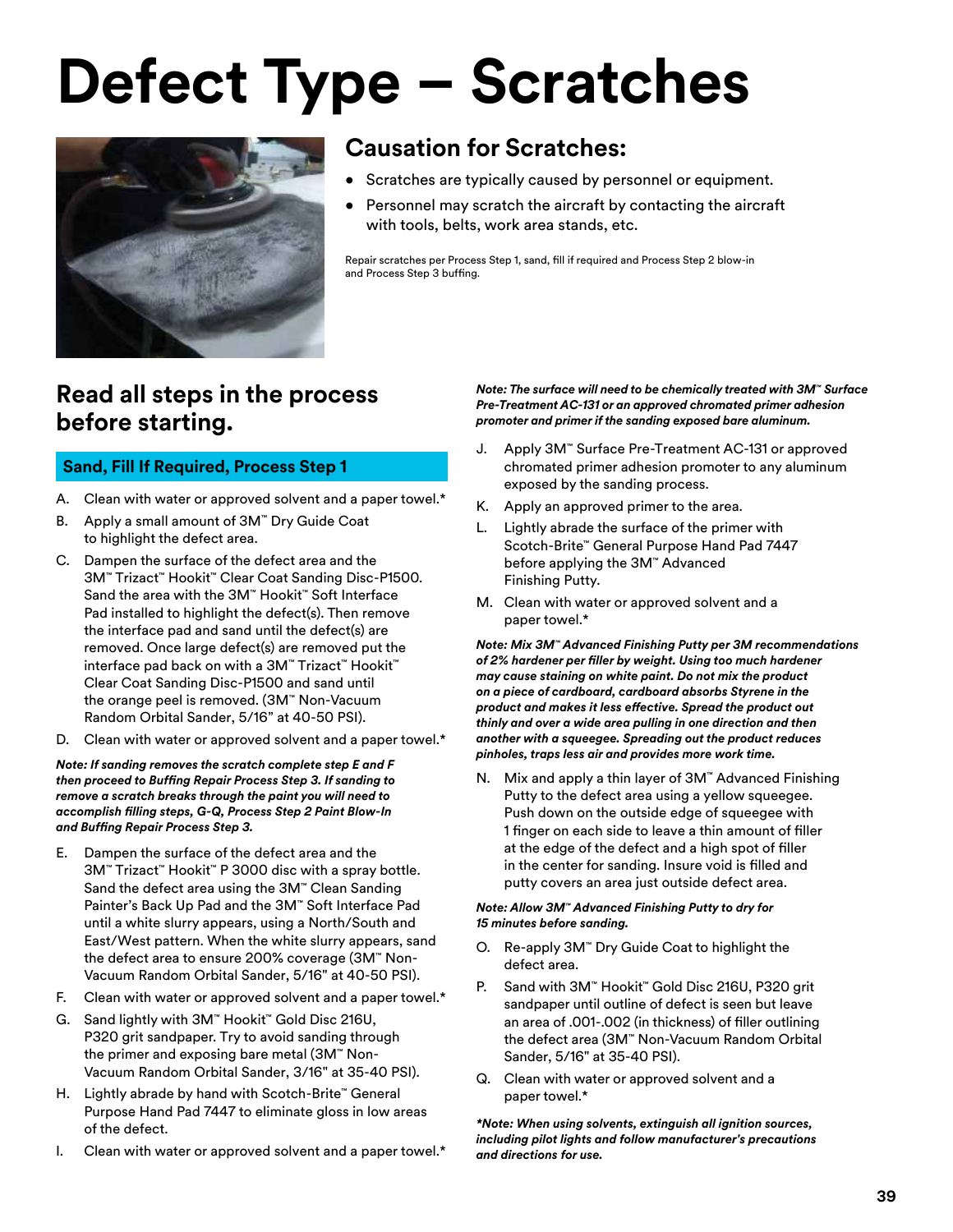## **Blow-In Method, Process Step 2**

- A. To insure proper paint adhesion; Sand approximately 3-6" beyond the P320 scratches created above in Process Step 1, P, with 3M™ Hookit™ Finishing Film Grade P800 abrasive (3M™ Non-Vacuum Random Orbital Sander, 3/16" at 40-50 PSI).
- B. Clean with paper towels and water.
- C. To enhance adhesion on the blend edge; dampen the surface approximately 3-6" outside the area sanded in A above. Dampen the 3M™ Trizact™ P3000 disc and sand the area until a white slurry appears, using a North/South and East/West pattern (3M™ Non-Vacuum Random Orbital Sander, 5/16" at 40-50 PSI).
- D. Obtain the paint from the original batch number used.
- E. Place the paint on the shaker and shake for a minimum of five minutes.
- F. Mix the paint to the manufacturer's specification.
- G. Thin the paint per the manufacturer's instructions.
- H. Mix well with a clean stir stick.

*Note: On multiple coat applications it is necessary to extend the wet line of each coverage ring fractionally past the last coat to prevent developing an excessive build-up of paint on the edges bordering the blend transition area. Apply enough paint to ensure adequate coverage exists in the event sanding is required.*

- I. Establish paint coverage by employing the necessary number of coats.
- J. Divide the remaining paint into 2 containers.
- K. Mix 1 container of the remaining paint with reducer per the manufacturer's instructions.

#### *Note: The finer the atomization of paint particles into the blend transition area, the more optimal the end results will be.*

- L. Carefully develop a blend edge by spraying from the coverage wet edge outwards. Ensure that where the last coverage ring and the blend edge meet that "burn in" doesn't change the paint texture.
- M. Allow an adequate amount of time for the paint to cure, 24 hours if possible.
- N. Dampen the surface of the defect area and the 3M™ Trizact™ Hookit™ Clear Coat Sanding Disc-P1500. Sand the area with the 3M™ Hookit™ Soft Interface Pad installed to highlight the defect(s). Then remove the interface pad and sand until the defect(s) are removed. Once large defect(s) are removed put the interface pad back on with a 3M™ Trizact™ Hookit™ Clear Coat Sanding Disc-P1500 and sand until the orange peel is removed. (3M™ Non-Vacuum Random Orbital Sander, 5/16" at 40-50 PSI).
- O. Clean with water or approved solvent and a paper towel.\*
- P. Dampen the surface of the defect area and the 3M™ Trizact™ Hookit™ P 3000 disc with a spray bottle. Sand the defect area using the 3M™ Clean Sanding Painter's Back Up Pad and the 3M™ Soft

Interface Pad until a white slurry appears, using a North/South and East/West pattern. When the white slurry appears, sand the defect area to insure 200% coverage (3M™ Non-Vacuum Random Orbital Sander, 5/16" at 40-50 PSI).

Q. Clean with water or approved solvent and a paper towel.\*

## **Buffing Repair, Process Step 3**

#### **3A. Buffing process for High Visibility Areas.**

- A. Buff the defect area with 3M™ Perfect-It™ Rubbing Compound. Use an electric buffer, 3M™ Quick Release Adapter and wool pad. Use medium pressure to start, approximately 5 lbs and then reduce pressure to almost no pressure as you finish (Electric Buffer at 1400-1800 RPM).
- B. Clean with water or approved solvent and a paper towel.\*
- C. Use the 3M™ SUN GUN™ II Light Kit to evaluate the defect area for scratches. If scratches still exist repeat steps A and B above.
- D. Remove swirl marks using 3M™ Perfect-It™ Machine Polish and 3M™ Perfect-It™ Foam Polishing Pad (use 3M™ Quick Release Adapter for mounting). Polish using medium pressure on 2-3 passes over the defect area or until all the compounding swirls are removed. Finish with two passes using light downward pressure over the defect area (Electric Buffer at 1400-1800 RPM).
- E. Remove excess 3M™ Perfect-It™ Machine Polish from the polished and surrounding area. Use a folded 3M™ Perfect-It™ Detailing Cloth, Yellow, insuring surging (sewn edges) do not rub the skin. Surging may leave a rag mark that is not removable using the final compounding step.
- F. Use the 3M™ SUN GUN™ II Light Kit to evaluate the defect area for scratches. If scratches still exist repeat steps D and E above.
- G. Swirl (Halo) Elimination: Buff defect repair area with3M™ Perfect-It™ Ultrafine Machine Polish, using 3M™ Quick Release Adapter, and 3M™ Perfect-It™ Ultrafine Foam Polishing Pad. Apply enough 3M™ Perfect-It™ Ultrafine Machine Polish to insure a wet continuous film exists on the panel during the entire procedure.

*Note: It will take a fair amount of product to initially wet the pad, there after add small amounts of product to keep the surface wet. Buff at 1400-1800 RPM and insure 200% coverage using medium pressure to start and light pressure to finish. Utilize a North/South and East/West pattern for your buffing pattern (Electric Buffer at 1400-1800 RPM).*

H. Remove excess 3M™ Perfect-It™ Ultrafine Machine Polish compound from the polished and surrounding area. Use a folded 3M™ Perfect-It™ Detailing Cloth, Blue, insuring surging, (sewn edges), do not rub the skin. Surging may leave a rag mark that is not removable using the final compounding step.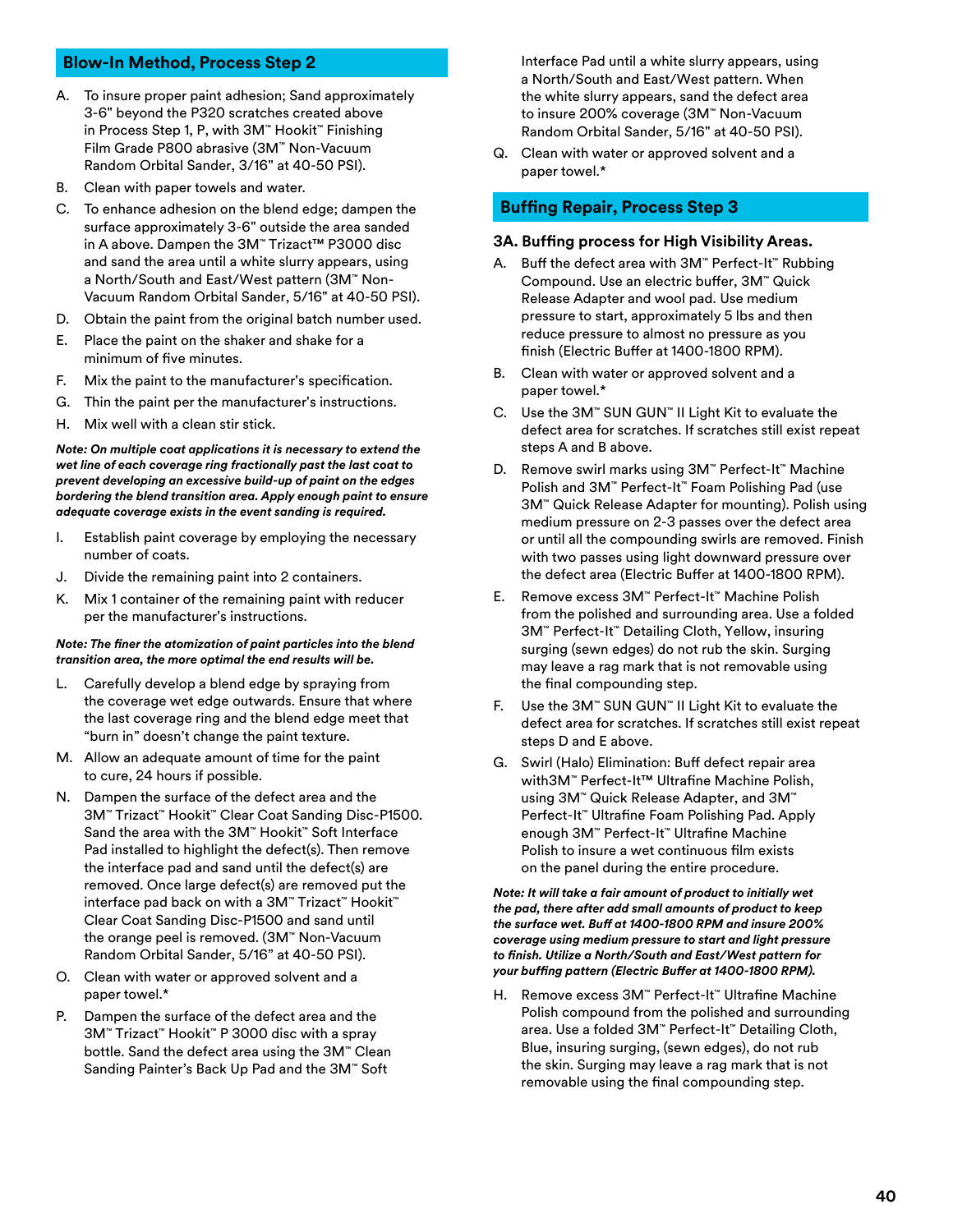- I. Use 3M™ SUN GUN™ II Light Kit to evaluate the defect area for scratches, (Halo effect). If scratches still exist repeat steps G and H above.
- J. Thoroughly clean up the work area.

## **3B. Buffing process for Standard Visibility areas.**

- A. Buff the defect area with 3M™ Perfect-It™ Rubbing Compound. Use a buffer, 3M™ Quick Release Adapter and 3M™ Perfect-It™ Wool Compounding Pad or 3M™ Perfect-It™ Low Linting Wool Pad. Use medium pressure to start, approximately 5 lbs and then reduce pressure to almost no pressure as you finish (Electric Buffer at 1400-1800 RPM).
- B. Clean with water or approved solvent and a paper towel.\*
- C. Use the 3M™ SUN GUN™ II Light Kit to evaluate the defect area for scratches. If scratches still exist repeat steps A and B above.
- D. Remove swirl marks using 3M™ Perfect-It™ Machine Polish and 3M™ Perfect-It™ Foam Polishing Pad (use 3M™ Quick Release Adapter for mounting). Polish using medium pressure on 2-3 passes over the defect area or until all the compounding swirls are removed. Finish with two passes using light downward pressure over the defect area (Electric Buffer at 1400-1800 RPM).
- E. Remove excess 3M™ Perfect-It™ Machine Polish from the polished and surrounding area. Use a folded 3M™ Perfect-It™ Detailing Cloth, Yellow, insuring surging (sewn edges) do not rub the skin. Surging may leave a rag mark that is not removable using the final compounding step.
- F. Use the 3M™ SUN GUN™ II Light Kit to evaluate the defect area for scratches. If scratches still exist repeat steps D and E above.
- G. Thoroughly clean up the work area.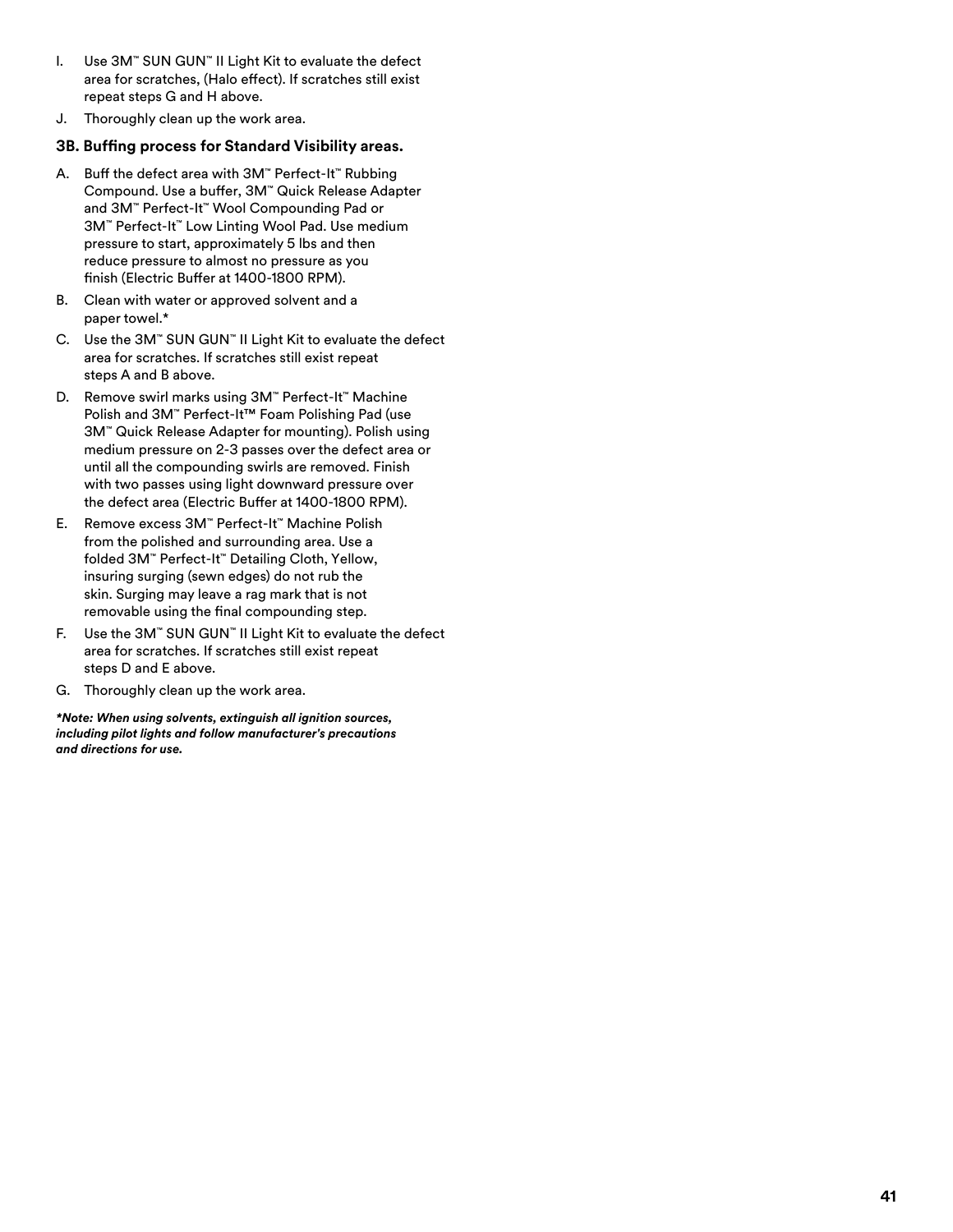## **Product**

| <b>Material Name</b>                                                         | Company | <b>Part Number</b> |
|------------------------------------------------------------------------------|---------|--------------------|
| 3M™ Perfect-It Clean and Shine                                               | 3M      | 06084              |
| 3M™ Hookit™ Clean Sanding Painters Back Up Pad                               | 3M      | 05551              |
| 3M <sup>™</sup> Advanced Finishing Putty                                     | 3M      | 05821              |
| 3M™ Dry Guide Coat                                                           | 3M      | 05861              |
| 3M™ Dry Guide Coat Cartridge, Refill                                         | 3M      | 05860              |
| 3M™ Perfect-It™ Rubbing Compound                                             | 3M      | 06085              |
| 3M™ Perfect-It™ Wool Buffing Pad                                             | 3M      | 05753              |
| 3M™ Perfect-It™ Low Linting Wool Pad                                         | 3M      | 33279              |
| 3M™ Perfect-It™ Machine Polish                                               | 3M      | 06064              |
| 3M <sup>™</sup> Perfect-It <sup>™</sup> Foam Polishing Pad                   | 3M      | 05707              |
| 3M <sup>™</sup> Perfect-It <sup>™</sup> Detailing Cloth, Yellow              | 3M      | 06017              |
| 3M™ Perfect-It™ Ultrafine Machine Polish                                     | 3M      | 06068              |
| 3M <sup>™</sup> Perfect-It <sup>™</sup> Ultrafine Foam Polishing Pad         | 3M      | 05708              |
| 3M <sup>™</sup> Perfect-It <sup>™</sup> III Auto Detailing Cloth, Light Blue | 3M      | 06020              |
| 3M <sup>™</sup> Perfect-It™ III Cleaner Clay                                 | 3M      | 38070              |
| 3M™ Surface Pre-Treatment AC-131                                             | 3M      | Various            |

| <b>Abrasives</b>                                             | <b>3" Part Number</b> | <b>6" Part Number</b> |
|--------------------------------------------------------------|-----------------------|-----------------------|
| 3M™ Hookit™ Gold Disc, 216U-P320A                            | 00914                 | 00975                 |
| 3M™ Trizact™ Hookit™ Foam Disc P3000                         | 02087                 | 02085                 |
| 3M <sup>™</sup> Hookit <sup>™</sup> Finishing Film Disc P800 | 00910                 | 00970                 |
| 3M™ Hookit™ Soft Interface Pad                               | 05771                 | 05777                 |
| 3M™ Trizact™ Hookit™ Clear Coat Sanding Disc P1500           | 02094                 | 02088                 |
|                                                              | Company               | <b>Part Number</b>    |
| Scotch-Brite" General Purpose Hand Pad                       | 3M                    | 07447                 |
| Sanding Block - 400 Grit                                     |                       |                       |

| <b>Tools</b>                                            | <b>Part Number</b> |
|---------------------------------------------------------|--------------------|
| 3M <sup>™</sup> Non-Vacuum Random Orbital Sander, 5/16" | 20324              |
| 3M <sup>™</sup> Non-Vacuum Random Orbital Sander, 3/16" | 20325              |
| 3M™ SUN GUN™ II Light Kit                               | 16400              |
| 3M <sup>™</sup> Conditioning Brush (for wool pads)      | 05761              |
| 3M™ Spreader Assortment, Yellow                         | 05844              |
| 3M™ Quick Release Adapter                               | 05752              |